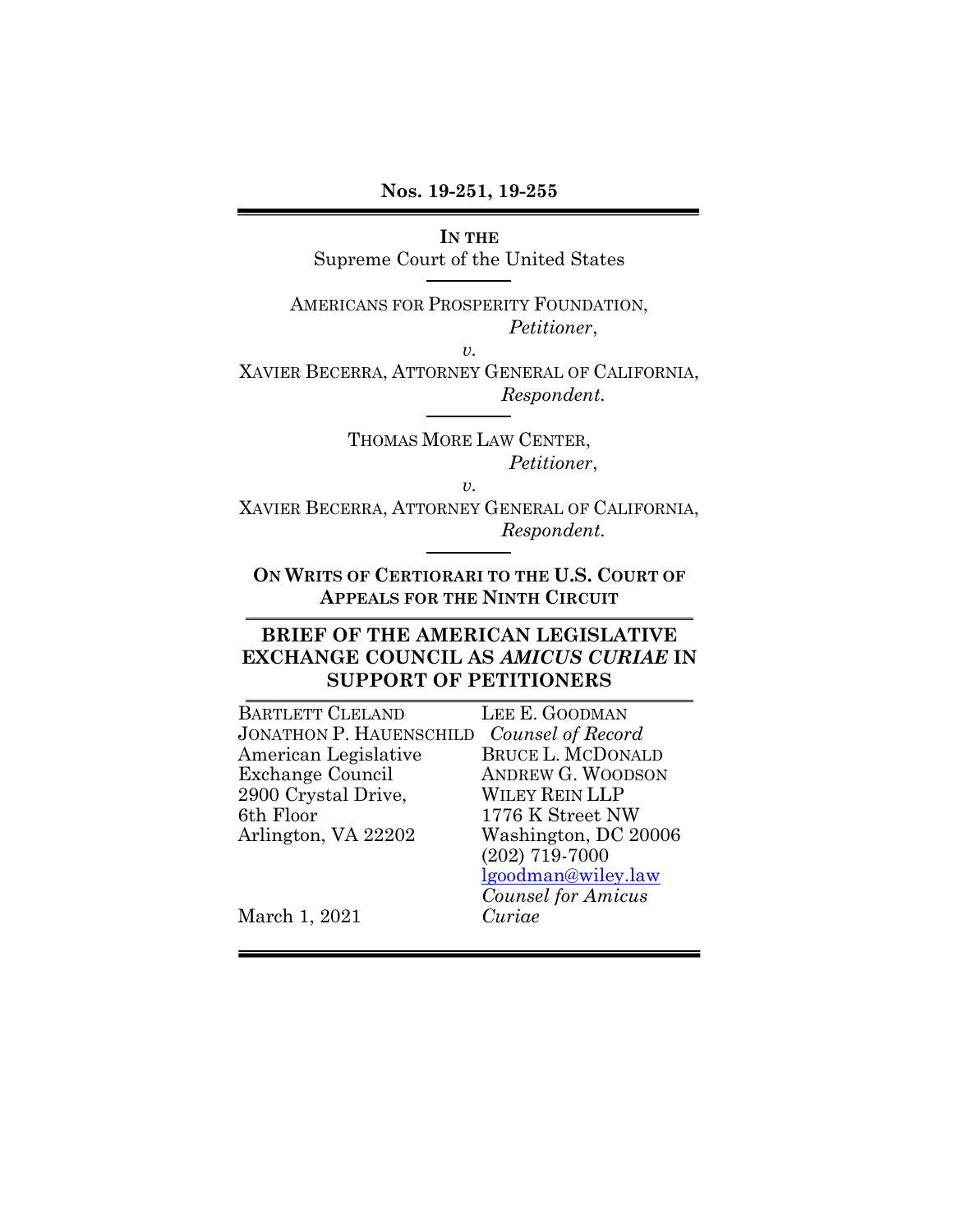# **TABLE OF CONTENTS**

|                | TABLE OF CITED AUTHORITIES  iii                                                                                                                                  |
|----------------|------------------------------------------------------------------------------------------------------------------------------------------------------------------|
|                |                                                                                                                                                                  |
| $\mathbf{I}$ . | ALEC Is a Mainstream Policy Development                                                                                                                          |
| II.            | ALEC's Members Long Have Suffered                                                                                                                                |
| III.           | Government Officials Are Active<br>Participants in the Harassment Campaigns4                                                                                     |
| IV.            | The Harassment Has Chilled Member                                                                                                                                |
|                | INTRODUCTION AND SUMMARY OF THE                                                                                                                                  |
|                |                                                                                                                                                                  |
| L.             | All Compulsory Disclosure Per Se Burdens<br>the First Amendment Right of Association 11                                                                          |
| II.            | Compulsory Disclosure – Even When<br>Disclosure Is Limited to Government<br>Officials – Imposes Burdens on the First<br>Amendment Right of Private Association14 |
| III.           | Whether Labeled "Strict Scrutiny" or<br>"Exacting Scrutiny," This Court Should Set a<br>High Bar Before Government May Compel                                    |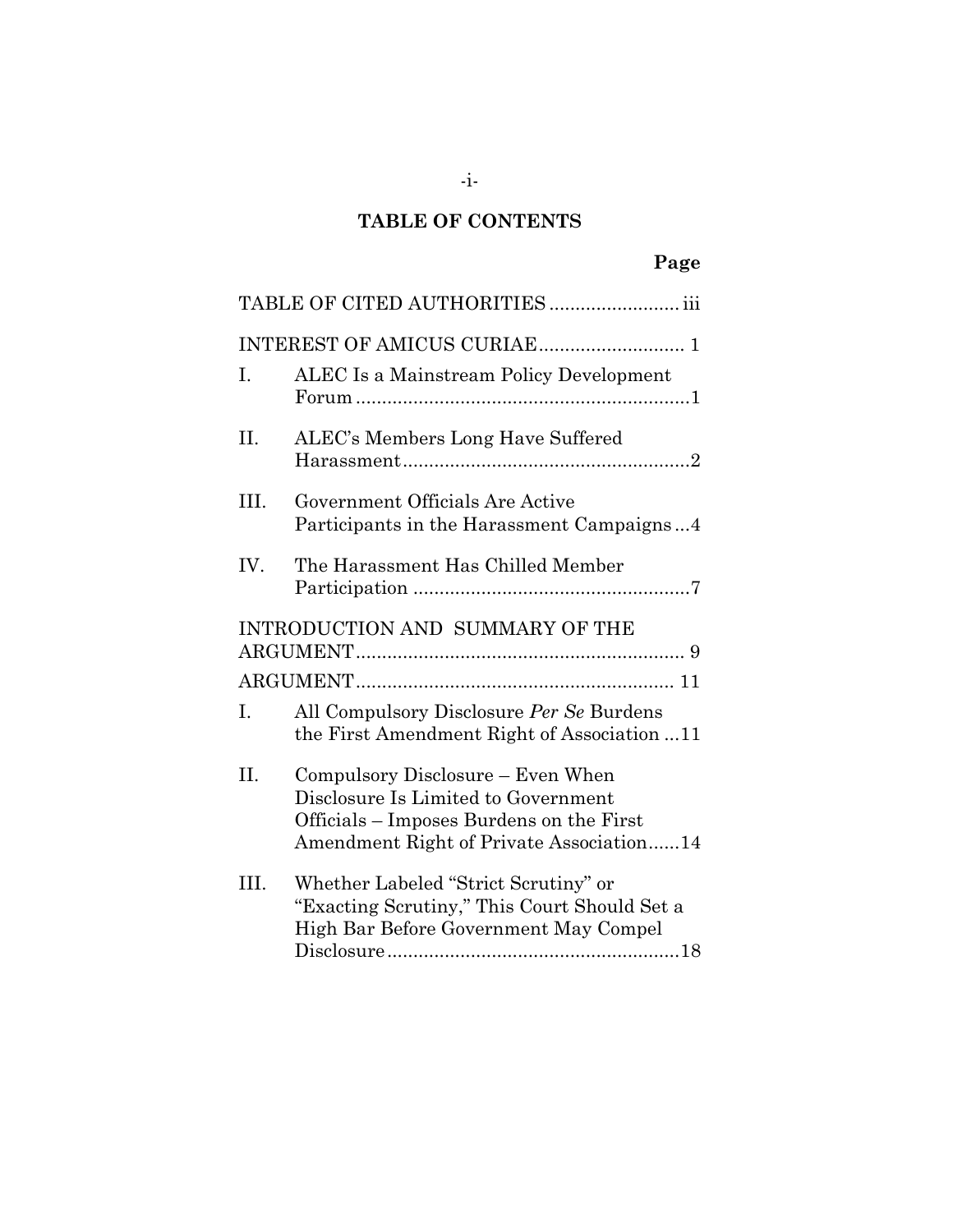## **TABLE OF CONTENTS (continued)**

## **Page**

| $\mathbf{IV}$ | The Burden to Prove Threats and Retaliation  |  |
|---------------|----------------------------------------------|--|
|               | Should Shift to the Private Association Only |  |
|               | After the Government Has Satisfied Its       |  |
|               |                                              |  |
|               |                                              |  |
|               |                                              |  |

### -ii-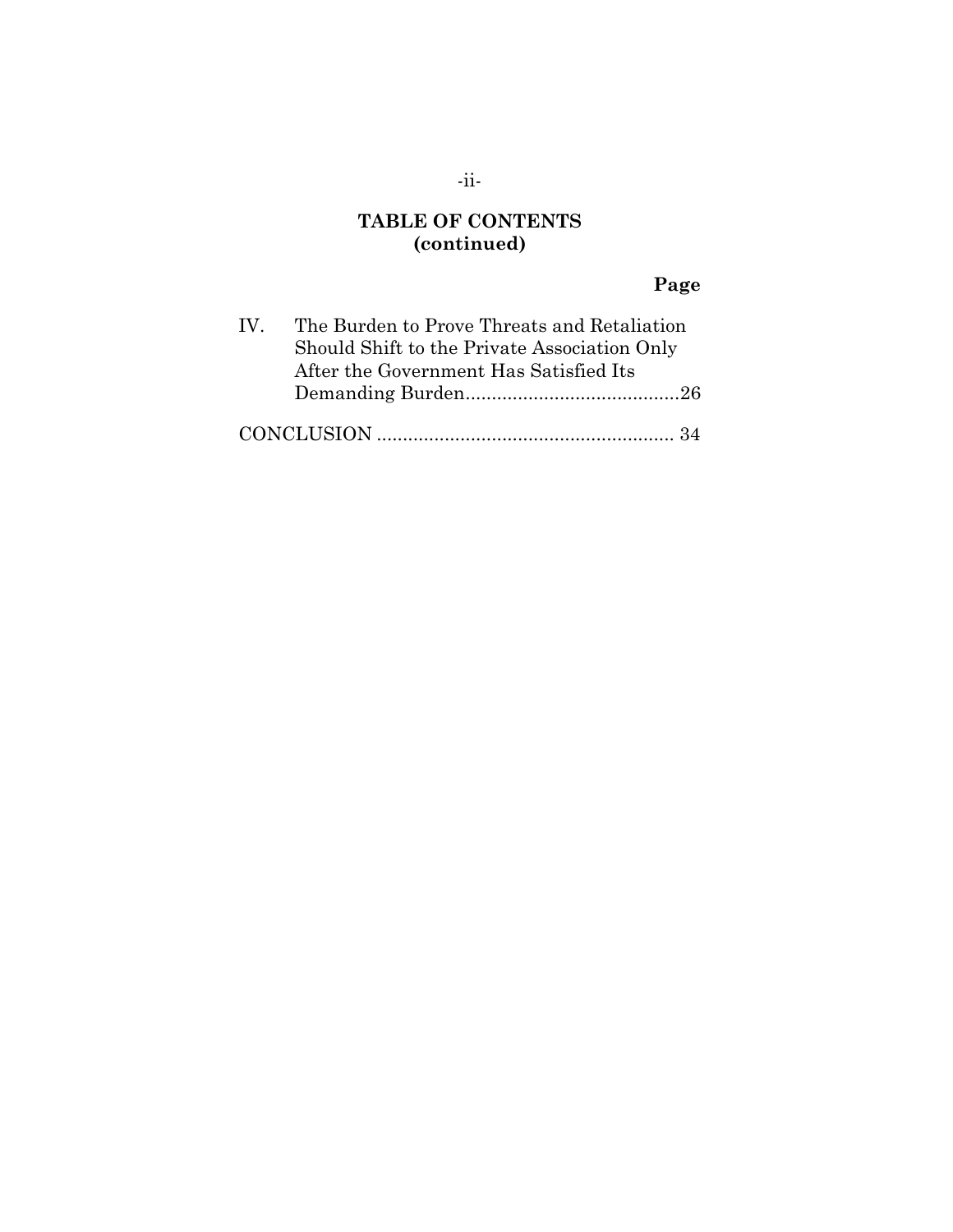#### **TABLE OF CITED AUTHORITIES**

**Cases**

## Page(s)

# *Alaska Right to Life Committee v. Miles*, 441 F.3d 773 (9th Cir. 2006).............................. 21 *Americans for Prosperity Foundation v. Becerra*, 903 F.3d 1000 (9th Cir. 2018).....................*passim Americans for Prosperity Foundation v. Harris*, 182 F. Supp. 3d 1049 (C.D. Cal. 2016) .............. 31 *Americans for Prosperity Foundation v. Harris*, Civil Action No. 2:14-cv-09448 (C.D. Cal. Feb. 23, 2015)................................... 31 *Americans for Prosperity v. Grewal*, Case No. 3:19-cv-14228, 2019 WL 4855853 (D. N.J. Oct. 2, 2019)......................................... 33 *Barsky v. United States*, 167 F.2d 241 (D.C. Cir. 1948) ............................ 30 *Bernbeck v. Moore*, 126 F.3d 1114 (8th Cir. 1997)............................ 20 *Brown v. Socialist Workers '74 Campaign Committee*, 459 U.S. 87 (1982) .................................. 28, 30, 32 *Buckley v. Am. Constitutional Law Found., Inc.*, 525 U.S. 182 (1999) ............................................ 23

-iii-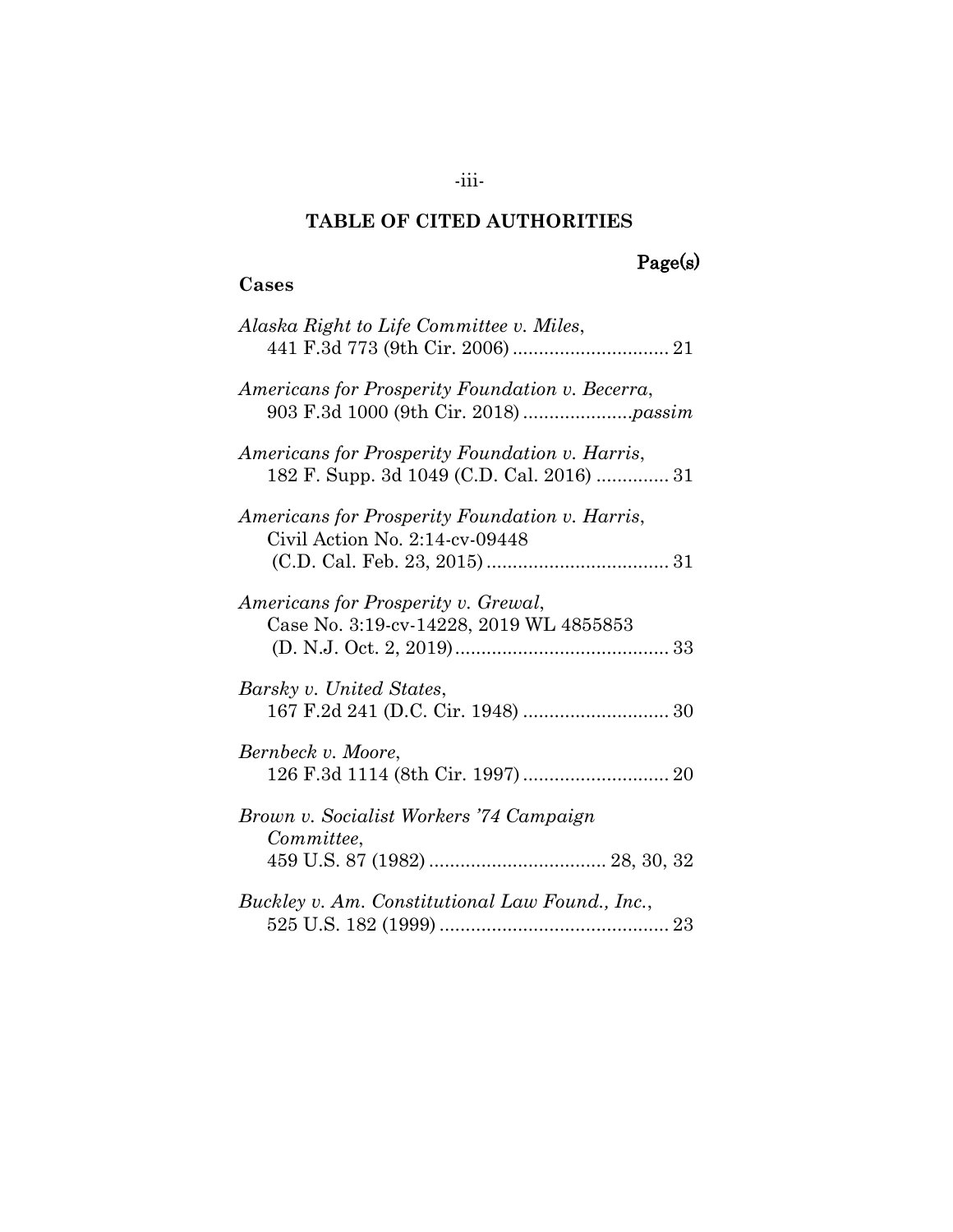# Page(s)

| Buckley v. Valeo,                                                                       |
|-----------------------------------------------------------------------------------------|
| Burson v. Freeman,                                                                      |
| Center for Competitive Politics v. Harris,<br>784 F.3d 1307 (9th Cir. 2015)  12, 21, 22 |
| Center for Individual Freedom, Inc. v. Tennant,<br>706 F.3d 270 (4th Cir. 2013)  13, 23 |
| Citizens for Responsibility and Ethics in Washington v.<br>FEC,                         |
| Citizens United v. FEC,                                                                 |
| Citizens United v. Schneiderman,<br>882 F.3d 374 (2d Cir. 2018) 12-13, 21, 22           |
| Clark v. Library of Congress,                                                           |
| Ctr. for Individual Freedom v. Van Hollen,                                              |
| Davis v. FEC,<br>554 U.S. 724 (2008)  20, 22, 32, 33                                    |

### -iv-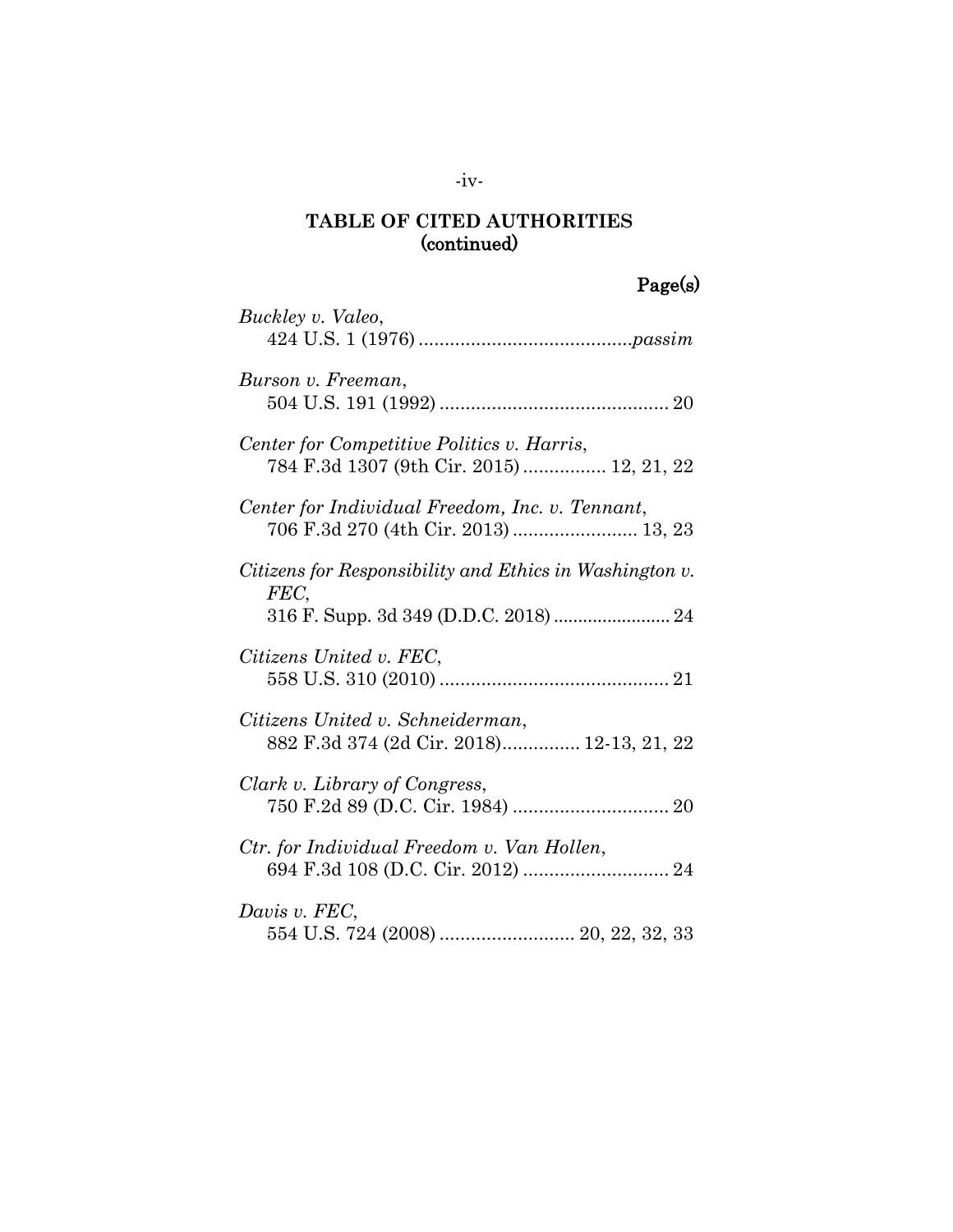# Page(s)

| DeGregory v. Attorney General of New Hampshire,              |  |
|--------------------------------------------------------------|--|
| Delaware Strong Families v. Attorney General<br>of Delaware, |  |
|                                                              |  |
| Delaware Strong Families v. Denn,                            |  |
| Dennis v. United States,                                     |  |
| Doe v. Reed,                                                 |  |
| Familias Unidas v. Briscoe,                                  |  |
| FEC v. Wis. Right to Life, Inc.,                             |  |
| Gibson v. Florida Legislative Investigation<br>Committee,    |  |
|                                                              |  |
| Green Party of Connecticut v. Garfield,                      |  |
|                                                              |  |
| Libertarian Party of Ohio v. Husted,                         |  |
|                                                              |  |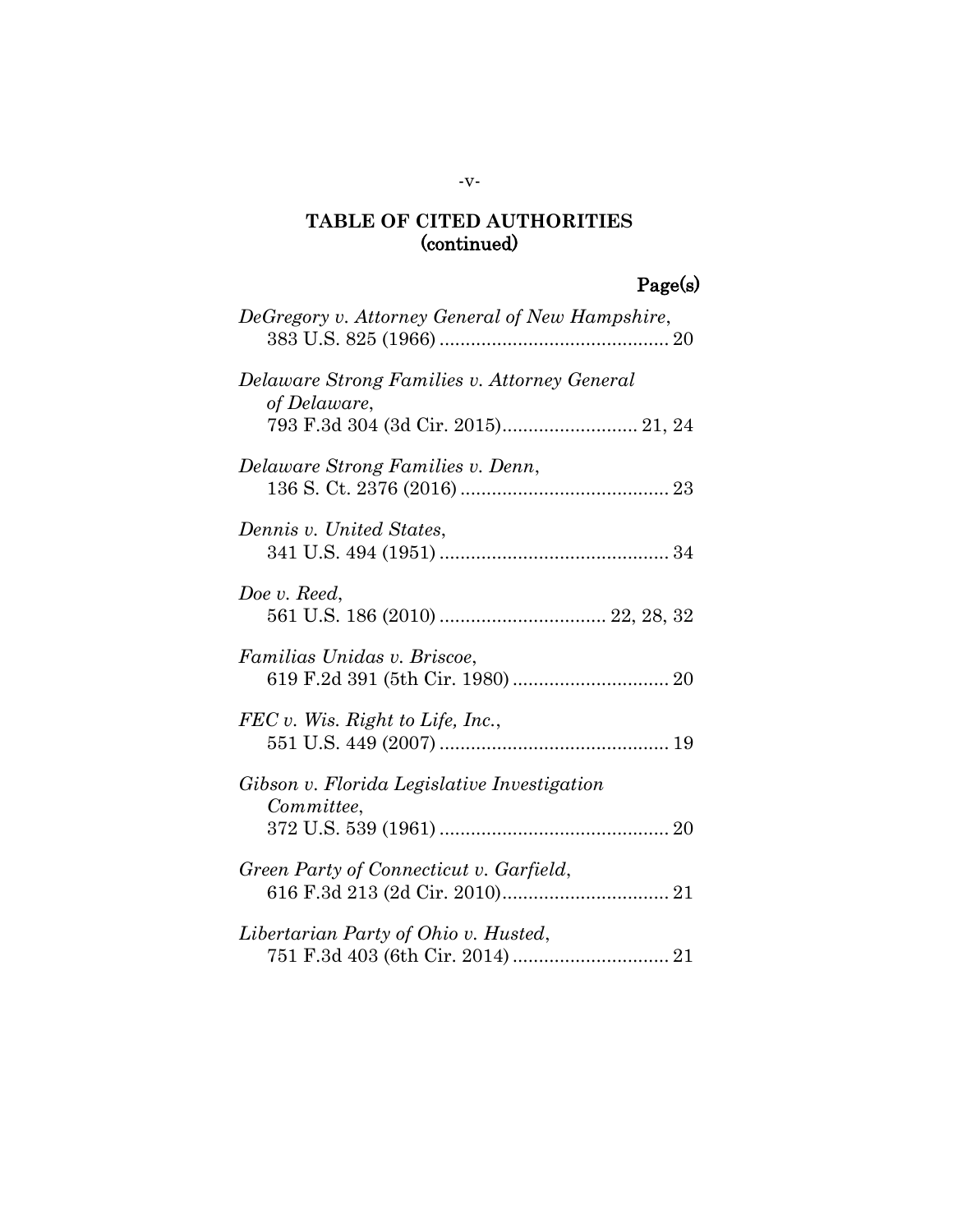# Page(s)

| McConnell v. FEC,                                                      |
|------------------------------------------------------------------------|
| McIntyre v. Ohio Elec. Comm'n,                                         |
| Minnesota Citizens Concerned for Life, Inc. v.<br>Swanson,             |
| NAACP v. Ala. ex rel. Patterson,                                       |
| NAACP v. But ton,                                                      |
| Nat'l Ass'n of Mfrs. v. Taylor,<br>582 F.3d 1 (D.C. Cir. 2009)  21, 22 |
| Pharm. Care Management Assoc. v. Rowe,                                 |
| Real Truth About Abortion, Inc. v. FEC,                                |
| Reed v. Town of Gilbert,                                               |
| Shelton v. Tucker,                                                     |

### -vi-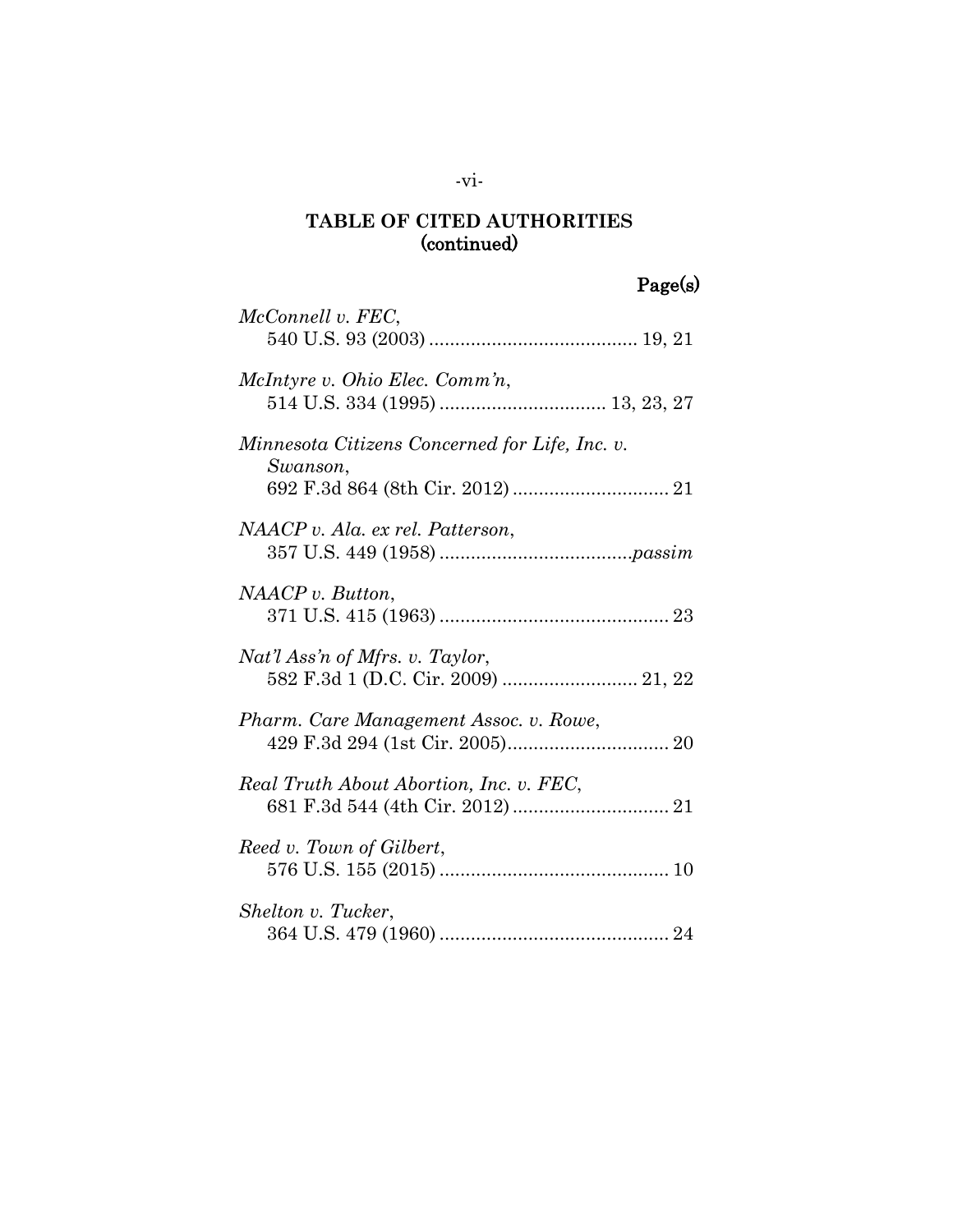# -vii-

## **TABLE OF CITED AUTHORITIES** (continued)

# Page(s)

| Sweezy v. New Hampshire,                                                                                       |
|----------------------------------------------------------------------------------------------------------------|
| Talley v. California,                                                                                          |
| The Washington Post v. McManus,<br>355 F. Supp. 3d 272 (D. Md. 2019),<br>aff'd 944 F.3d 506 (4th Cir. 2019) 22 |
| Thomas More Law Ctr. v. Harris,<br>Case No. CV 15-3048-R, 2016 WL 6781090                                      |
| United States v. Hamilton,                                                                                     |
| United States v. Rumely,                                                                                       |
| Vermont Right to Life Committee, Inc. v. Sorrell,                                                              |
| Watchtower Bible & Tract Soc'y of N.Y., Inc. v.<br>Vill. of Stratton,                                          |
| <b>Other Authorities</b>                                                                                       |
|                                                                                                                |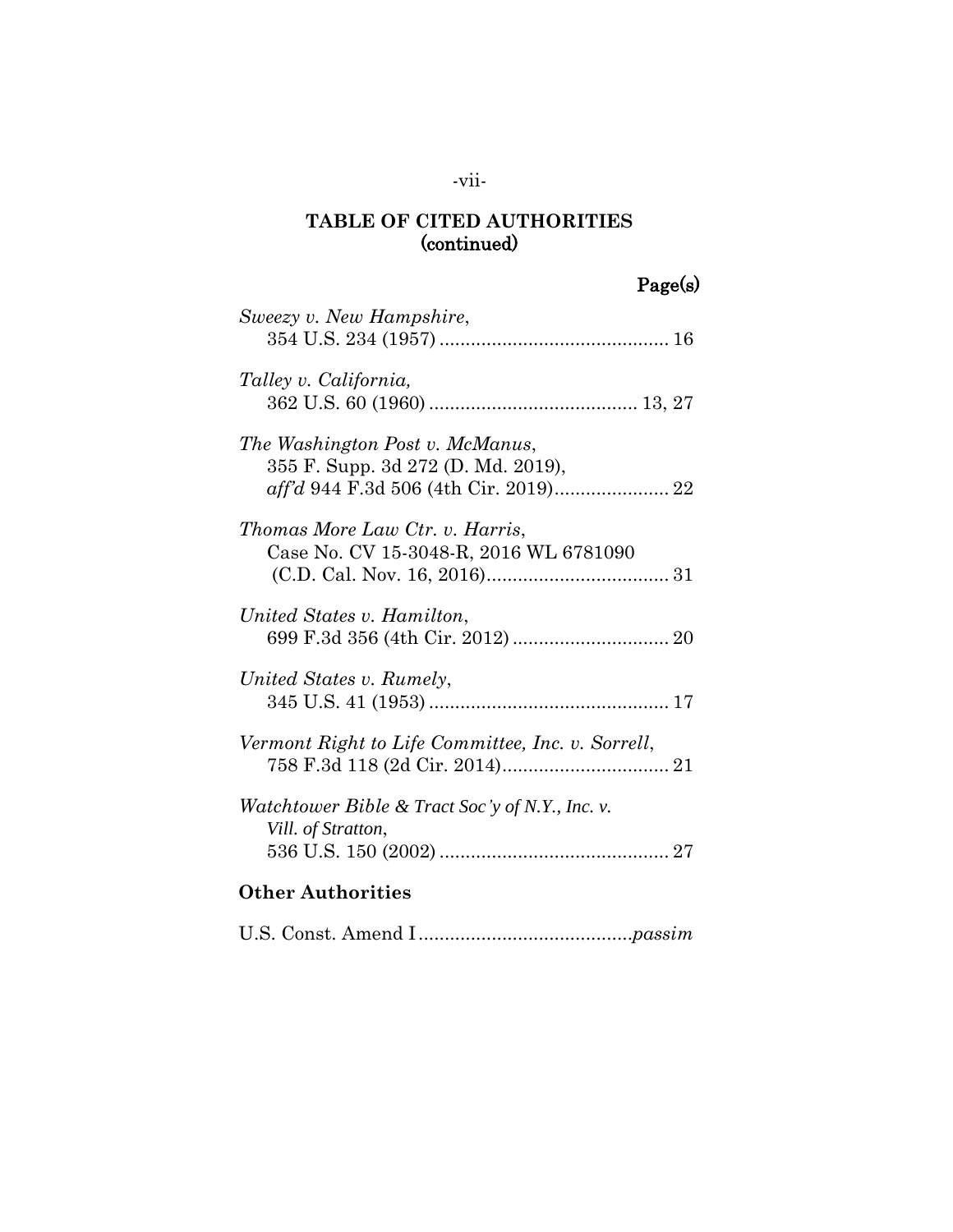## -viii-

## **TABLE OF CITED AUTHORITIES** (continued)

# Page(s)

| "Stand Your Ground" Laws: Civil Rights and<br>Public Safety Implications of the Expanded<br>Use of Deadly Force, Hearing before the U.S.<br>Senate Judiciary Subcommittee on |
|------------------------------------------------------------------------------------------------------------------------------------------------------------------------------|
| Constitution, Civil Rights and Human Rights,<br>S. Hrg. 113-626 (2013) (Statement of Sen.                                                                                    |
| ALEC, Public Reporting (providing ALEC's 2016,                                                                                                                               |
| April Kelly-Woessner, The End of the<br><i>Experiment</i> (ed. Stanley Rothman) (Routledge                                                                                   |
| Br. for the Petitioner Thomas More Law Ctr.,<br>Thomas More Law Ctr. v. Becerra, No. 19-255                                                                                  |
| Br. for the United States as Amicus Curiae,<br>Americans for Prosperity Foundation v.<br><i>Becerra</i> , No. 19-251 (filed Nov. 24, 2020) 14                                |
| Br. of the Cato Institute et al., As Amici Curiae in<br>Support of Petitioners, Americans for<br><i>Prosperity Foundation v. Becerra, No.</i> 19-251                         |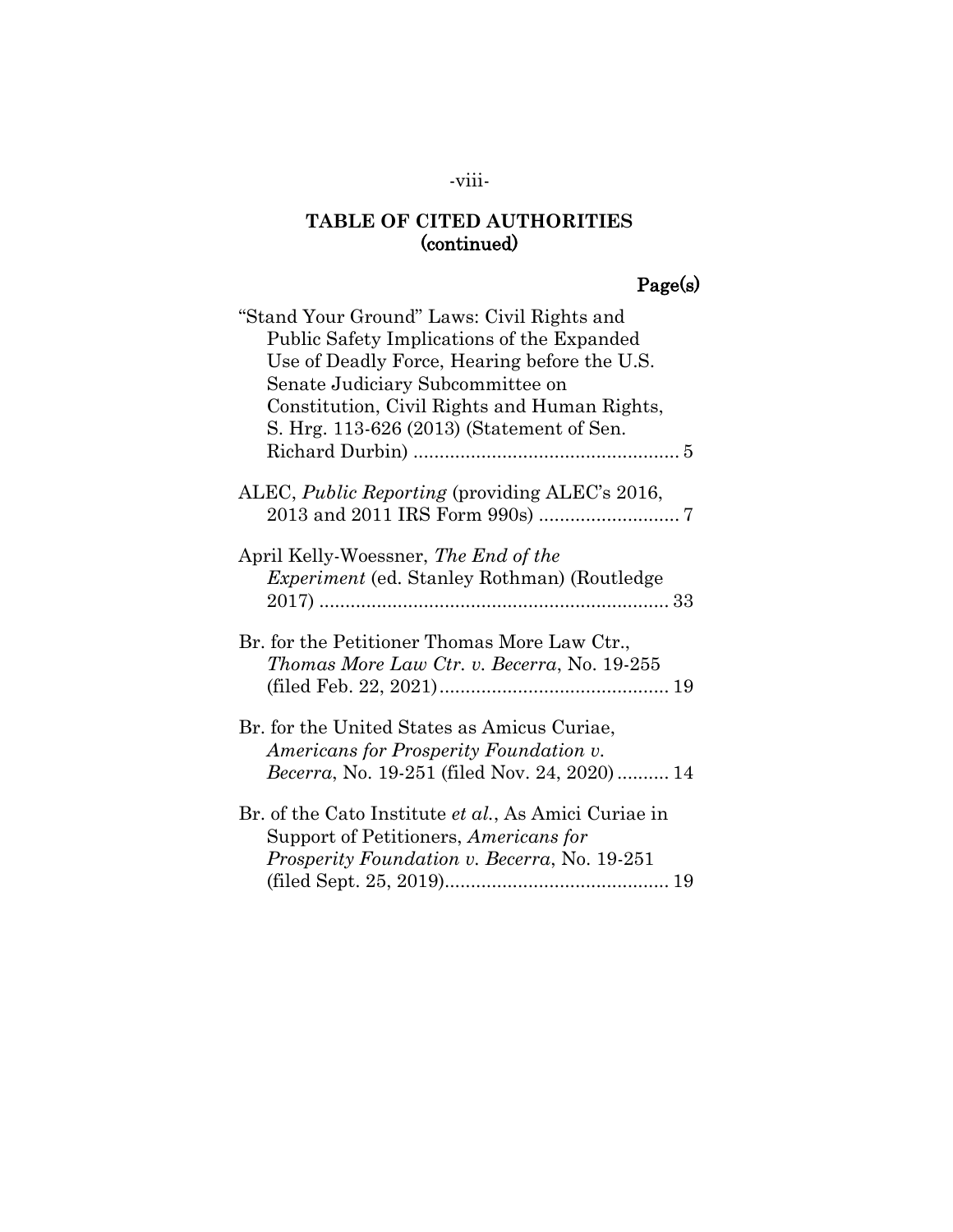# Page(s)

| Brendan Fischer, Criminal Tax Penalties for<br><b>ALEC?</b> CMD's Powerful Investigation Provides<br><b>Facts for Powerful New Complaint by Former</b>                                                        |
|---------------------------------------------------------------------------------------------------------------------------------------------------------------------------------------------------------------|
| Complaint for Preliminary and Permanent<br>Injunctive Relief and for a Declaratory                                                                                                                            |
| First Br. on Cross-Appeal, <i>Thomas More Law</i><br>Center v. Becerra, 903 F.3d 1000                                                                                                                         |
|                                                                                                                                                                                                               |
|                                                                                                                                                                                                               |
| Ctr. for Media and Democracy, ALEC Exposed 3                                                                                                                                                                  |
| David Beito & Marcus Witcher, "New Deal Witch<br>Hunt" – The Buchanan Committee<br>Investigation of the Committee for<br>Constitutional Government, The Independent<br>Review, Vol. 21 No. 1 (Summer 2016) 17 |
| Durbin Makes a List, Wall Street Journal,                                                                                                                                                                     |
| Durbin's Enemies List, Chicago Tribune,                                                                                                                                                                       |

### -ix-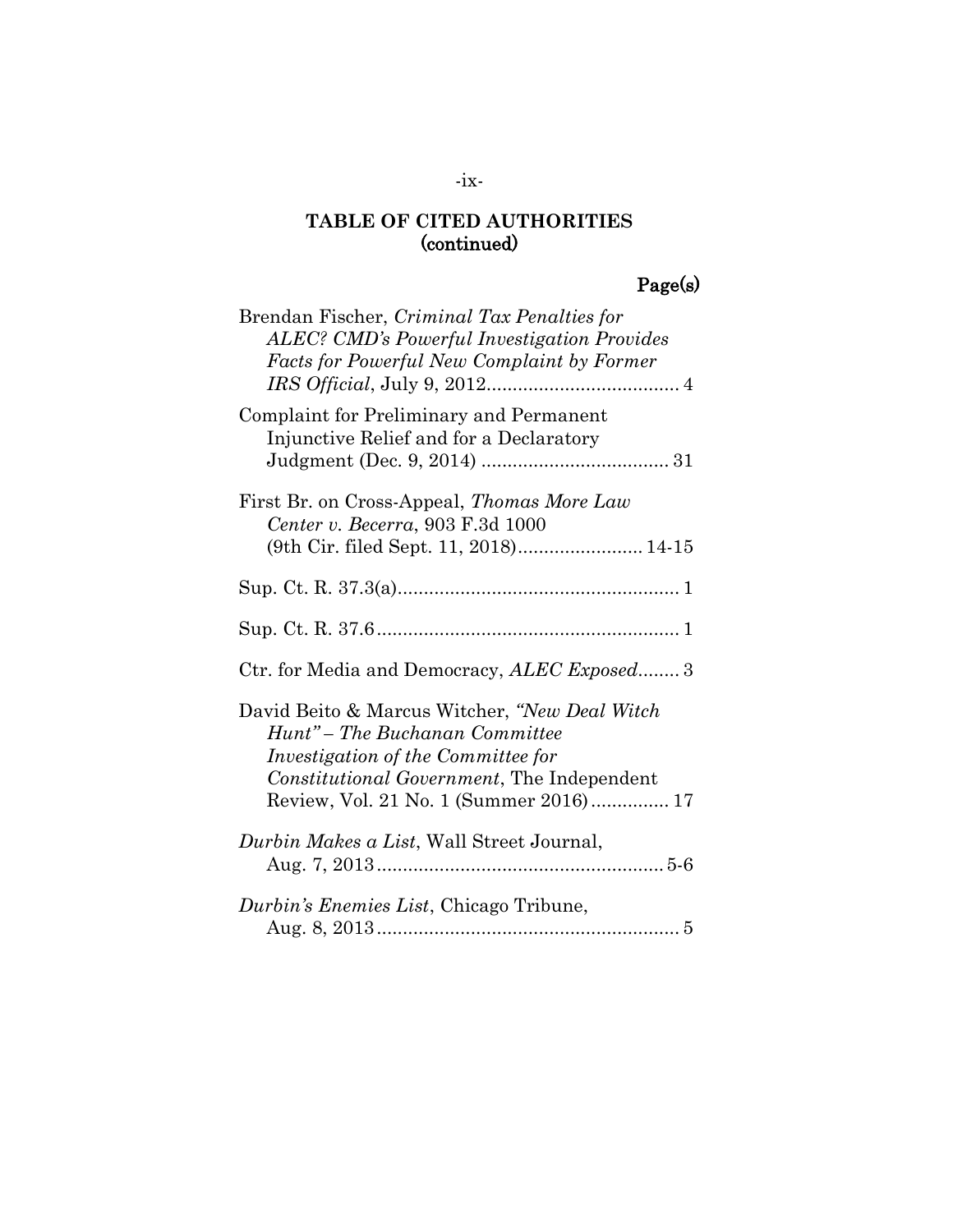# Page(s)

| Ed Pilkington, ALEC Facing Funding Crisis from<br>Donor Exodus in Wake of Trayvon Martin         |
|--------------------------------------------------------------------------------------------------|
| Eli Clifton, <i>EXCLUSIVE</i> : <i>Shareholders</i> Call on<br>Companies to Disclose ALEC Ties,  |
| Greg Lukianoff, The Coddling of the American                                                     |
| Heartland Institute, State Attorneys General<br>Launch Legal Attack on Climate Realists,         |
|                                                                                                  |
| Jamie Corey, Senator Whitehouse Exposes ALEC<br>Climate Change Deal, PRWatch,                    |
| Kimberley Strassel, The Intimidation Game; How<br><i>the Left is Silencing Free Speech,</i> (The |
| Kirsten Powers, The Silencing: How<br>the Left is Killing Free Speech                            |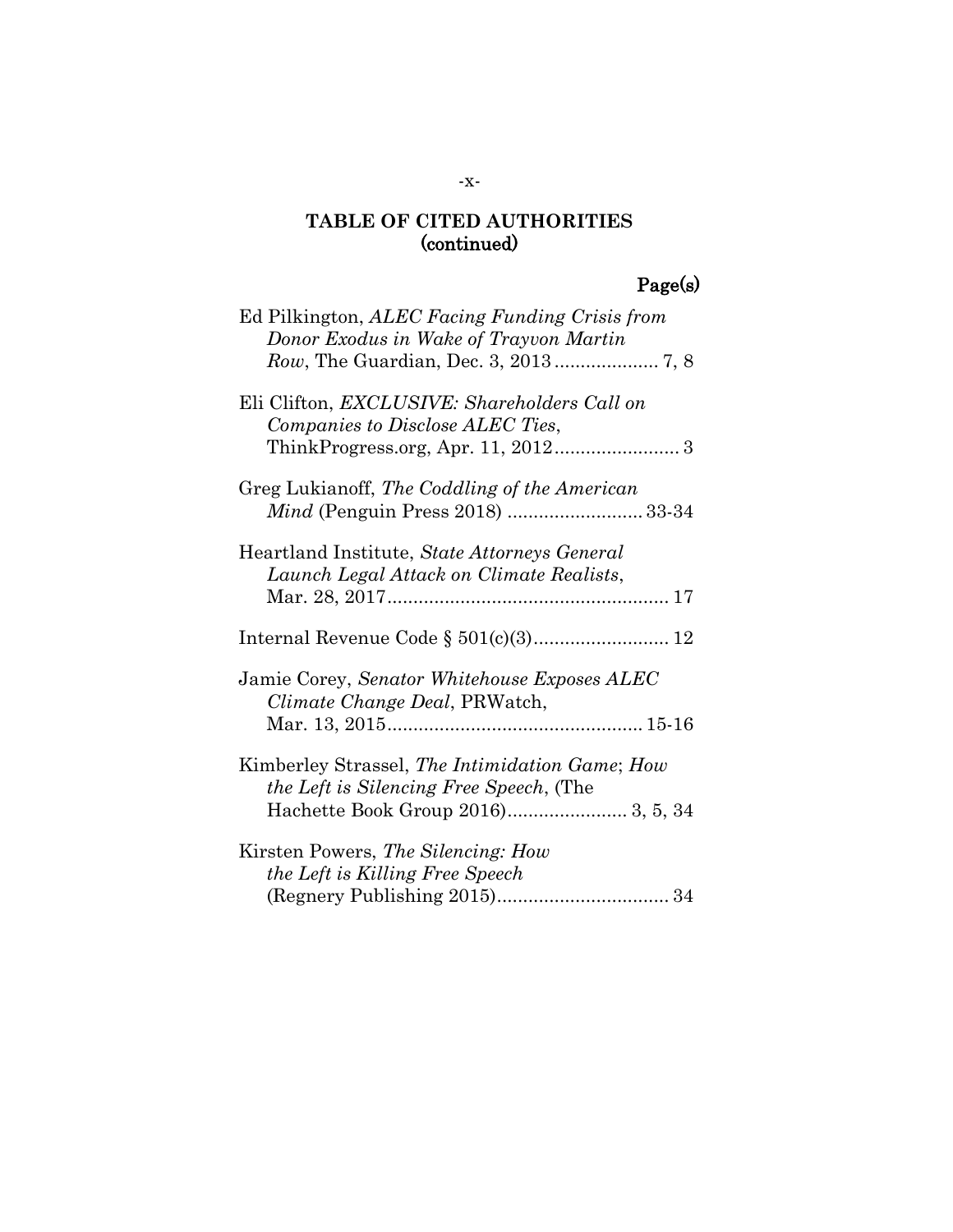# Page(s)

| Letter from Ass't Senate Majority Leader Richard<br>Durbin to John Allison, President and CEO of                                         |
|------------------------------------------------------------------------------------------------------------------------------------------|
| Letter from John A. Allison, President of the Cato<br>Institute, to Senator Richard Durbin,                                              |
| Letter of Darcey Olsen, President of the<br>Goldwater Institute, to the Office of Senator                                                |
| Motion for a Preliminary Injunction, Decls.<br>of Mark V. Holden and Christopher Fink                                                    |
| Press Release, More Than 300 State Legislators<br><b>Sign Statement Expressing Disappointment</b><br>Over Senator Durbin's Letter, ALEC, |
| Press Release, PCCC Pressures Democratic<br>Members to Drop ALEC, PRWatch,                                                               |
| PRWatch, CMD Calls on ALEC to Disclose<br><b>Information During Sunshine Week,</b>                                                       |
| Sarah D. Katz, "Reputations  A Lifetime to<br>Build, Seconds to Destroy": Maximizing the                                                 |

### -xi-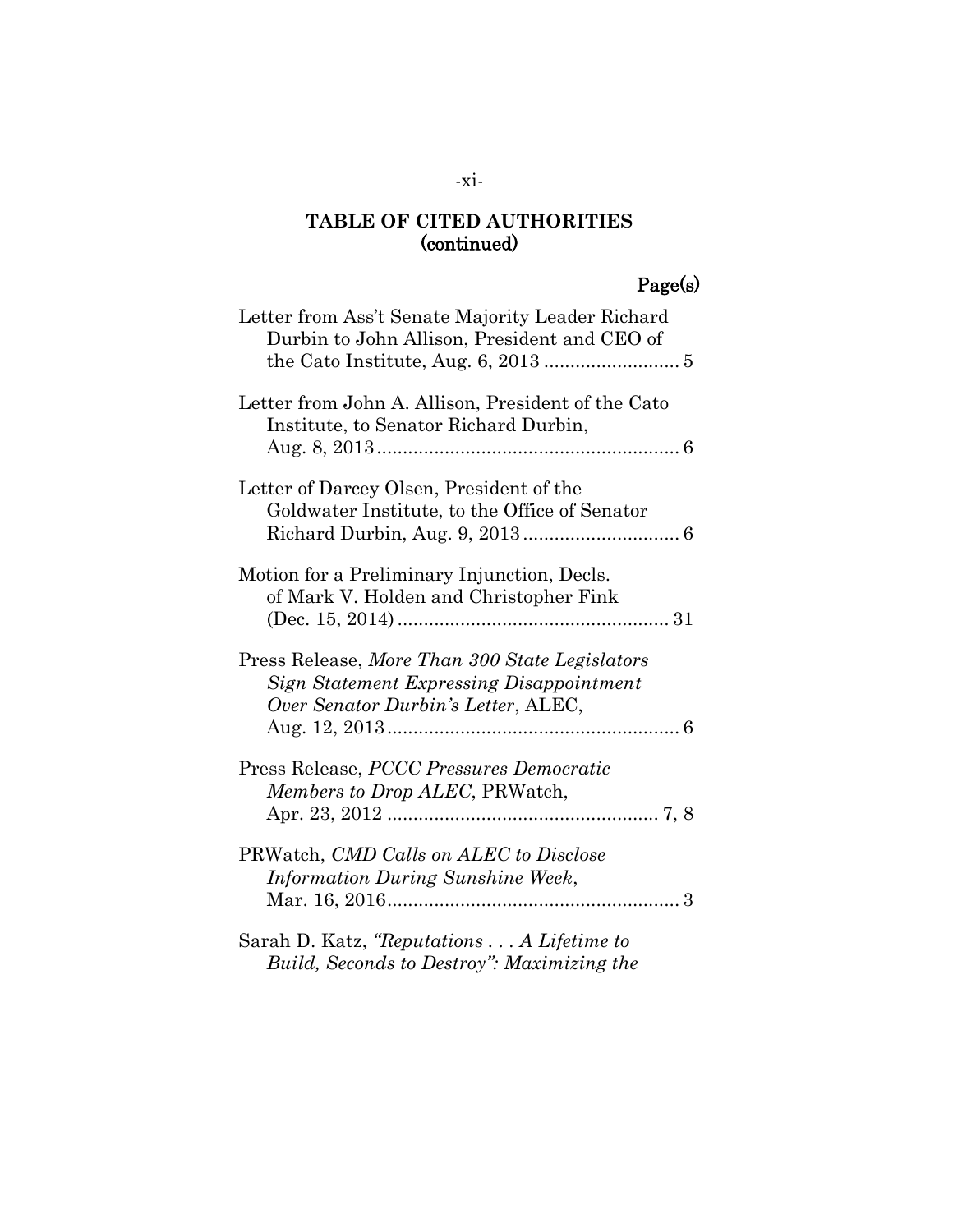## -xii-

## **TABLE OF CITED AUTHORITIES** (continued)

# Page(s)

| Mutually Protective Value of Morals Clauses in<br>Talent Agreements, 20 Cardozo J. Int'l &                                                |
|-------------------------------------------------------------------------------------------------------------------------------------------|
| Sarah Harney, What Makes ALEC Smart?,                                                                                                     |
| Tiger Joyce, An Ominous Letter from Sen. Dick<br>Durbin Raises Threats to the First<br><i>Amendment</i> , Forbes.com, Sept. 11, 2013 6, 7 |
| Vanita Gupta, <i>How to Really End Mass</i><br><i>Incarcerations, N.Y. Times, Aug. 14, 2013 2</i>                                         |
| Victor S. Navasky, <i>Naming Names</i>                                                                                                    |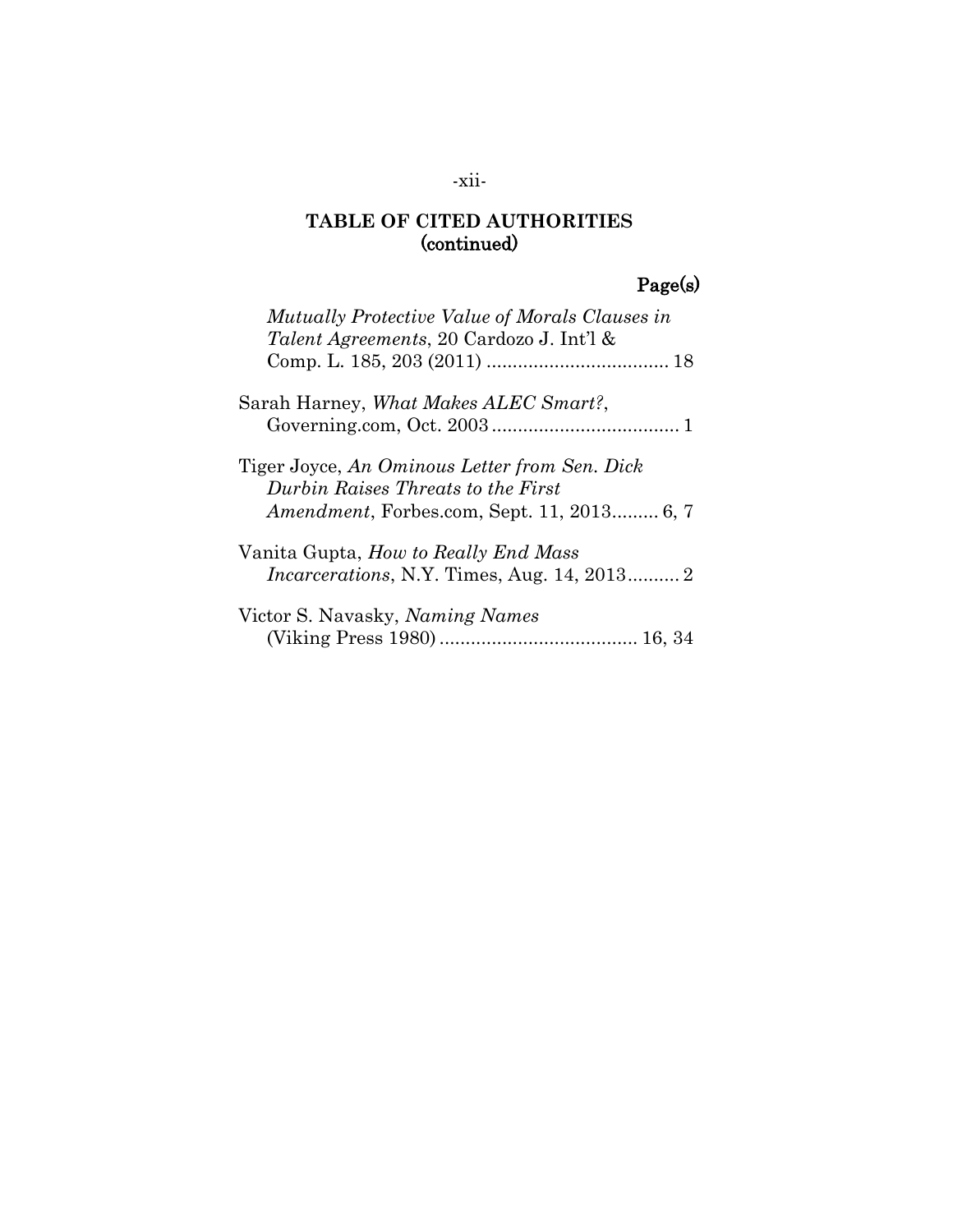#### **INTEREST OF AMICUS CURIAE**<sup>1</sup>

#### **I. ALEC Is a Mainstream Policy Development Forum.**

With over 2,000 members, the American Legislative Exchange Council ("ALEC") is America's largest nonpartisan, voluntary membership organization of state legislators dedicated to the principles of limited government, free markets and federalism. For nearly five decades, ALEC's mission has been to serve as a forum for the education, study, and robust debate of ideas and policies based on the principles of free markets and individual rights. ALEC's work has resonated and its ideas have influenced the intellectual marketplace for years. *See, e.g.*, Sarah Harney, *What Makes ALEC Smart?*, Governing.com, Oct. 2003.2 ALEC also has a long history of partnering with other organizations, such

<sup>1</sup> Pursuant to Supreme Court Rule 37.3(a), counsel of record for all parties have consented to the filing of this brief. Pursuant to Rule 37.6, *amicus curiae* affirms that no counsel for any party authored this brief in whole or in part, and no counsel or party made a monetary contribution intended to fund the preparation or submission of this brief. At various times, Petitioner Americans for Prosperity Foundation ("AFPF") has been a duespaying member of ALEC but they have not renewed their membership at this time. And at no point has AFPF provided any funds for the purpose of funding this brief. Finally, no person other than *amicus curiae*, its members, or its counsel made a monetary contribution to the preparation or submission of this brief.

<sup>2</sup> [https://www.governing.com/archive/What-Makes-Alec-](https://www.governing.com/archive/What-Makes-Alec-Smart.html)[Smart.html.](https://www.governing.com/archive/What-Makes-Alec-Smart.html)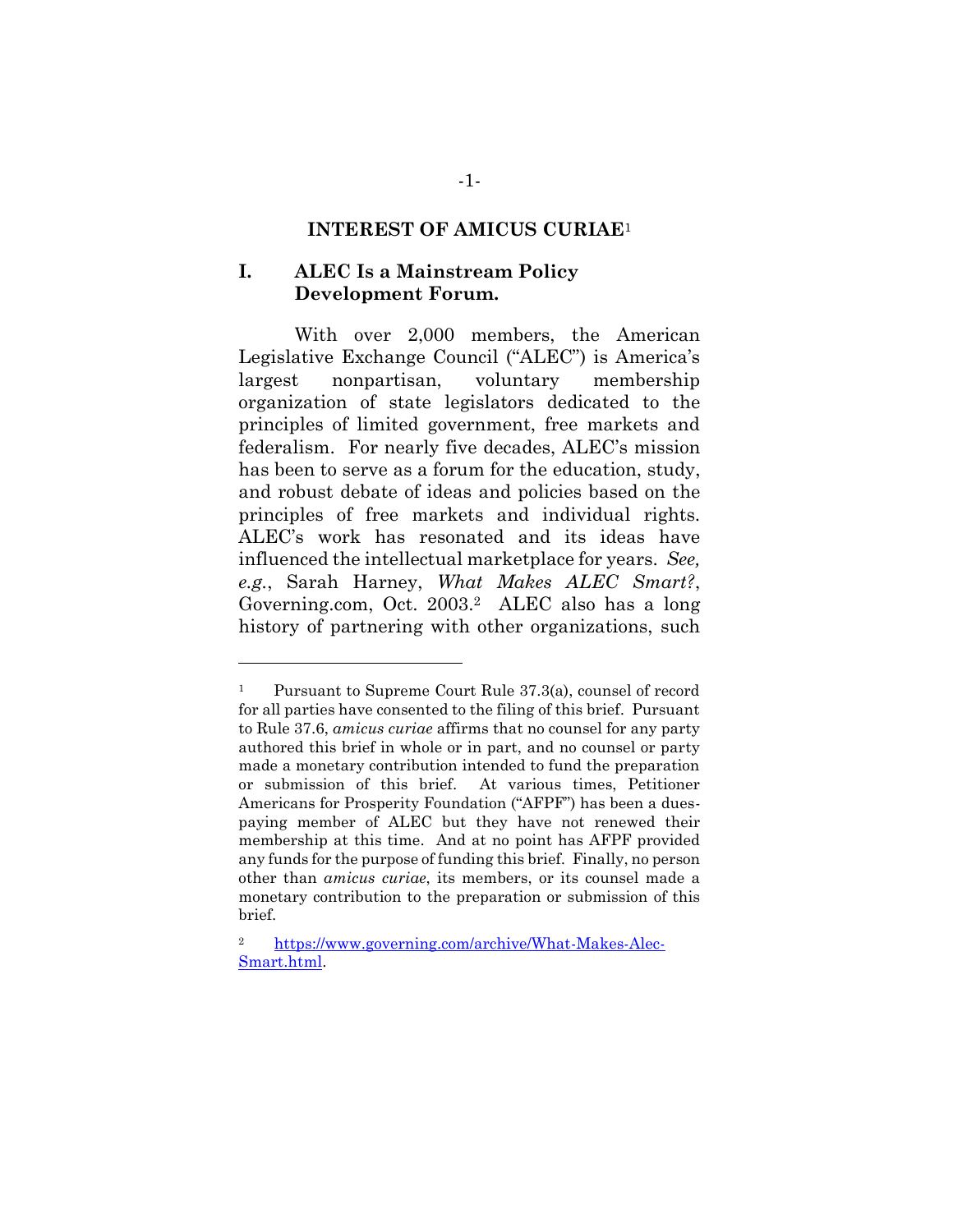as its partnership with the ACLU to address criminal justice reforms. *See* Vanita Gupta, *How to Really End Mass Incarcerations*, N.Y. Times, Aug. 14, 2013.<sup>3</sup> ALEC is a Virginia-based nonprofit educational organization exempt from taxation under Section 501(c)(3) of the Internal Revenue Code.

Private nonprofit and for-profit organizations also are members and financial supporters of ALEC. These corporate members provide jobs to more than 30 million people in the United States. ALEC's interest in these appeals arises from the critical importance of its members' ability to associate and participate in policy discussions freely and candidly without fear of government or private retaliation. ALEC also desires to enlist members and participants from the State of California without having to reveal particular financial supporters to the government, so the reporting requirement at issue here directly impacts ALEC's ability to engage with potential members and donors there.

### **II. ALEC's Members Long Have Suffered Harassment.**

Like Petitioners here, ALEC is all too familiar with the sort of threats and retaliation that are designed to deter core First Amendment activity. Starting in approximately 2012, ALEC's ideological opponents began an intensive campaign to defame, harass, and boycott ALEC members. This campaign

<sup>3</sup> [https://www.nytimes.com/2013/08/15/opinion/how-to-really](https://www.nytimes.com/2013/08/15/opinion/how-to-really-end-mass-incarceration.html)[end-mass-incarceration.html.](https://www.nytimes.com/2013/08/15/opinion/how-to-really-end-mass-incarceration.html)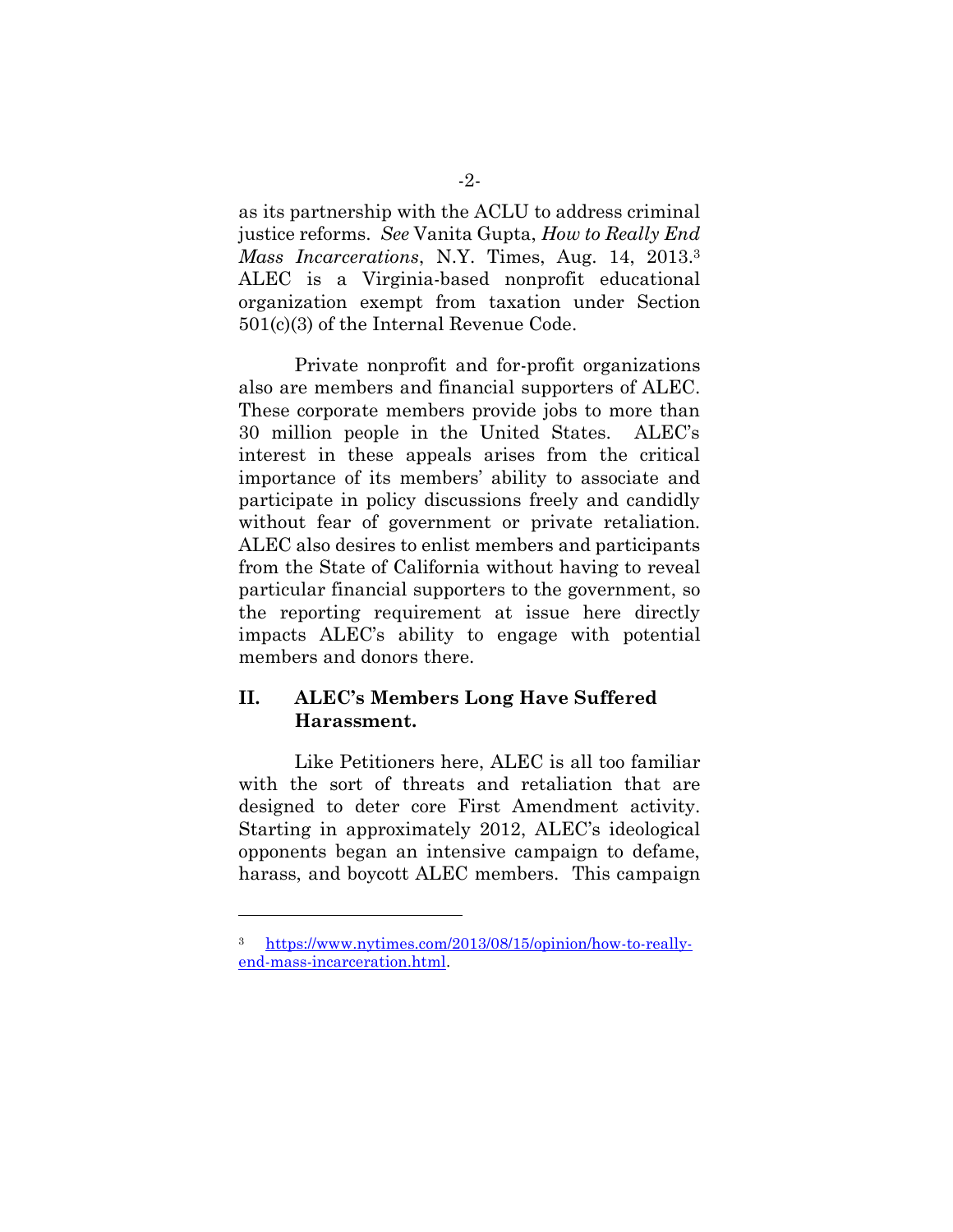was extensively documented in *The Intimidation Game*; *How the Left Is Silencing Free Speech*, a 2016 book by *Wall Street Journal* Editorial Board member Kimberley Strassel. (The Hachette Book Group 2016), at 245-276. The harassers' ultimate goal has been to ruin ALEC and eliminate its ideas from the public square. The harassment has become more intense and vicious over the years and has continued virtually unabated to this day.

A key element of the campaign is a demand that ALEC reveal the full roster of the organization's legislative members and private contributors. *See, e.g.*, PRWatch, *CMD Calls on ALEC to Disclose Information During Sunshine Week*, Mar. 16, 2016;<sup>4</sup> Eli Clifton, *EXCLUSIVE: Shareholders Call on Companies to Disclose ALEC Ties*, ThinkProgress.org, Apr. 11, 2012.<sup>5</sup> ALEC has resisted those demands, which are pressed solely for the purpose of facilitating further harassment. But the organization has lost members nonetheless due to the prolonged hostile pressure. The campaign remains particularly unrelenting on the internet, where philosophical opponents target companies and individuals they merely suspect might be ALEC members. *See, e.g.*, Ctr. for Media and Democracy, *ALEC Exposed*. <sup>6</sup> Thus,

<sup>4</sup> [https://www.prwatch.org/news/2016/03/13061/cmd-calls-alec](https://www.prwatch.org/news/2016/03/13061/cmd-calls-alec-disclose-information-during-sunshine-week)[disclose-information-during-sunshine-week.](https://www.prwatch.org/news/2016/03/13061/cmd-calls-alec-disclose-information-during-sunshine-week)

<sup>5</sup> [https://archive.thinkprogress.org/exclusive-shareholders-call](https://archive.thinkprogress.org/exclusive-shareholders-call-on-companies-to-disclose-alec-ties-f3231af640ed/)[on-companies-to-disclose-alec-ties-f3231af640ed/.](https://archive.thinkprogress.org/exclusive-shareholders-call-on-companies-to-disclose-alec-ties-f3231af640ed/)

<sup>6</sup> [https://www.alecexposed.org/wiki/ALEC\\_Exposed.](https://www.alecexposed.org/wiki/ALEC_Exposed)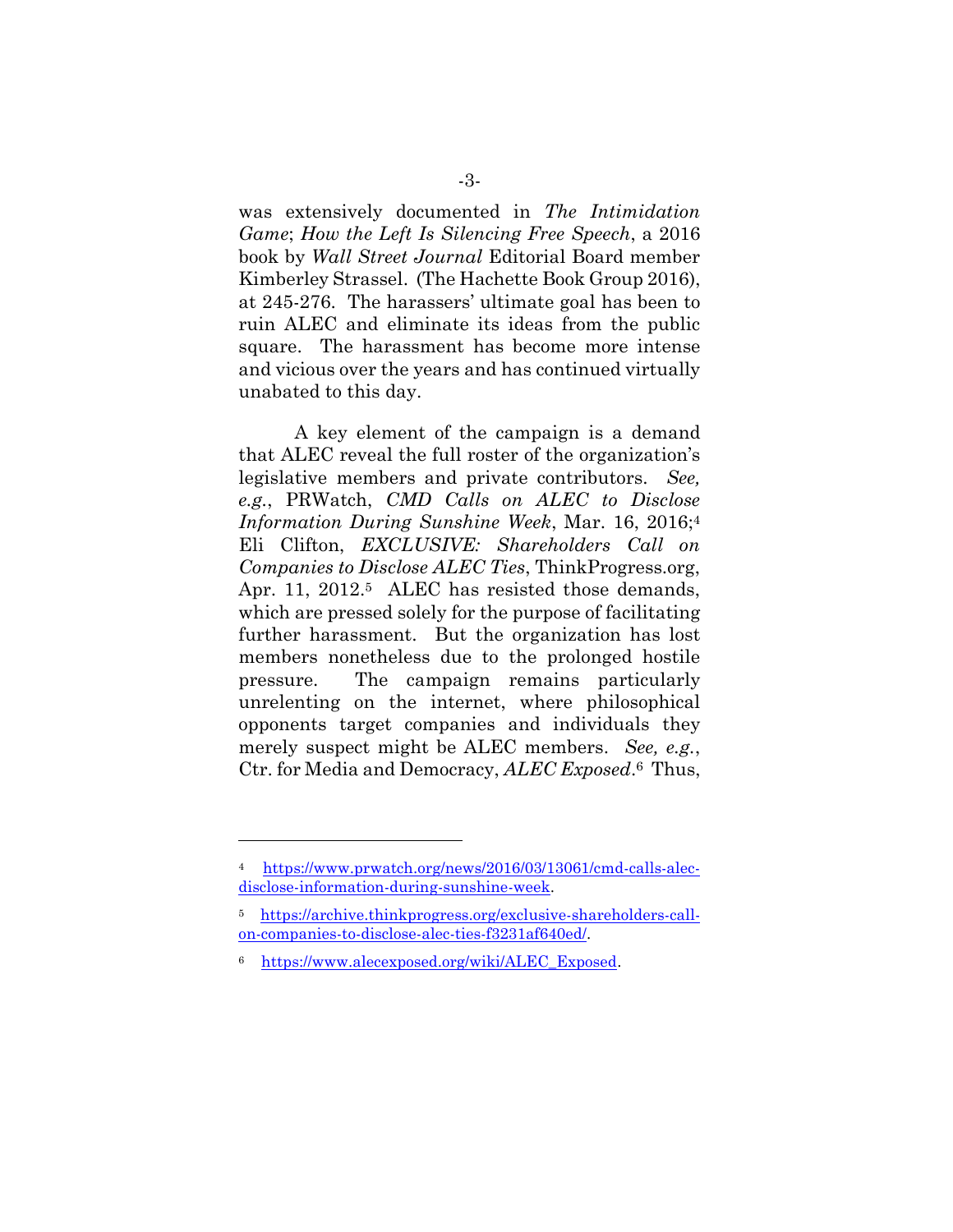there is nothing speculative about ALEC's concern for the privacy and peace of its members.

### **III. Government Officials Are Active Participants in the Harassment Campaigns.**

ALEC's private, political opponents may have started the harassment. But it did not stop there. ALEC's antagonists sought to enlist the support of public officials in their campaign against the organization. For example, in 2012 ALEC's opponents pressured the Internal Revenue Service and other state regulatory officials to investigate ALEC. *See* Brendan Fischer, *Criminal Tax Penalties for ALEC? CMD's Powerful Investigation Provides Facts for Powerful New Complaint by Former IRS Official*, July 9, 2012. 7

Eventually opponents found public officials willing to join their crusade by lending the authority of public office to harass ALEC members. Most infamously, Senator Richard Durbin of Illinois – an opponent of ALEC's pro-business ideas like tort reform – blatantly misused the power of his office to target companies and individuals he suspected were, or had been, ALEC members. In August 2013, as ALEC was holding its annual meeting in Chicago, Senator Durbin launched a letter, on official Senate Assistant Majority Leader letterhead, to approximately three hundred organizations he suspected had been members or donors to ALEC

<sup>7</sup> [https://www.prwatch.org/node/11627.](https://www.prwatch.org/node/11627)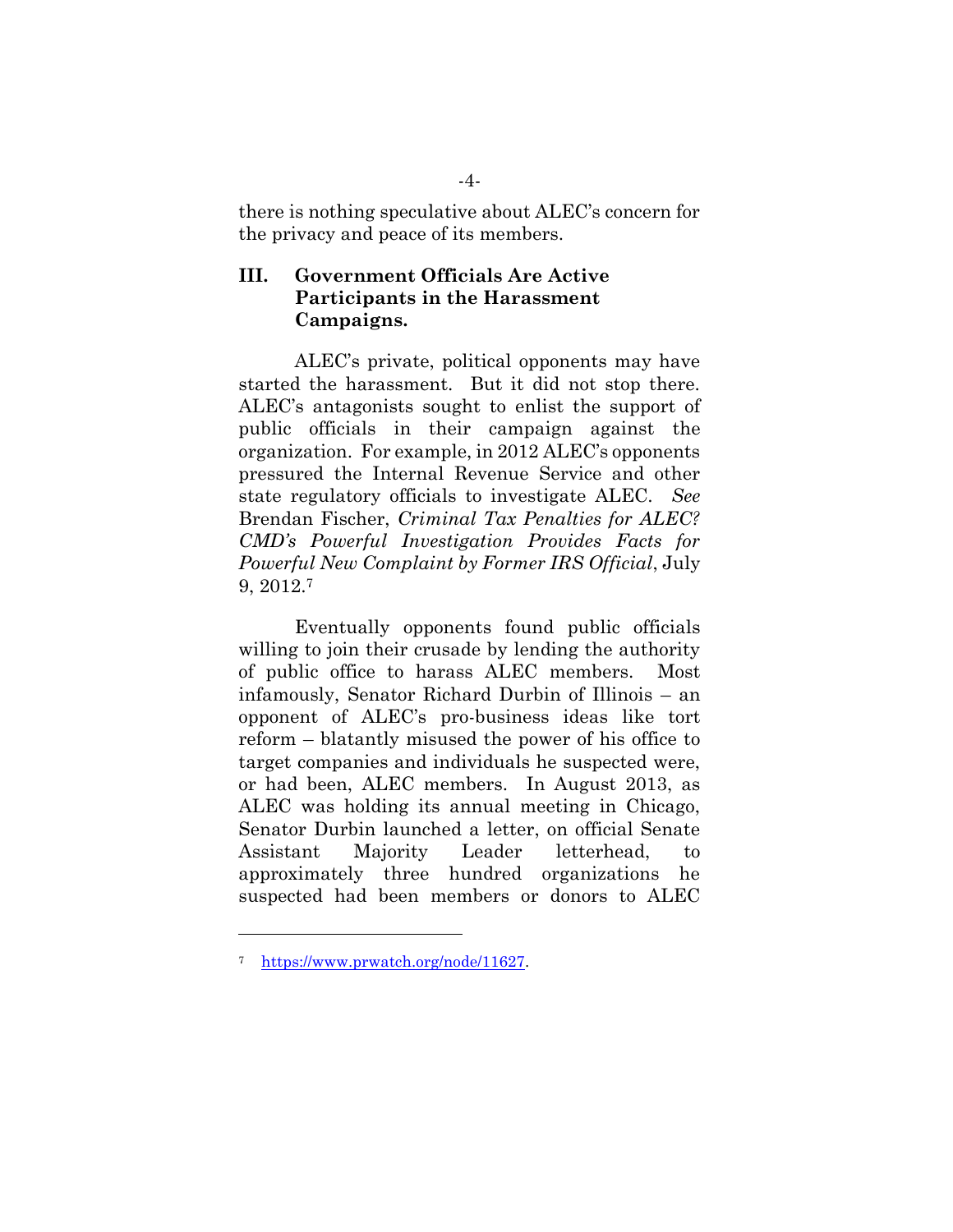between 2005 and 2013. *See, e.g.*, Letter from Ass't Senate Majority Leader Richard Durbin to John Allison, President and CEO of the Cato Institute, Aug. 6, 2013.8 The Senator demanded that each recipient inform him, among other things, whether it had "served as a member of ALEC or provided any funding to ALEC." *Id.* Senator Durbin then proclaimed his intent to disclose their responses at a Senate hearing the following month. *See id.* As characterized by Ms. Strassel, the letter was "half intimidation, half fishing expedition." *Intimidation Game*, at 259.

Senator Durbin ultimately made good on his threats, chairing a Senate hearing in October 2013 where he called out ALEC and bragged that his intimidation tactics led 140 members to reject an ALEC policy proposal. *See* "Stand Your Ground" Laws: Civil Rights and Public Safety Implications of the Expanded Use of Deadly Force, Hearing before the U.S. Senate Judiciary Subcommittee on Constitution, Civil Rights and Human Rights, S. Hrg. 113-626 (2013) (Statement of Sen. Richard Durbin).

Many publications, including Senator Durbin's home state newspaper, the *Chicago Tribune*, condemned his tactics. *See, e.g.*, *Durbin's Enemies List*, Chicago Tribune, Aug. 8, 2013; <sup>9</sup> *Durbin Makes a*

https://www.cato.org/sites/cato.org/files/documents/sen. dur bin letter to cato institute.pdf.

<sup>9</sup> [https://www.chicagotribune.com/opinion/ct-xpm-2013-08-08](https://www.chicagotribune.com/opinion/ct-xpm-2013-08-08-ct-edit-durbin-20130809-story.html) [ct-edit-durbin-20130809-story.html.](https://www.chicagotribune.com/opinion/ct-xpm-2013-08-08-ct-edit-durbin-20130809-story.html)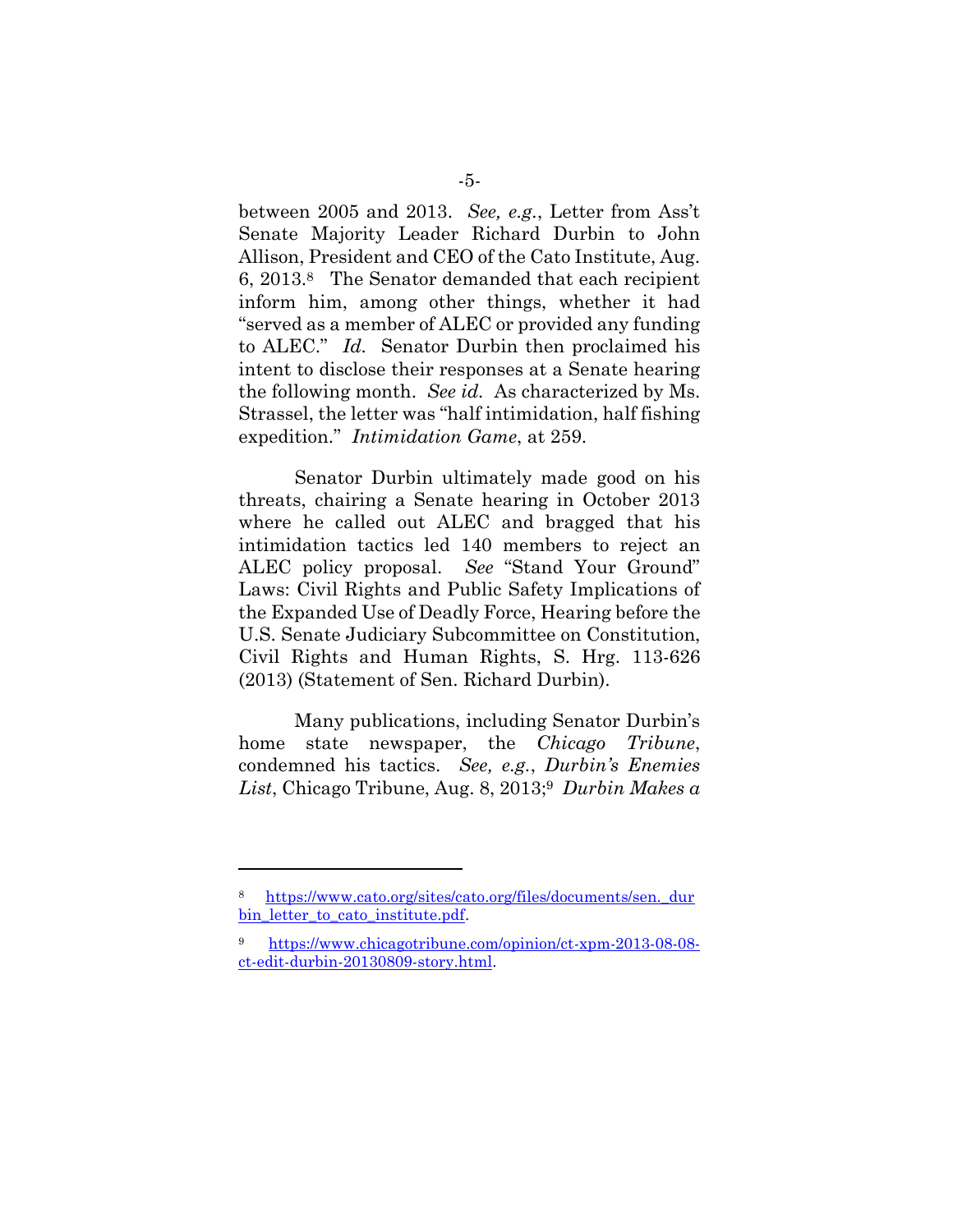List, Wall Street Journal, Aug. 7, 2013.<sup>10</sup> <sup>10</sup> Some observers even compared Durbin's intimidation methods to Senator Joseph McCarthy's anticommunist crusade of the 1940s and 1950s. *See, e.g.*, Tiger Joyce, *An Ominous Letter from Sen. Dick Durbin Raises Threats to the First Amendment*, Forbes.com, Sept. 11, 2013. <sup>11</sup>

A few ALEC members had the fortitude publicly to challenge his threats. *See, e.g.*, Press Release, *More Than 300 State Legislators Sign Statement Expressing Disappointment Over Senator Durbin's Letter*, ALEC, Aug. 12, 2013.<sup>12</sup> The Goldwater Institute, Cato Institute, and American Tort Reform Association, for example, responded to the Senator accusing him of abusing public office to intimidate American citizens from exercising hallowed constitutional rights. *See* Letter of Darcey Olsen, President of the Goldwater Institute, to the Office of Senator Richard Durbin, Aug. 9, 2013;<sup>13</sup> Letter from John A. Allison, President of the Cato Institute, to Senator Richard Durbin, Aug. 8, 2013; 14

<sup>10</sup> [https://www.wsj.com/articles/SB1000142412788732452250](https://www.wsj.com/articles/SB10001424127887324522504578653920316430206) [4578653920316430206.](https://www.wsj.com/articles/SB10001424127887324522504578653920316430206)

<sup>11</sup> [https://www.forbes.com/sites/realspin/2013/09/11/an](https://www.forbes.com/sites/realspin/2013/09/11/an-ominous-letter-from-sen-dick-durbin-raises-threats-to-the-first-amendment/?sh=7ca64603b182)[ominous-letter-from-sen-dick-durbin-raises-threats-to-the-first](https://www.forbes.com/sites/realspin/2013/09/11/an-ominous-letter-from-sen-dick-durbin-raises-threats-to-the-first-amendment/?sh=7ca64603b182)[amendment/?sh=7ca64603b182.](https://www.forbes.com/sites/realspin/2013/09/11/an-ominous-letter-from-sen-dick-durbin-raises-threats-to-the-first-amendment/?sh=7ca64603b182)

<sup>12</sup> [https://www.alec.org/press-release/durbinresponseletter/.](https://www.alec.org/press-release/durbinresponseletter/)

<sup>13</sup> [https://arizonadailyindependent.com/2013/08/12/goldwater](https://arizonadailyindependent.com/2013/08/12/goldwater-asks-durbin-have-you-no-sense-of-decency/)[asks-durbin-have-you-no-sense-of-decency/.](https://arizonadailyindependent.com/2013/08/12/goldwater-asks-durbin-have-you-no-sense-of-decency/)

<sup>14</sup> [https://www.cato.org/sites/cato.org/files/documents/cato\\_let](https://www.cato.org/sites/cato.org/files/documents/cato_letter_to_sen_durbin.pdf) ter to sen durbin.pdf.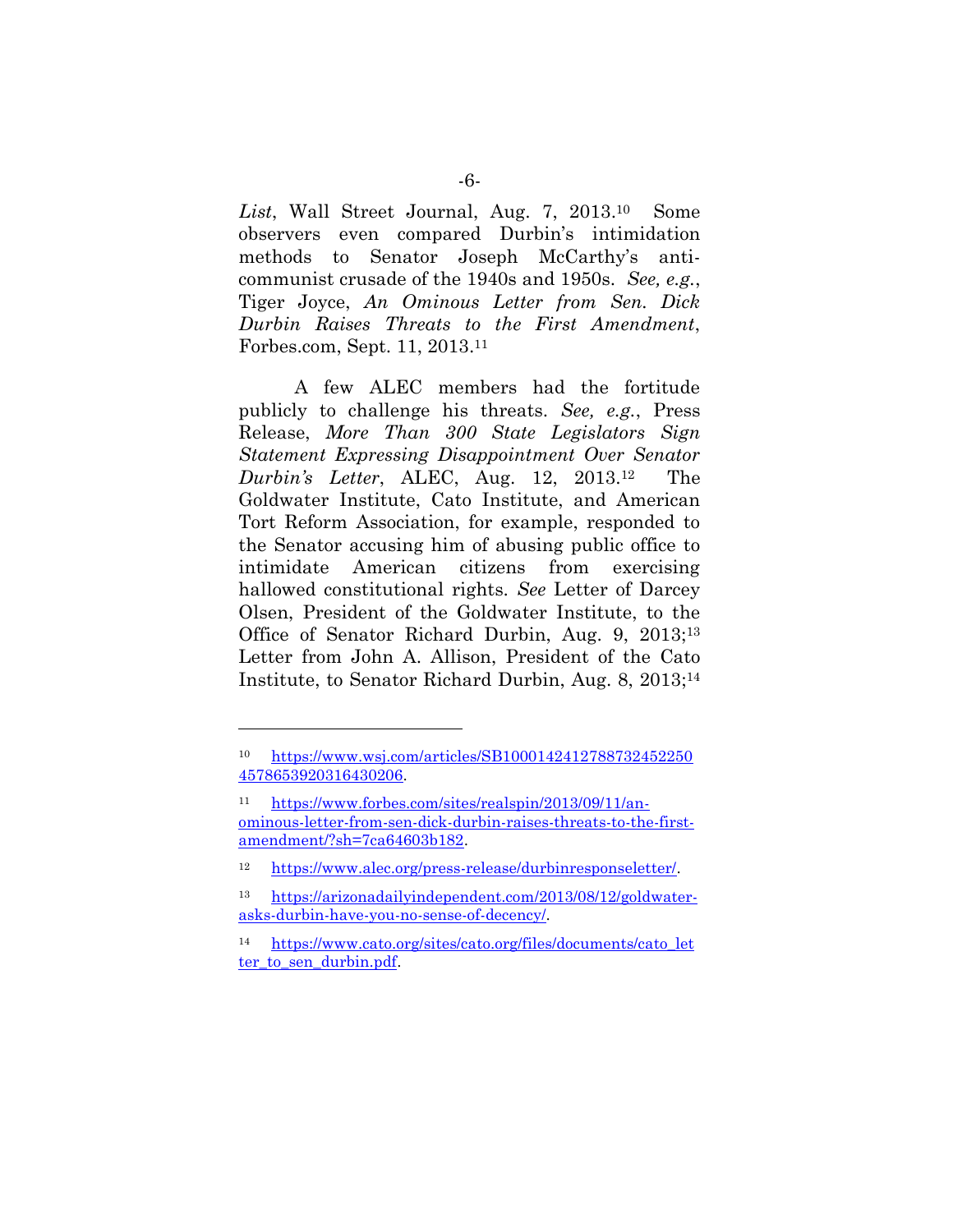Joyce, *An Ominous Letter from Sen. Dick Durbin Raises Threats to the First Amendment.*

### **IV. The Harassment Has Chilled Member Participation.**

The intimidation campaign undertaken by Senator Durbin, other public officials, and their private allies significantly impacted ALEC and its members and impaired ALEC's ability to fulfill its associational purpose. That year, ALEC's funding plummeted by nearly \$2 million from its 2011 funding level. *See* ALEC, *Public Reporting* (providing ALEC's 2013 and 2011 IRS Form 990s).15 The anti-ALEC campaign caused such substantial losses in revenue that it took five years of vigorous effort to rebuild the organization's support to 2011 levels. *See id.* (providing ALEC's 2016 IRS Form 990).

Membership numbers also declined. Nearly 25 percent of ALEC's corporate members left the organization between 2011 and 2013. *See, e.g.*, Press Release, ALEC, Guardian Correspondence, Dec. 4, 2013 (discussing ALEC's loss of funds and membership);<sup>16</sup> Ed Pilkington, *ALEC Facing Funding Crisis from Donor Exodus in Wake of Trayvon Martin Row*, The Guardian, Dec. 3, 2013.17 Approximately 400 state legislators left ALEC during this period as

<sup>15</sup> [https://www.alec.org/about/public-reporting/.](https://www.alec.org/about/public-reporting/)

<sup>16</sup> [https://www.alec.org/press-release/alec-guardian](https://www.alec.org/press-release/alec-guardian-correspondence-2/)[correspondence-2/.](https://www.alec.org/press-release/alec-guardian-correspondence-2/)

<sup>17</sup> [https://www.theguardian.com/world/2013/dec/03/alec](https://www.theguardian.com/world/2013/dec/03/alec-funding-crisis-big-donors-trayvon-martin)[funding-crisis-big-donors-trayvon-martin.](https://www.theguardian.com/world/2013/dec/03/alec-funding-crisis-big-donors-trayvon-martin)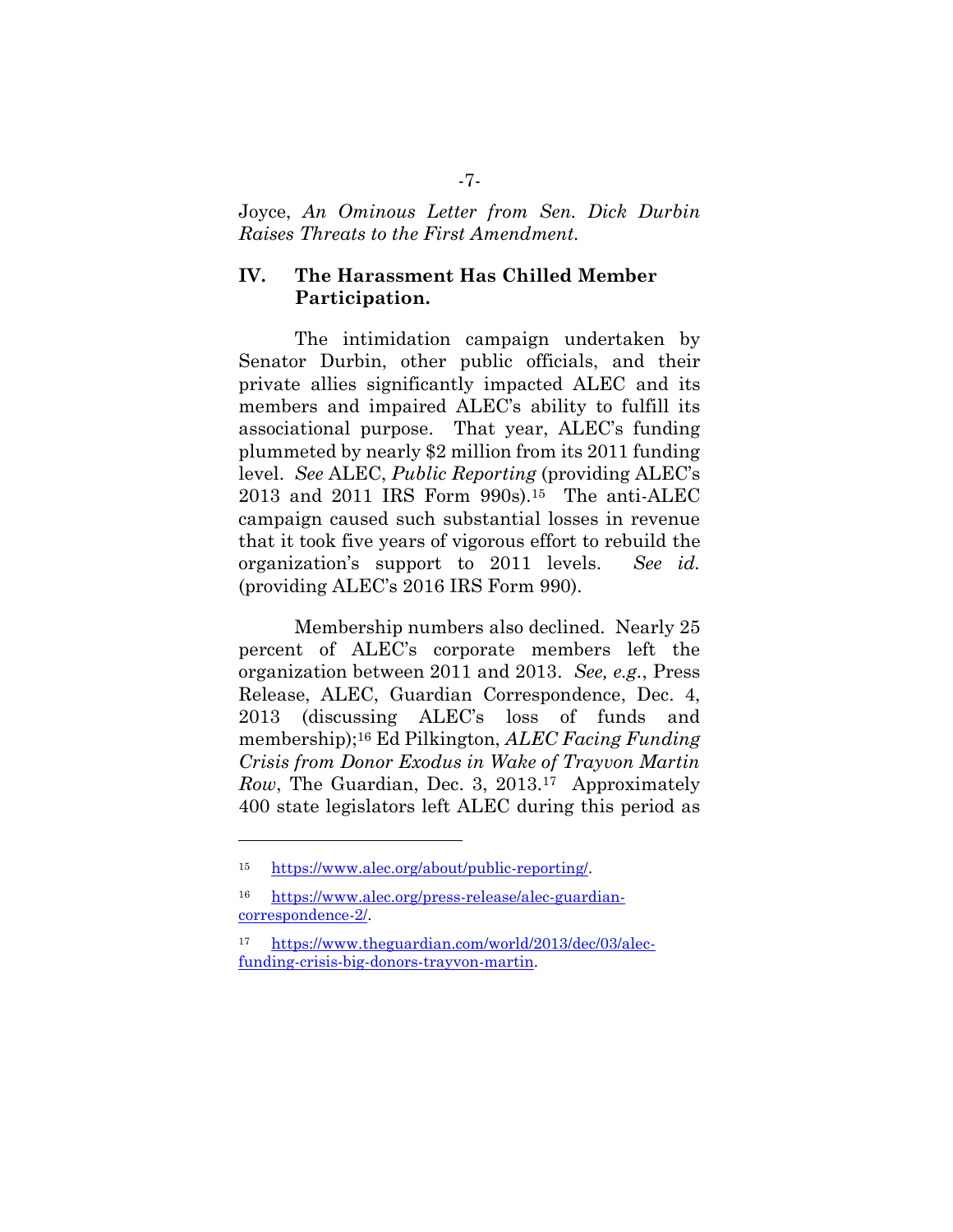well, *see id.*, including many Democrats. As to the latter, ALEC's antagonists focused particular threats of retaliation in state capitals – "to separate Democratic members from [ALEC to] help remove the bipartisan[ship] ALEC has been relying upon." Press Release, *PCCC Pressures Democratic Members to Drop ALEC*, PRWatch, Apr. 23, 2012 (calling out Democratic legislators in 26 states who were believed to be ALEC members). <sup>18</sup> For an organization that takes pride in its non-partisanship, and indeed has been chaired by Democratic state legislators in the past, these losses were a significant setback. Indeed, one hallmark of ALEC's effectiveness has been its ability to bring together legislators from different political parties to discuss policy issues.

Since Senator Durbin's attack in 2013, ALEC has devoted substantial resources to rebuilding its membership and countering the ongoing campaign. These efforts have been successful but ALEC's success has come at great cost to the organization and its members. These are resources that should have been available for policy research, publication, and education.

In sum, ALEC's experience is a stark example of the burdens and costs visited upon private associations when ideological opponents, including public officials like Senator Durbin, harass their members. And it is a lesson in the misuse of disclosure of private association participants and

<sup>18</sup> [https://www.prwatch.org/news/2012/04/11474/pccc](https://www.prwatch.org/news/2012/04/11474/pccc-pressures-democratic-members-drop-alec)[pressures-democratic-members-drop-alec.](https://www.prwatch.org/news/2012/04/11474/pccc-pressures-democratic-members-drop-alec)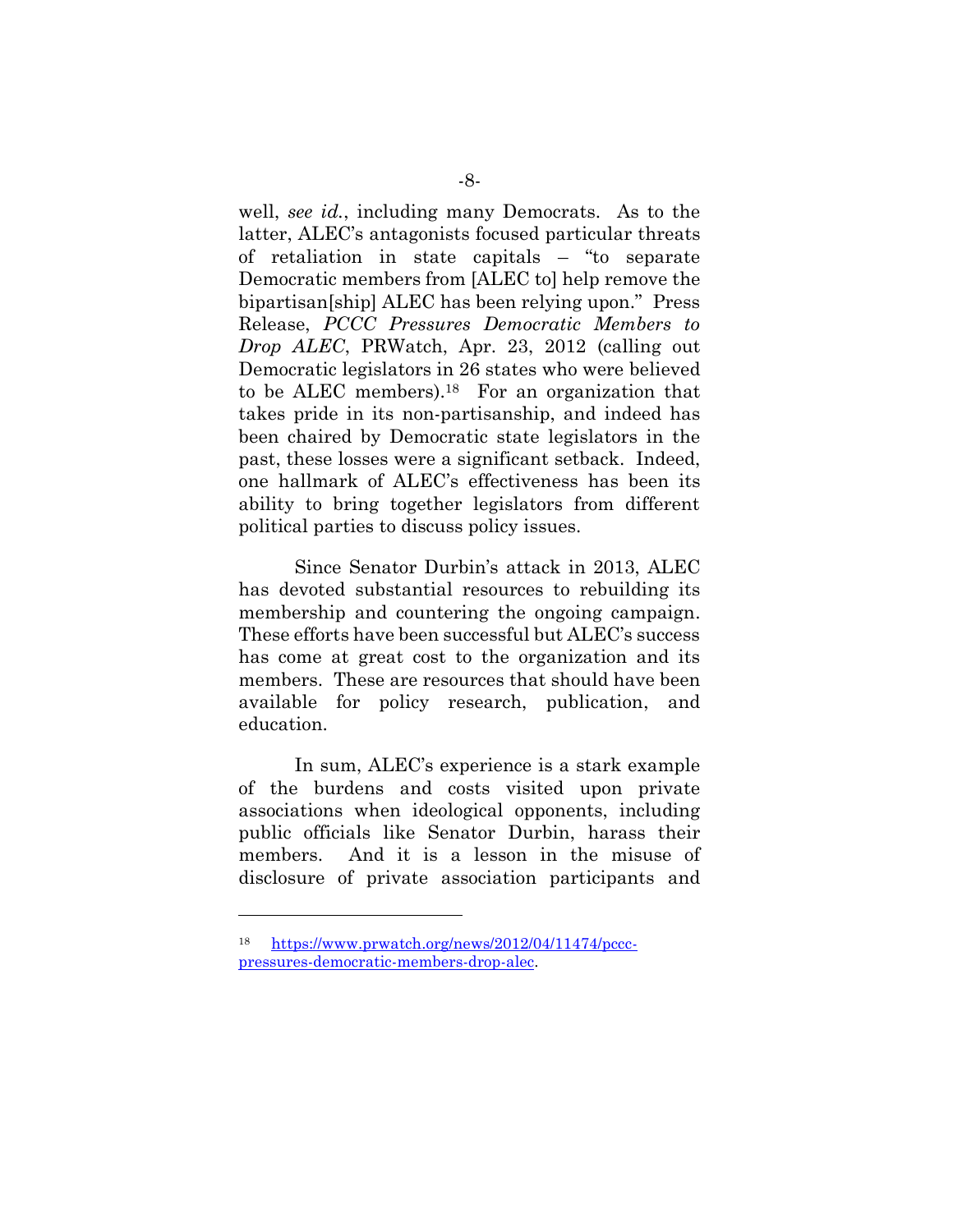financial supporters. Absent this Court's strong affirmation of the highly protective First Amendment standard flowing from *NAACP v. Ala. ex rel. Patterson*, 357 U.S. 449 (1958), ALEC and countless other charitable and educational organizations will face a grave threat to their continued ability to participate in the marketplace of ideas.

#### **INTRODUCTION AND SUMMARY OF THE ARGUMENT**

These appeals present the Court a muchneeded opportunity to clarify the jurisprudence of associational privacy and compulsory disclosure of association members and donors in a non-electoral setting. The Ninth Circuit's treatment of the cases below was seriously flawed in several important respects.

First, the Ninth Circuit resisted this Court's prior holdings that compulsory disclosure of the names of those participating in a private association *per se* burdens core First Amendment rights. Instead of properly crediting this principle, the Ninth Circuit rummaged through the district court's factual findings, concluding that while "some" contributors were subject to threats, harassment or economic reprisals, not enough of these instances existed to require serious First Amendment scrutiny. This fallacy needs correction. In these cases, the Ninth Circuit should have started with the presumption that associations have a fundamental right to be private. Rather than starting its analysis by parsing the factual record for evidence of actual harassment as in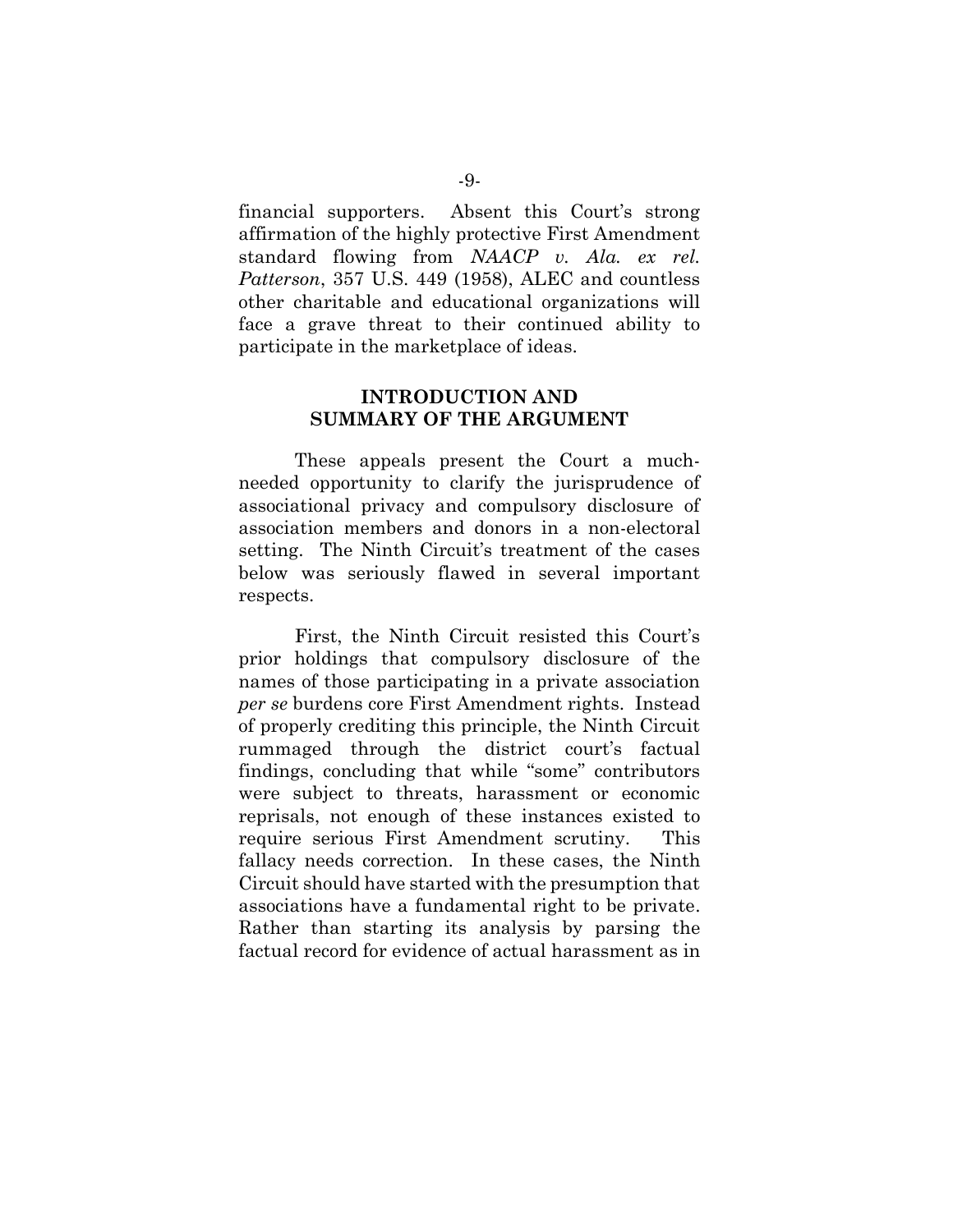an as-applied challenge, the court should have required California to justify its rule facially. Furthermore, as explained below, it makes no difference to a finding of harm that the disclosure was to a government entity rather than the public at large.

Second, in evaluating the disclosure requirement, the Ninth Circuit should have applied strict scrutiny or, if termed "exacting scrutiny," it should have been tantamount to strict scrutiny. The cases now before the Court present textbook examples of the sort of vague, unproven, and second-order governmental interests that lower courts are approving with increasing frequency based on casual judicial review. The Court should use these cases to instruct lower courts to closely scrutinize the proffered governmental interests and, where the interests are compelling, to demand that the disclosure demonstrably advances "a compelling interest and is narrowly tailored to achieve that interest." *Reed v. Town of Gilbert*, 576 U.S. 155, 171 (2015). This is particularly important in the context of non-electoral cases, as association for educational and issues-based purposes is a different – and more private – type of association than public spending on campaigns and elections.

Third, the Ninth Circuit erred by imposing a nearly insurmountable burden on the Petitioners to establish actual harm to their associations caused by the disclosure in order to state an as-applied First Amendment claim. Even though the Petitioners presented evidence of probable harm that convinced the district court, the Ninth Circuit brushed aside those findings in contravention of the rule stated in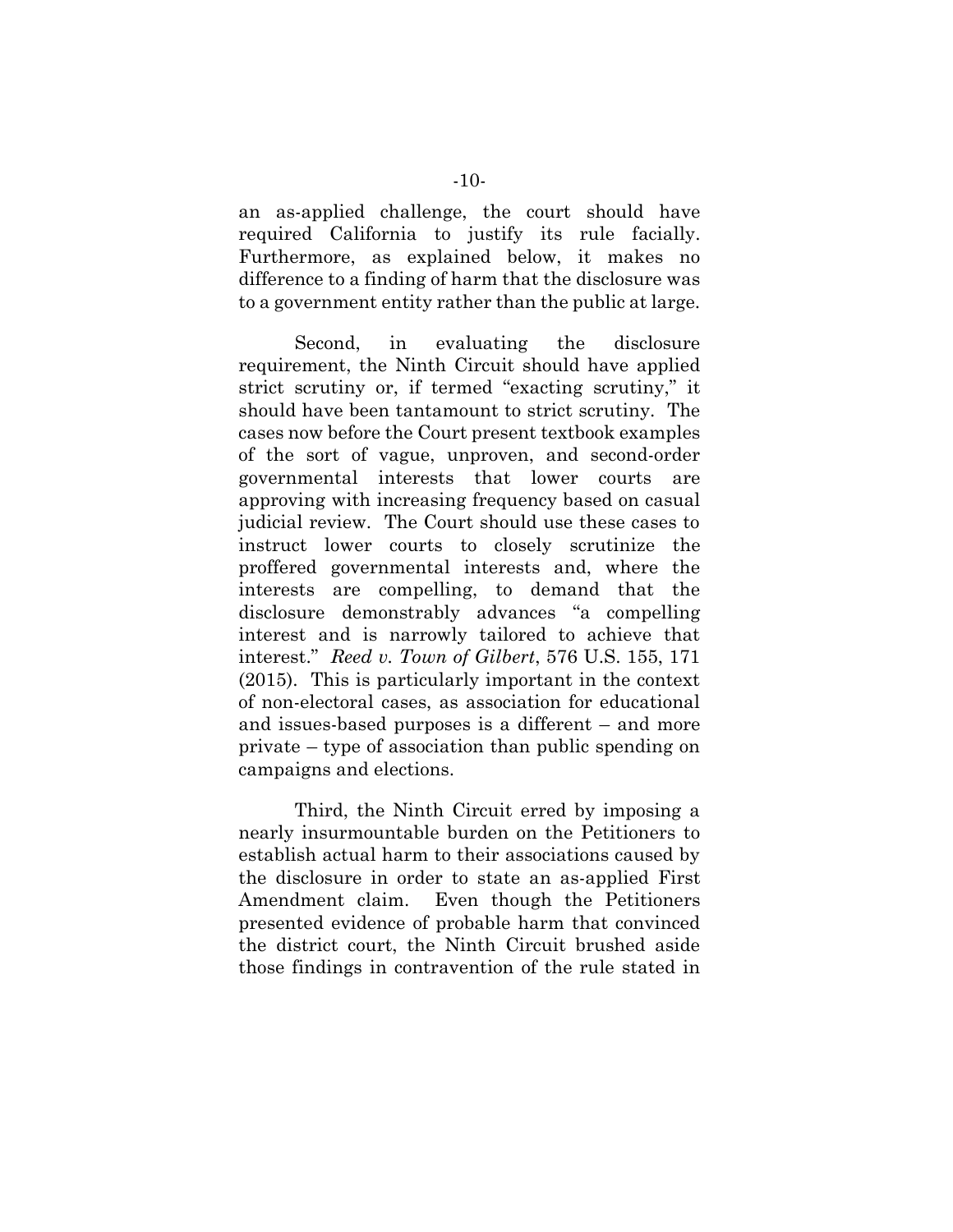*Buckley v. Valeo* that "evidence offered need show only a reasonable probability" of harm to the association. 424 U.S. 1, 74 (1976).

In sum, the Court should restore the precious freedom of private association unanimously recognized in *NAACP*, and clearly define the heightened constitutional protection to which it is entitled.

#### **ARGUMENT**

### **I. All Compulsory Disclosure** *Per Se* **Burdens the First Amendment Right of Association.**

In *Buckley*, the Court observed that "we have repeatedly found that compelled disclosure, in itself, can seriously infringe on privacy of association and belief guaranteed by the First Amendment." 424 U.S. at 64. The Court further recognized that once the government compels disclosure, it is responsible for all repercussions visited upon a political organization and its members or contributors, even from private criticism. *Id*. at 65. And the Court ruled "the invasion of privacy of belief may be as great when the information sought concerns the giving and spending of money as when it concerns the joining of organizations." *Id*. at 66.

Recently, however, lower courts have disagreed over the nature of the constitutional harm implicated by compelled disclosure. The Ninth Circuit ruled that the Thomas More Legal Center and Americans for Prosperity Foundation each bore the initial burden of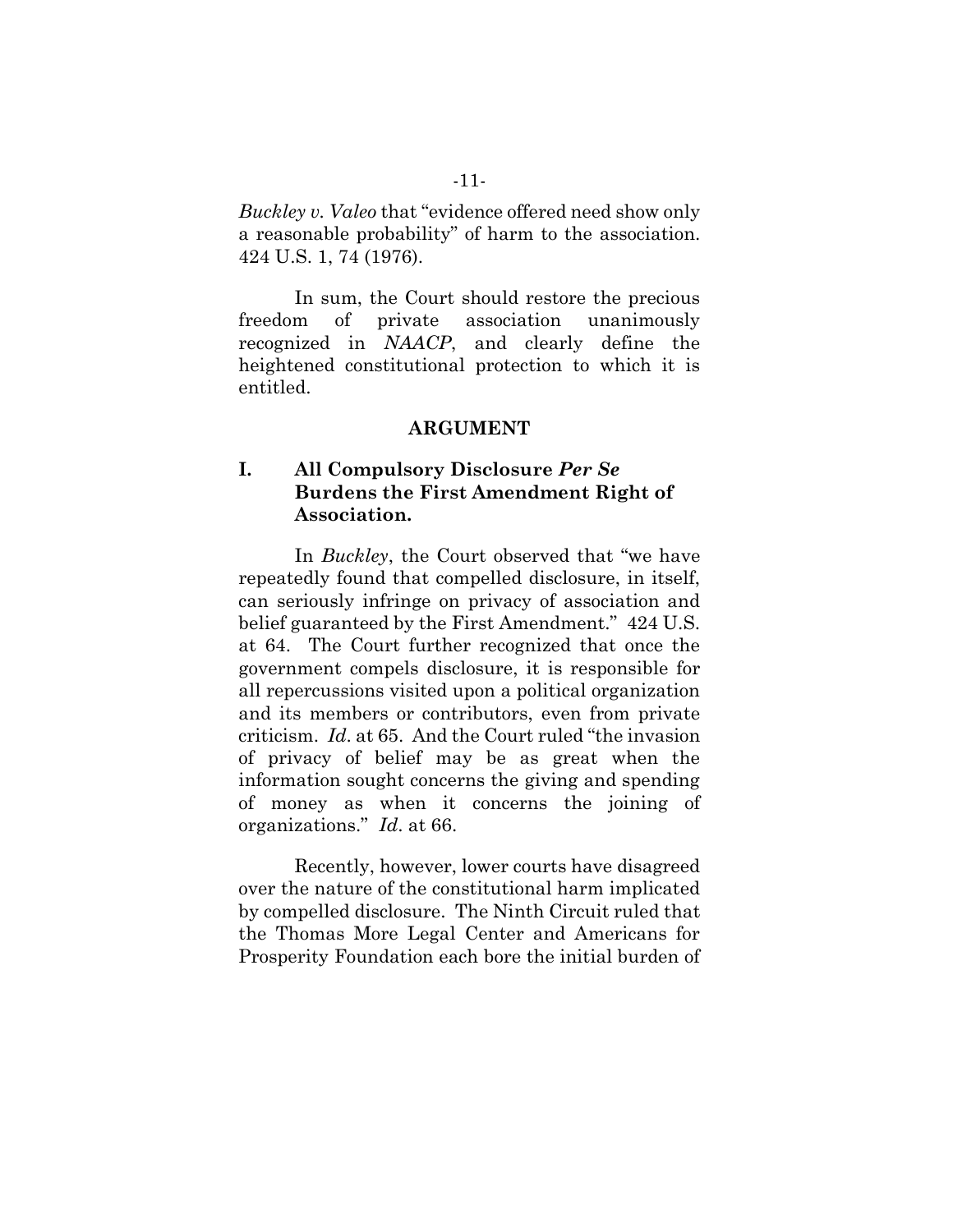proving actual threats, harassment and retaliation against its members as a direct result of California's compelled disclosure of their major donors' identities to the Attorney General. *Americans for Prosperity Foundation v. Becerra*, 903 F.3d 1000, 1014 (9th Cir. 2018) ("The mere possibility that *some* contributors *may* choose to withhold their support does not establish a substantial burden on First Amendment rights."). That is, the government will be held to its rigorous burden of truly justifying a law compelling exposure of an association's members *only if* the plaintiffs can first prove that the government's law caused supporters to withhold their support.

In a related case, the Ninth Circuit imposed upon the non-profit Center for Competitive Politics<sup>19</sup> the threshold burden of proving that its donors were subjected to economic reprisals, harassment, threats, or some other actual chill in order to state a *facial* claim of First Amendment infringement, ruling that compulsory disclosure presents no patent harm to First Amendment rights. *Center for Competitive Politics v. Harris*, 784 F.3d 1307, 1312-1314 (9th Cir. 2015) ("CCP is incorrect when it argues that the compelled disclosure *itself* constitutes such an injury, and when it suggests that we must weigh that injury when applying exacting scrutiny."). The Second Circuit also has concluded that compulsory disclosure does not constitute a burden on free association. *Citizens* 

<sup>19</sup> The Center for Competitive Politics has changed its name to The Institute for Free Speech. It is a non-profit organization under section 501(c)(3) of the Internal Revenue Code.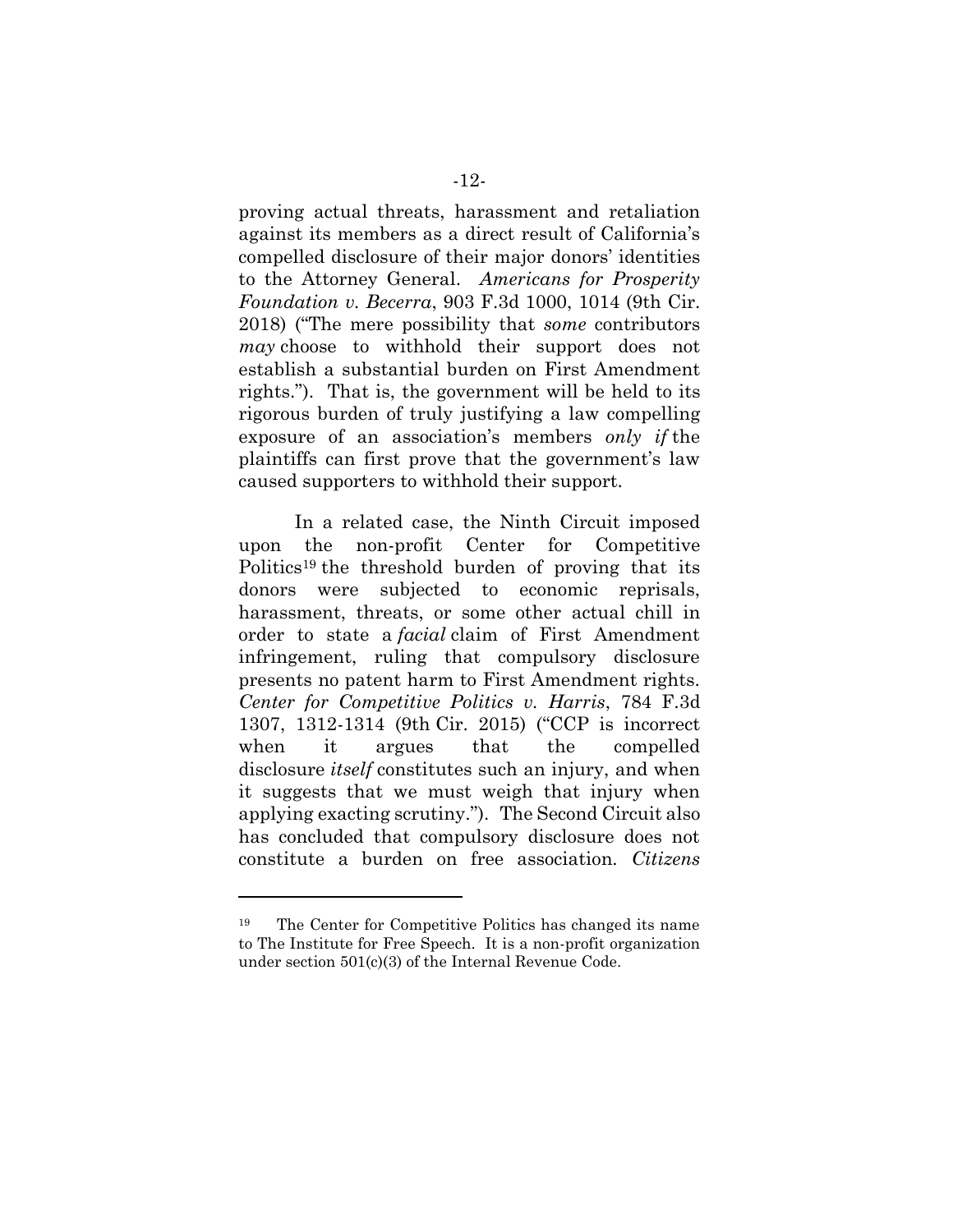*United v. Schneiderman*, 882 F.3d 374, 383 (2d Cir. 2018) ("requiring disclosure is not itself an evil").

But the Supreme Court has not required citizens to prove harassment or retaliation actually would flow from the targeted disclosure requirement in order to invoke the protection of the First Amendment. In *NAACP*, the Court accepted as sufficient the NAACP's evidence that "on past occasions revelation of the identity of its rank-and-file members has exposed these members to" reprisals; it did not require additional proof that the Alabama disclosure regime would cause reprisals. 357 U.S. at 462-463. Similarly, no such proof was required of plaintiffs in the *facial* challenges in *Talley v. California,* 362 U.S. 60 (1960), *McIntyre v. Ohio Elec. Comm'n*, 514 U.S. 334 (1995), and *Buckley*.

Drawing from the campaign finance context, *Buckley* shifted the burden to the plaintiff to establish an *as-applied* "exception" to the disclosure scheme that the Court, in the first instance, had found facially justified by the governmental interest in disclosure of contributions to candidates and expenditures explicitly advocating the election of candidates. The Fourth Circuit appears to have followed this approach, ruling on the facial constitutionality of a state campaign finance disclosure law while assuming a constitutional harm, rather than shifting the burden to the plaintiffs to prove harassment. *See Center for Individual Freedom, Inc. v. Tennant*, 706 F.3d 270, 281-285 (4th Cir. 2013).

If a fundamental right to association is to have practical value, then privacy in that association must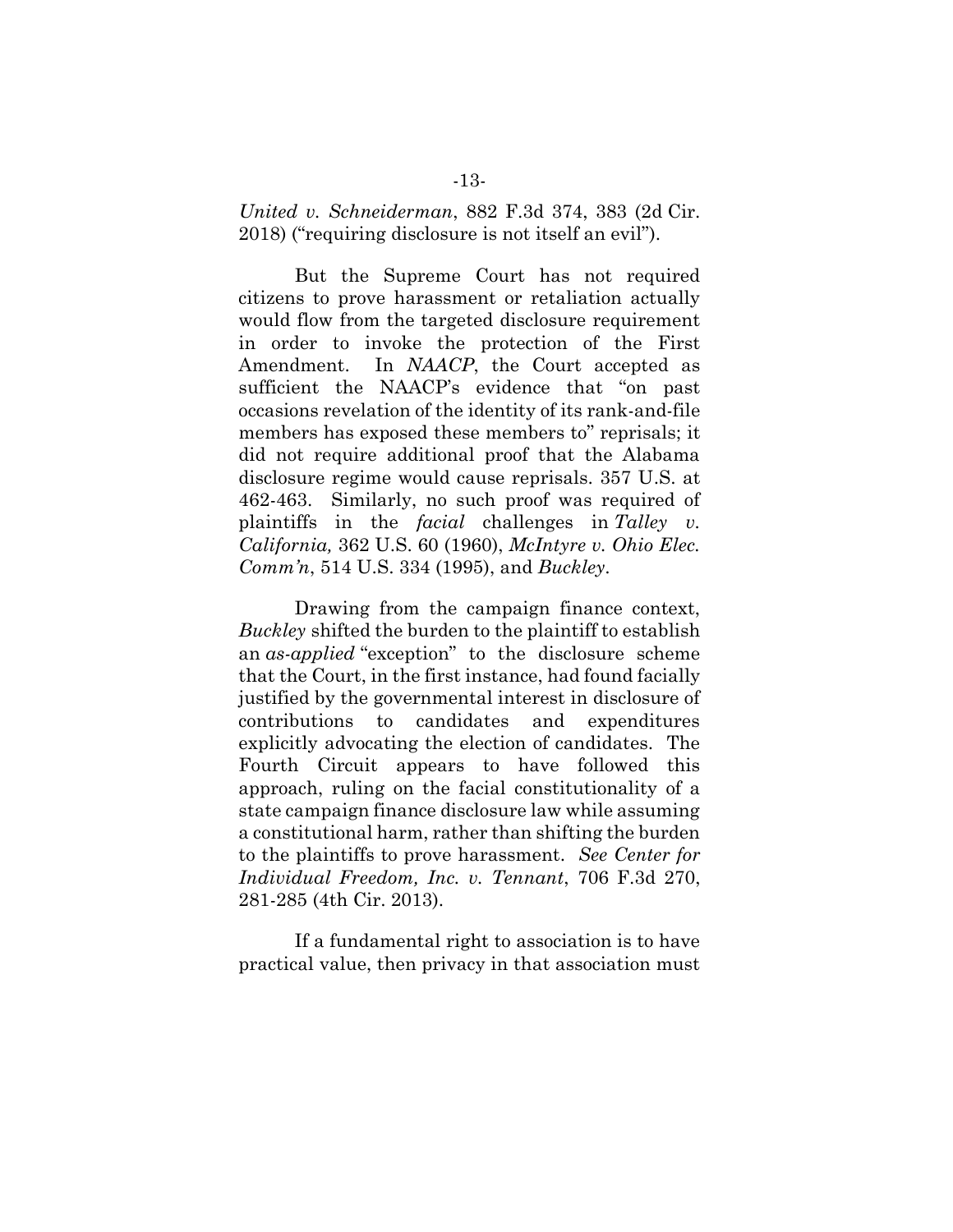be part of the right. *NAACP*, 357 U.S. at 462 ("This Court has recognized the vital relationship between freedom to associate and privacy in one's associations."). And any compelled disclosure of members necessarily burdens that right and constitutes a cognizable constitutional harm. The Court should take the present opportunity to instruct the lower courts that the associational right to privacy is an important right in all cases, compelled disclosure is *per se* harm, and it is always the government's burden to justify infringement of that right.<sup>20</sup>

### **II. Compulsory Disclosure – Even When Disclosure Is Limited to Government Officials – Imposes Burdens on the First Amendment Right of Private Association.**

The Attorney General of California has argued that private associations do not state a First Amendment violation when the state compels disclosure of their members only to government officials, rather than to the public. *See, e.g.*, First Br. on Cross-Appeal, *Thomas More Law Center v. Becerra*, 903 F.3d 1000, at 32, 57-60 (9th Cir. filed Sept 11,

<sup>20</sup> To the extent amicus United States' brief at the certiorari stage could be interpreted to argue that "exacting scrutiny" applies only to compulsory disclosure laws that "carry a reasonable probability of harassment, reprisals, and similar harms," that would write out of the First Amendment the inherent right to privacy in association. *See* Brief of the United States as Amicus Curiae at 11-12, Nov. 2020. Probability of harassment and other harms should be a relevant inquiry, under *Buckley*, only where a compulsory disclosure law is otherwise justified by the government.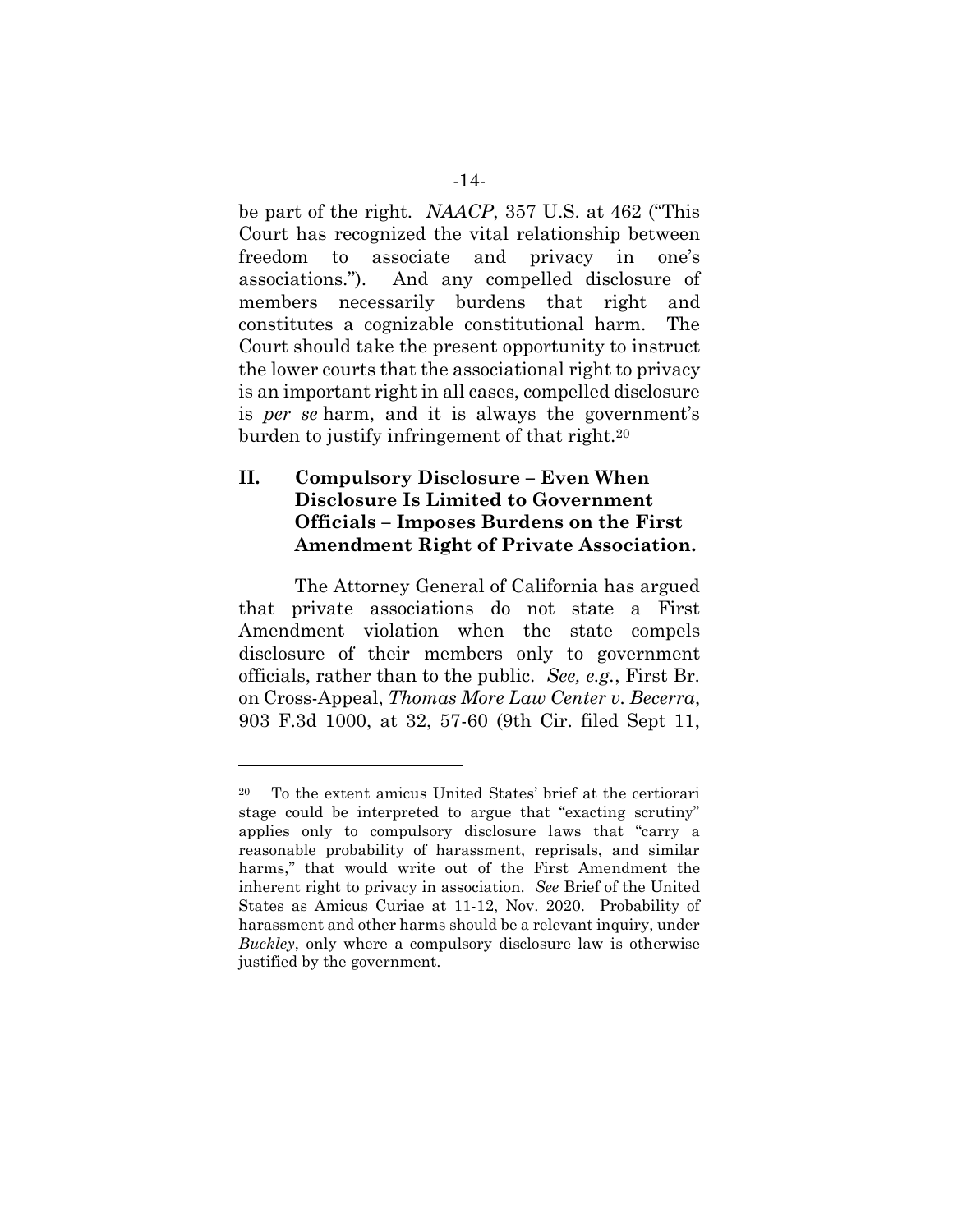2018). But this position contradicts *NAACP*, where the Court ruled court-compelled disclosure of NAACP members and donors to the state Attorney General burdened freedom of association. 357 U.S. at 451 ("The question presented is whether Alabama . . . can compel [NAACP] to reveal to the State's Attorney General the names and addresses of all its Alabama members and agents . . ."). The donor information sought by the Alabama Attorney General by subpoena was ostensibly limited to use by state officials to enforce Alabama business statutes regulating the Alabama activities of foreign corporations. There was no public exposure scheme at issue. Yet the Supreme Court recognized the threat to the NAACP, its members, and its associational purpose posed by disclosure to those officials. The Court stressed that any "state action which may have the effect of curtailing the freedom to associate is subject to the strictest scrutiny." *Id.* at 460-461.

Indeed, compulsory disclosure of the identities of an organization's members and donors to government officials poses a powerfully chilling threat to their peace and livelihoods, because government officials wield police power of the state to expose, harass, or disadvantage them in both explicit and subtle ways. As ALEC's experience demonstrates, public officials, including United States Senators, have used public office in ways intended to ruin associations with which they disagree by demanding membership lists and threatening their members with harmful public attention or worse. *See, e.g.*, Jamie Corey, *Senator Whitehouse Exposes ALEC*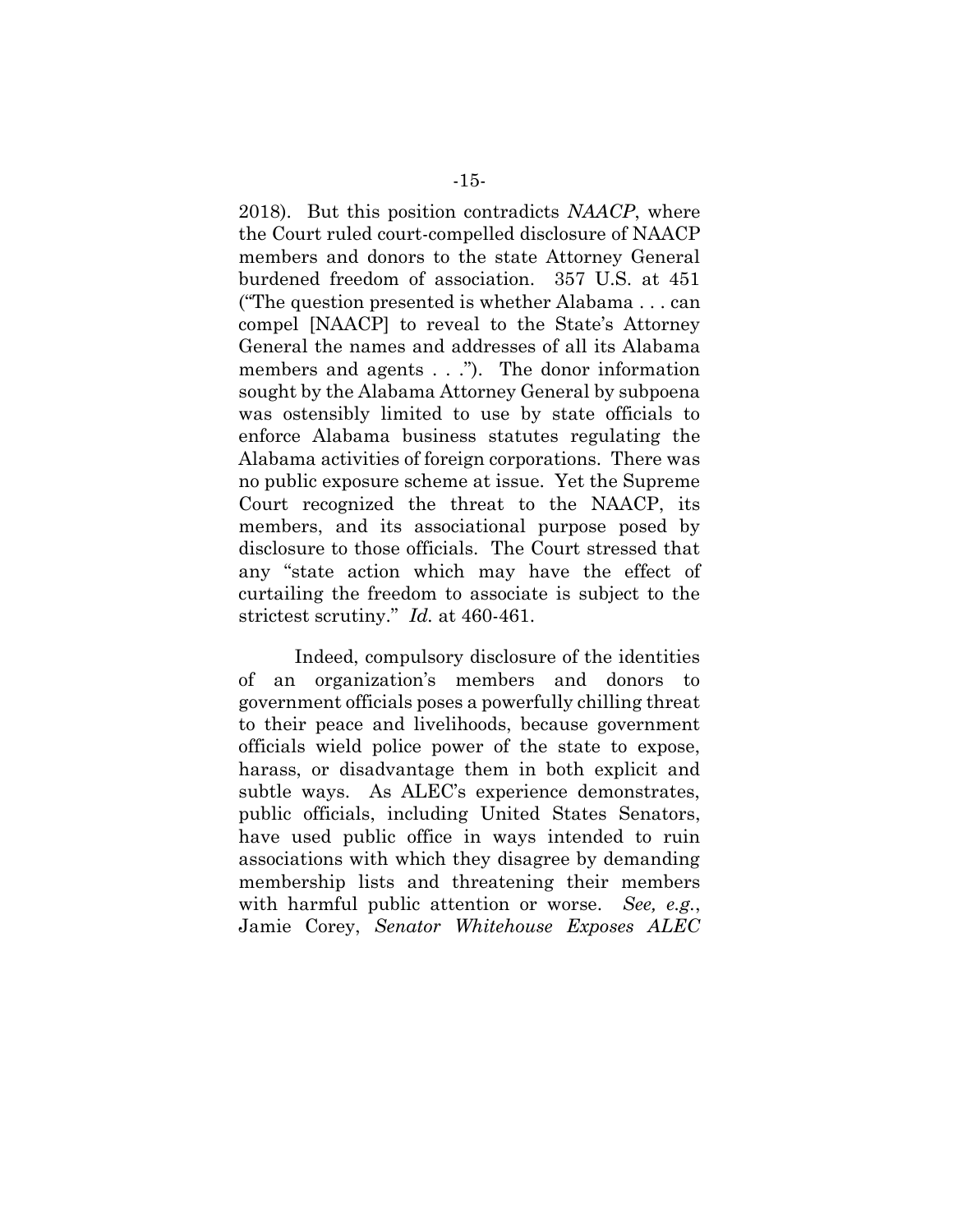*Climate Change Deal*, PRWatch, Mar. 13, 2015.21 And further, public officials cater to – and form alliances with – private organizations in order to both advance their shared causes and to win their political support. ALEC lost members and resources because of a direct attack by a public official doing the bidding of allied interest groups.

 The chill here is not ameliorated because disclosure is limited to the Attorney General of California. The Attorney General has coercive powers comparable to those of a United States Senator. ALEC and its members have a fundamental right to associate privately without interference by a United States Senator wielding a gavel and the threat of hostile legislative treatment to disrupt the association. But that happened.

Of course, ALEC's experience is not unique. Throughout history, the most damaging inquisitions into private associations have been launched by government officials. It was the Federal Bureau of Investigation and the House Unamerican Activities Committee armed with secret lists of citizens that persecuted progressives in the 1940s and 1950s. *See* Victor S. Navasky, *Naming Names* (Viking Press 1980). The Attorney General of New Hampshire invaded the private membership of the Progressive Party of New Hampshire in *Sweezy v. New Hampshire*, 354 U.S. 234 (1957). State Attorneys General launched an inquisition into the private

<sup>21</sup> [https://www.prwatch.org/news/2015/03/12771/senator](https://www.prwatch.org/news/2015/03/12771/senator-whitehouse-exposes-alec-climate-change-denial)[whitehouse-exposes-alec-climate-change-denial.](https://www.prwatch.org/news/2015/03/12771/senator-whitehouse-exposes-alec-climate-change-denial)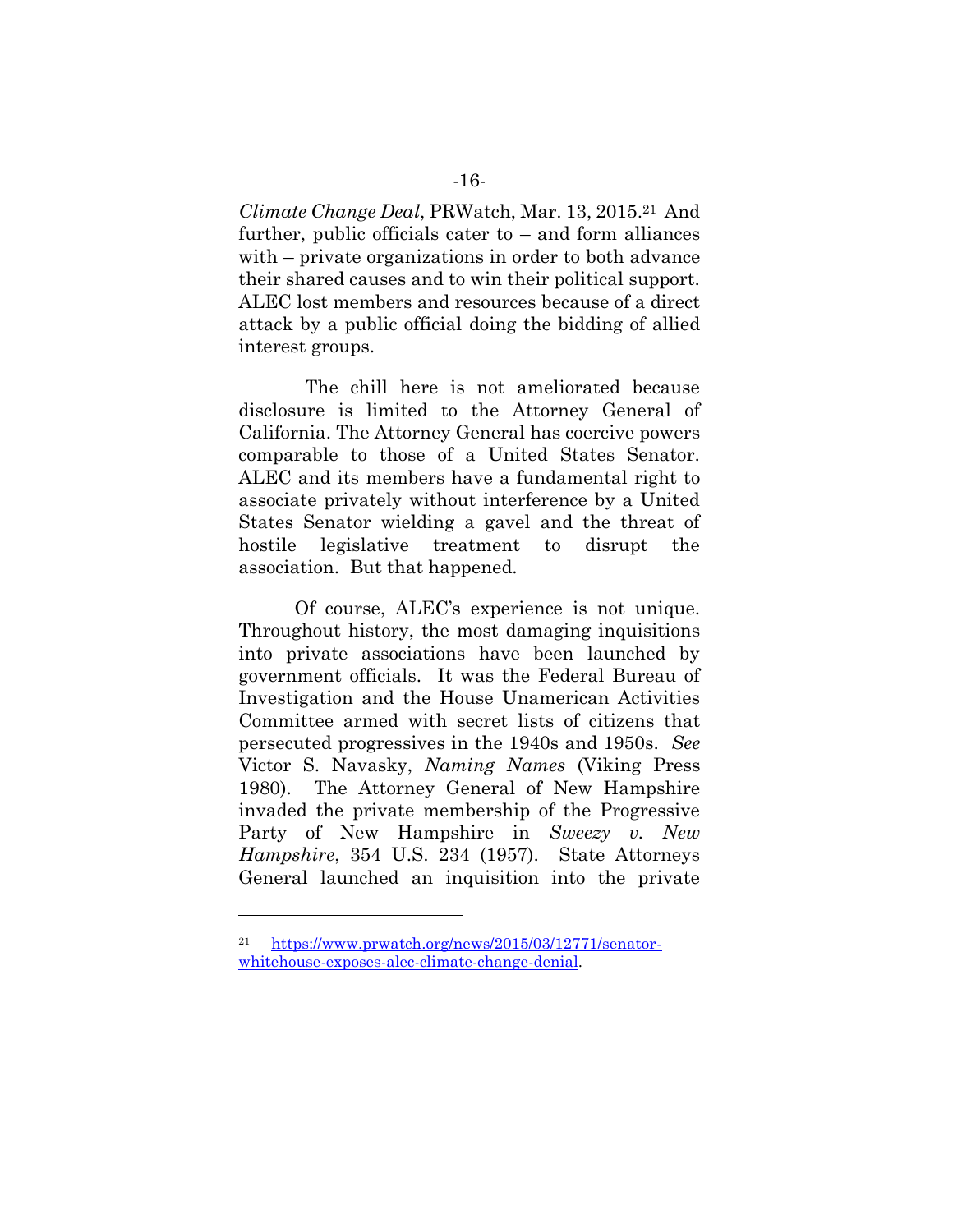climate policy research of the Competitive Enterprise Institute in order to punish thought with which they disagreed. *See* Heartland Institute, *State Attorneys General Launch Legal Attack on Climate Realists*, Mar. 28, 2017.<sup>22</sup>

United States Senator Sherman Minton in 1938 used the congressional subpoena and threat of legislative action to invade the internal affairs of the free-market Committee on Constitutional Government (CCG), which had successfully opposed New Deal policies, dispatching congressional staff to rummage through the organization's records. David Beito & Marcus Witcher, *"New Deal Witch Hunt" – The Buchanan Committee Investigation of the Committee for Constitutional Government*, The Independent Review, Vol. 21 No. 1 (Summer 2016) at 47-52. Years later, New Deal Democrats on the House Select Committee on Lobbying Activities subpoenaed the CCG for lists of the people who purchased freemarket books from the organization and arrested the CCG leader when he declined to name the names. *See United States v. Rumely*, 345 U.S. 41, 46 (1953). Although ultimately vindicated by this Court, the inquisition diverted resources and distracted the organization for years, harming its reputation and effectiveness in the process. *See, e.g.*, Beito, *"New Deal Witch Hunt"* at 58.

<sup>22</sup> [https://www.heartland.org/topics/climate-change/state](https://www.heartland.org/topics/climate-change/state-attorneys-general-launch-legal-attack-climate-realists/index.html)[attorneys-general-launch-legal-attack-climate](https://www.heartland.org/topics/climate-change/state-attorneys-general-launch-legal-attack-climate-realists/index.html)[realists/index.html.](https://www.heartland.org/topics/climate-change/state-attorneys-general-launch-legal-attack-climate-realists/index.html)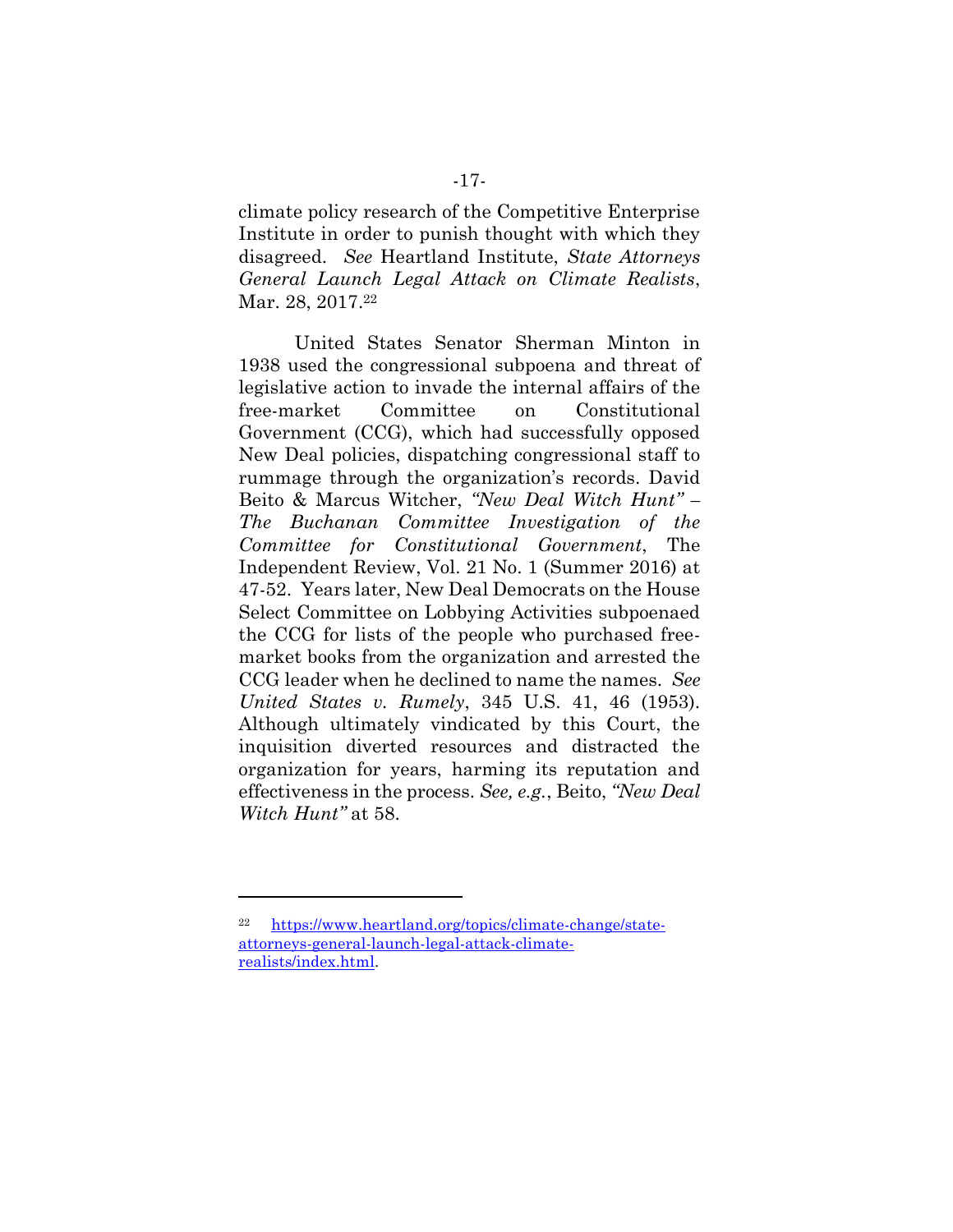Even the film industry's blacklisting of Hollywood artists during the Red Scare was instigated by government officials. The Hollywood executives who signed the 1947 Waldorf Statement promising not to employ progressive screenwriters and actors did so under pressure from Senators and Representatives in Congress. *See* Sarah D. Katz, *"Reputations . . . A Lifetime to Build, Seconds to Destroy": Maximizing the Mutually Protective Value of Morals Clauses in Talent Agreements*, 20 Cardozo J. Int'l & Comp. L. 185, 203 (2011). The private retaliation was intended to appease powerful government policymakers who could affect the industry.

The upshot is that limiting compelled disclosure of association members' identities to government officials such as the Attorney General of California offers little comfort to associations and their members and visits a significant chill on robust association and members' willingness to provide financial support. Accordingly, the Court should construe the First Amendment to afford heightened protection to those subject to California's donor disclosure requirement here.

### **III. Whether Labeled "Strict Scrutiny" or "Exacting Scrutiny," This Court Should Set a High Bar Before Government May Compel Disclosure.**

Perhaps the point of jurisprudence in greatest need of clarification is the level of scrutiny applicable to compulsory disclosure schemes outside of the electoral context. Some have posited that "exacting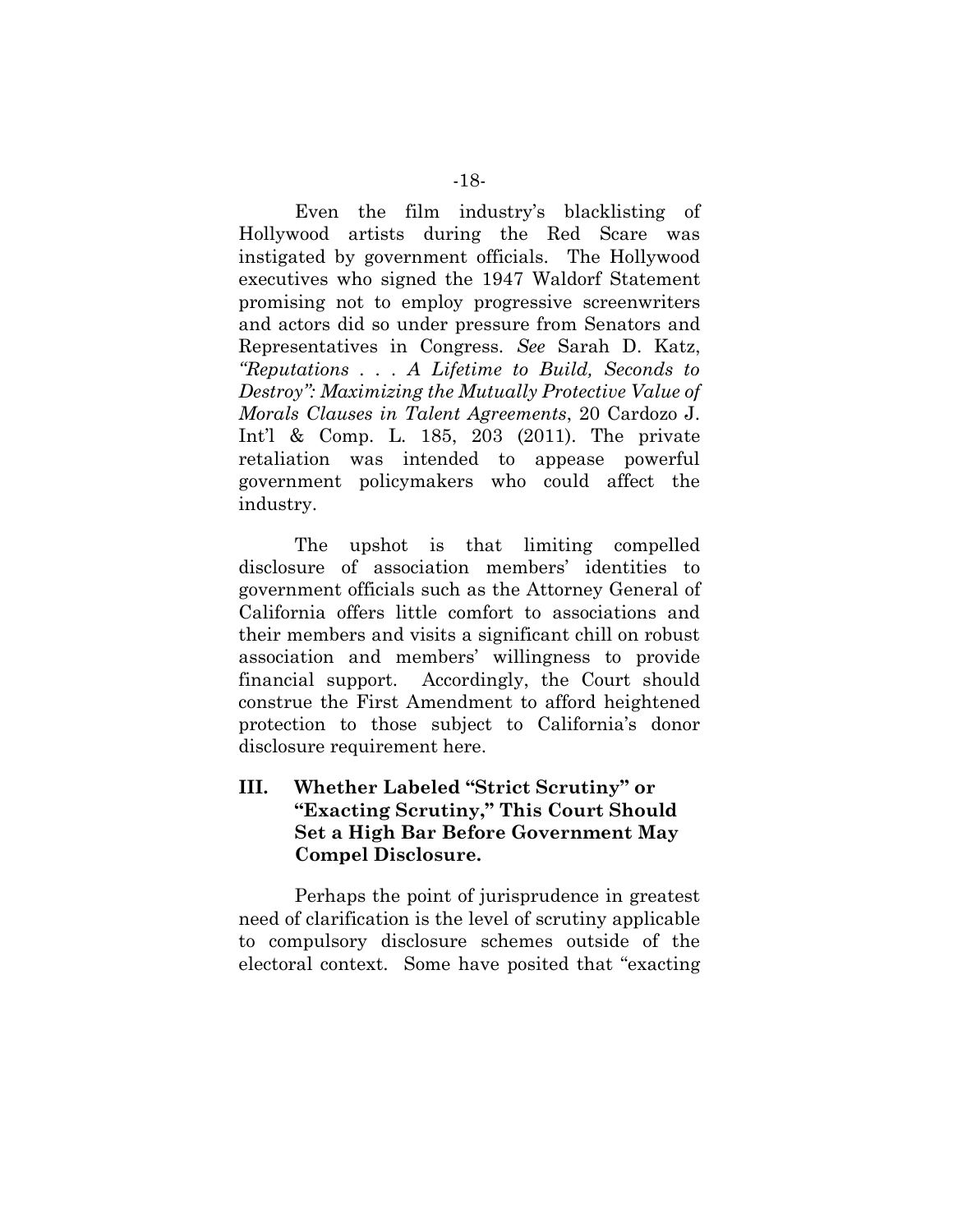scrutiny" was fashioned for laws compelling disclosure in connection with the democratic process, such as campaign finance and ballot petition signatures, but that it is an inappropriate standard for associational rights outside of the electoral context. The appropriate standard for associational rights outside of such context, in their view, is strict scrutiny. *See, e.g.*, Br. for the Petitioner Thomas More Law Ctr., *Thomas More Law Ctr. v. Becerra*, No. 19- 255, at 17 (filed Feb. 22, 2021). Others accept "exacting scrutiny" as a uniform First Amendment standard for analyzing compulsory disclosure in all contexts but argue courts have relaxed that standard in application to the point it affords no practical protection at all. *See, e.g.*, Br. of the Cato Institute *et al.*, as Amici Curiae in Support of Petitioners, *Americans for Prosperity Foundation v. Becerra*, No. 19-251, at 15 (filed Sept. 25, 2019).

Adopting unique standards for electoral versus non-electoral associations would, of course, complicate First Amendment jurisprudence. The Court is already familiar with the growth of litigation over the line separating issue advocacy from electoral advocacy. *See, e.g.*, *FEC v. Wis. Right to Life, Inc.*, 551 U.S. 449 (2007) (Roberts, C.J.); *McConnell v. FEC*, 540 U.S. 93 (2003).

Rather than further complicate this area of law, the Court should clarify these points once and for all here and restore a high bar for courts to uphold government invasions of associational privacy in all contexts. One way to do that without complicating the law unnecessarily would be for the Court to clarify that "exacting scrutiny" and "strict scrutiny" require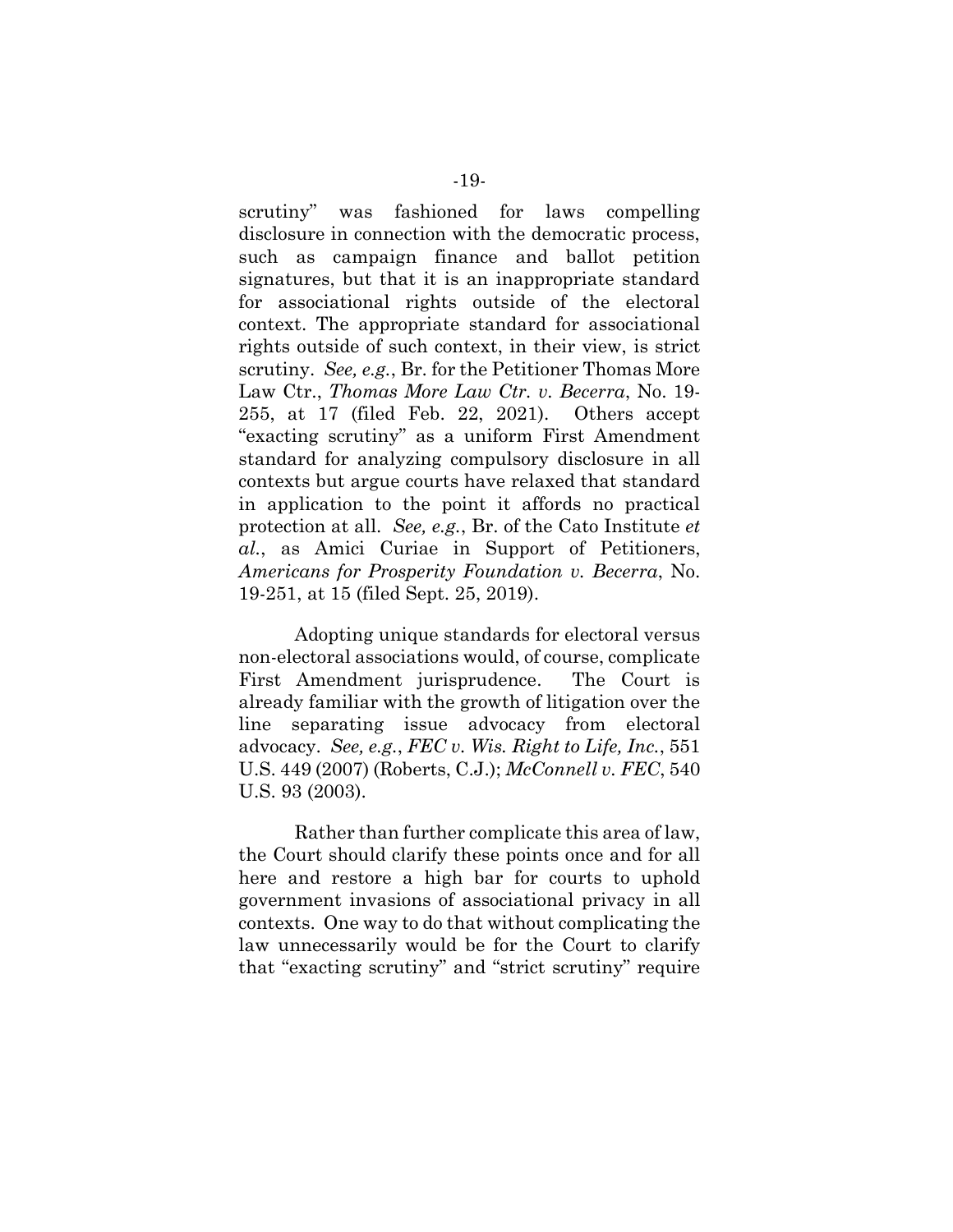the government to satisfy the same proof requirements.

This Court frequently has used the term "exacting scrutiny" to analyze compelled disclosure laws in the electoral context. *Davis v. FEC*, 554 U.S. 724, 744 (2008). Yet, whether that standard applies in non-electoral contexts, such as non-profit fundraising, and what it might mean in those contexts, has eluded and confused lower courts, legislators, and practitioners.

Early case law required a "showing of 'overriding and compelling state interest' that would warrant intrusion into the realm of political and associational privacy protected by the First Amendment." *DeGregory v. Attorney General of New Hampshire*, 383 U.S. 825, 829 (1966), *quoting Gibson v. Florida Legislative Investigation Committee*, 372 U.S. 539, 546 (1961). And since then, the Court has reiterated that, where a law burdens First Amendment rights, "exacting" and "strict" judicial review "are one and the same." *Burson v. Freeman*, 504 U.S. 191, 198 (1992). Even in the electoral context, *Buckley* cited the "strict test" of *NAACP*. 357 U.S. at 66 (citing 357 U.S. at 460-61). Lower courts historically followed this Court's lead and applied "exacting scrutiny" as the functional equivalent of "strict scrutiny." *See, e.g., United States v. Hamilton*, 699 F.3d 356, 370 n.12 (4th Cir. 2012); *Pharm. Care Management Assoc. v. Rowe*, 429 F.3d 294, 309 (1st Cir. 2005); *Bernbeck v. Moore*, 126 F.3d 1114, 1116 (8th Cir. 1997); *Clark v. Library of Congress*, 750 F.2d 89, 94 (D.C. Cir. 1984); *Familias Unidas v. Briscoe*, 619 F.2d 391 (5th Cir. 1980).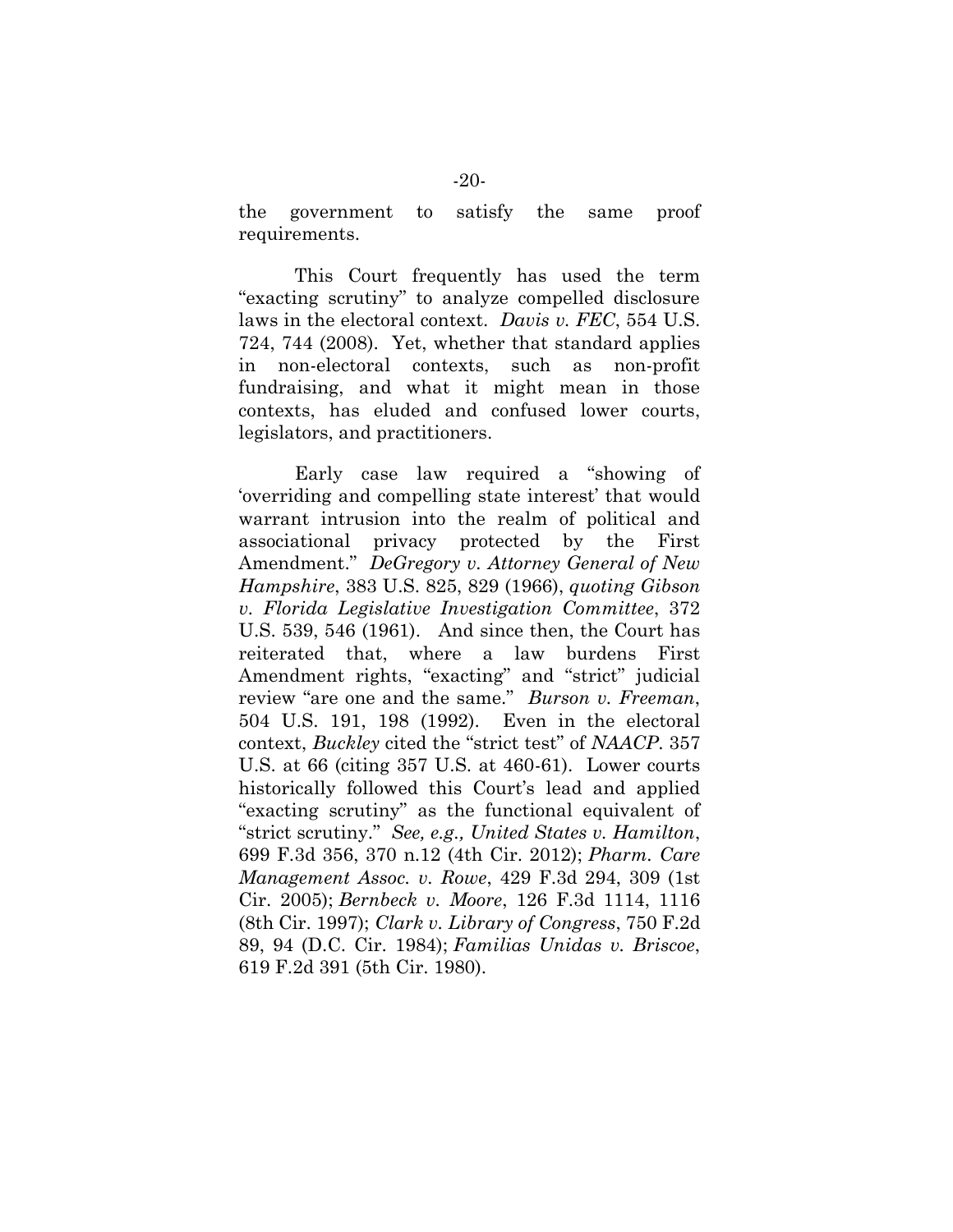But more recently, relying upon language in the election-related decisions *McConnell* and *Citizens United v. FEC*, 558 U.S. 310 (2010), an increasing number of lower courts have concluded the two scrutiny tests are quite different. *See, e.g., Nat'l Ass'n of Mfrs. v. Taylor*, 582 F.3d 1, 10-11 (D.C. Cir. 2009); *Real Truth About Abortion, Inc. v. FEC*, 681 F.3d 544, 549 (4th Cir. 2012); *Green Party of Connecticut v. Garfield*, 616 F.3d 213, 229 n.9 (2d Cir. 2010); *Vermont Right to Life Committee, Inc. v. Sorrell*, 758 F.3d 118, 132 n.12 (2d Cir. 2014); *Alaska Right to Life Committee v. Miles*, 441 F.3d 773, 787 (9th Cir. 2006). Such lower courts are diluting the standard by applying a very forgiving review akin to rational basis review. *See, e.g., Libertarian Party of Ohio v. Husted*, 751 F.3d 403, 413 (6th Cir. 2014); *Minnesota Citizens Concerned for Life, Inc. v. Swanson*, 692 F.3d 864, 876 (8th Cir. 2012); *Schneiderman*, 882 F.3d at 382; *Americans for Prosperity Foundation*, 903 F.3d at 1009; *Center for Competitive Politics*, 784 F.3d at 1312-1314. The Third Circuit, for example, upheld a Delaware law requiring disclosure of donors to entities engaged in issue advocacy that was merely "rationally related" to the government's stated objective. *Delaware Strong Families v. Attorney General of Delaware*, 793 F.3d 304, 310 (3d Cir. 2015).

For its part, in a case involving similar disclosures to those at issue here, the Second Circuit described "exacting scrutiny" as just another term for "intermediate scrutiny" and proceeded to defer to the government's proffered interests without any evidence to support them. *Schneiderman*, 882 F.3d at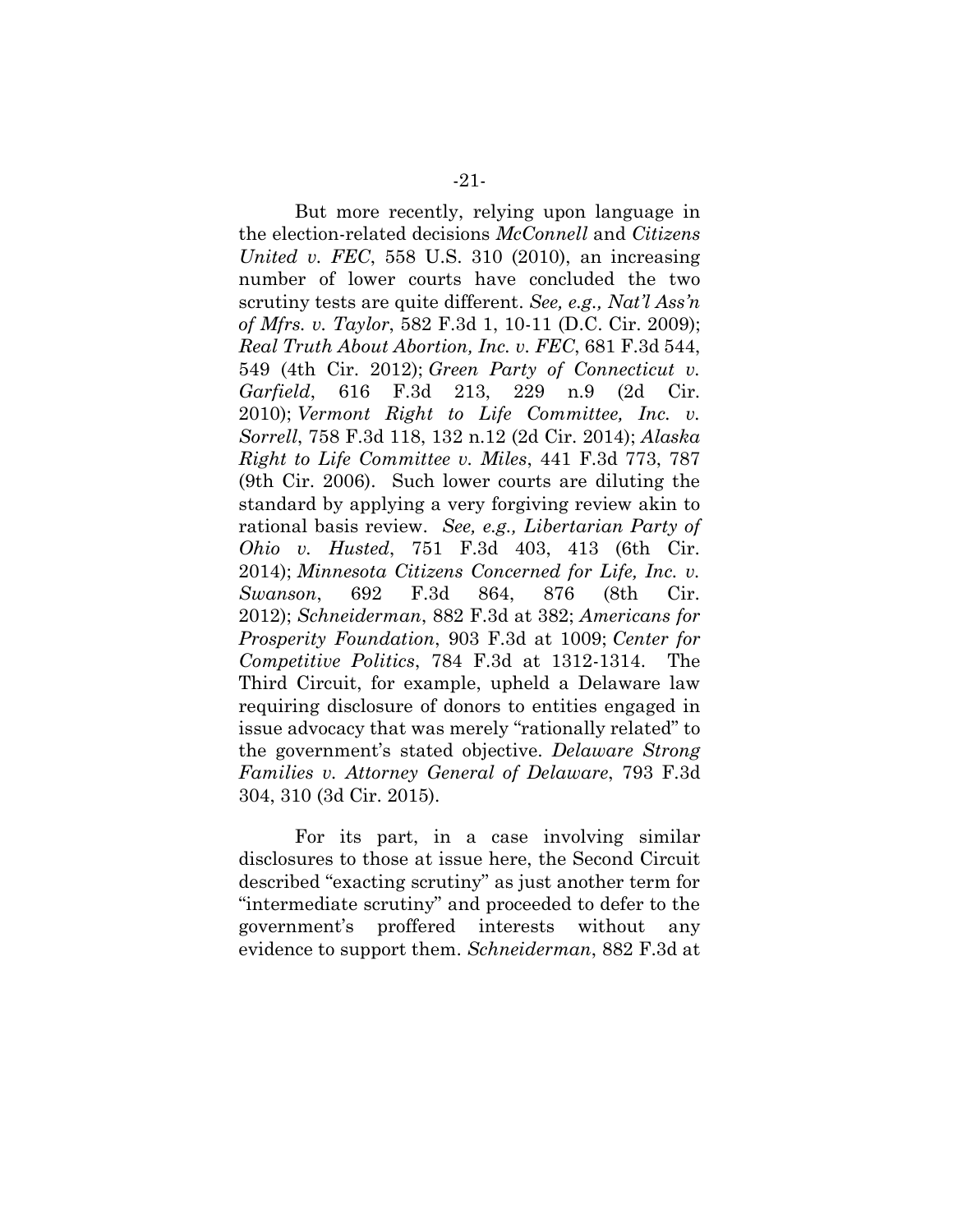382. And in a predecessor to the matters now before the Court, the Ninth Circuit applied *Davis* as a sliding scale test or balancing test, requiring the citizen first to prove "actual burdens" and, based upon the severity of those burdens, then deciding the necessary strength of the government's interest – even in a facial challenge. *Center for Competitive Politics*, 784 F.3d at 1314.

The D.C. Circuit has acknowledged confusion between "strict" and "exacting" scrutiny, but concluded the difference is merely semantic. "In many respects, this debate over the appropriate adjective is beside the point. Whatever the test is *called,* the [Supreme] Court has already described what the test *is*." *Nat'l Ass'n of Mfrs.*, 582 F.3d at 10-11. The D.C. Circuit then quoted *Davis* without further elaboration and held that the disclosure law at issue satisfied strict scrutiny in any event. *Id*. at 11. Another federal district court recently expounded at length upon the lack of clarity in this area and then chose "strict scrutiny" as the appropriate test. *The Washington Post v. McManus*, 355 F. Supp. 3d 272, 289-290 & n.14 (D. Md. 2019), *aff'd* 944 F.3d 506 (4th Cir. 2019).

Justice Thomas has opined that only "strict scrutiny" can properly apply to the review of compelled exposure of citizens exercising First Amendment rights – in all contexts. *Doe v. Reed*, 561 U.S. 186, 232 (2010) (Thomas, J., *dissenting*). Offended by the Third Circuit's approval of Delaware's sweeping compulsory exposure regime targeting those engaged in the publication of public officials' voting records online, Justice Thomas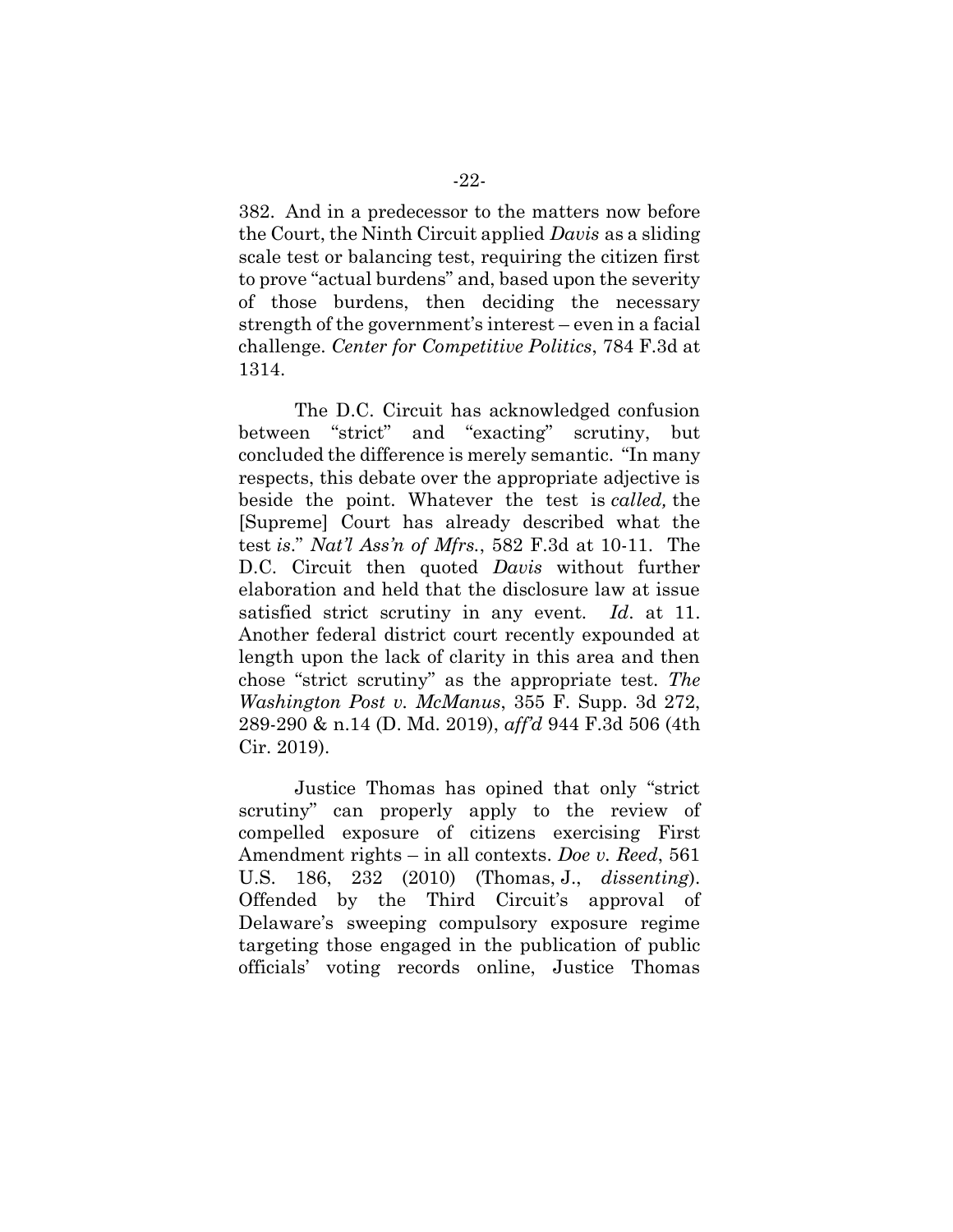admonished that the case revealed how "exacting scrutiny" has effectively devolved to "no scrutiny at all." *Delaware Strong Families v. Denn*, 136 S. Ct. 2376, 2378 (2016) (Thomas, J., *dissenting* from the denial of certiorari). Justice Thomas' point is borne out by the case law and needs correction by this Court.

Moving past the level of scrutiny to its application, courts likewise have failed to achieve uniformity in applying the standard for tailoring. *McIntyre* stated that the Court will "uphold the [compulsory disclosure] restriction only if it is narrowly tailored to serve an overriding state interest." 514 U.S. at 347. Previously, the Court had stated that "[p]recision of regulation must be the touchstone in an area so closely touching our most precious freedoms." *NAACP v. Button*, 371 U.S. 415, 438 (1963); *Buckley*, 424 U.S. at 41. Other courts have used the language of "substantial relationship" between compulsory disclosure and the asserted government objective. *See, e.g., Center for Individual Freedom*, 706 F.3d at 282. Courts know that disclosure only "tenuously related" to the state's asserted objective is inadequate to carry the government's burden, *Buckley v. Am. Constitutional Law Found., Inc.*, 525 U.S. 182, 204 (1999), but after six decades of jurisprudence since *NAACP*, the law has become unclear as to the degree of tailoring that is constitutionally required.

Finally, the Court should make clear that the government must choose the narrowest means of infringement when seeking to compel disclosure of associations. Many disclosure schemes demand far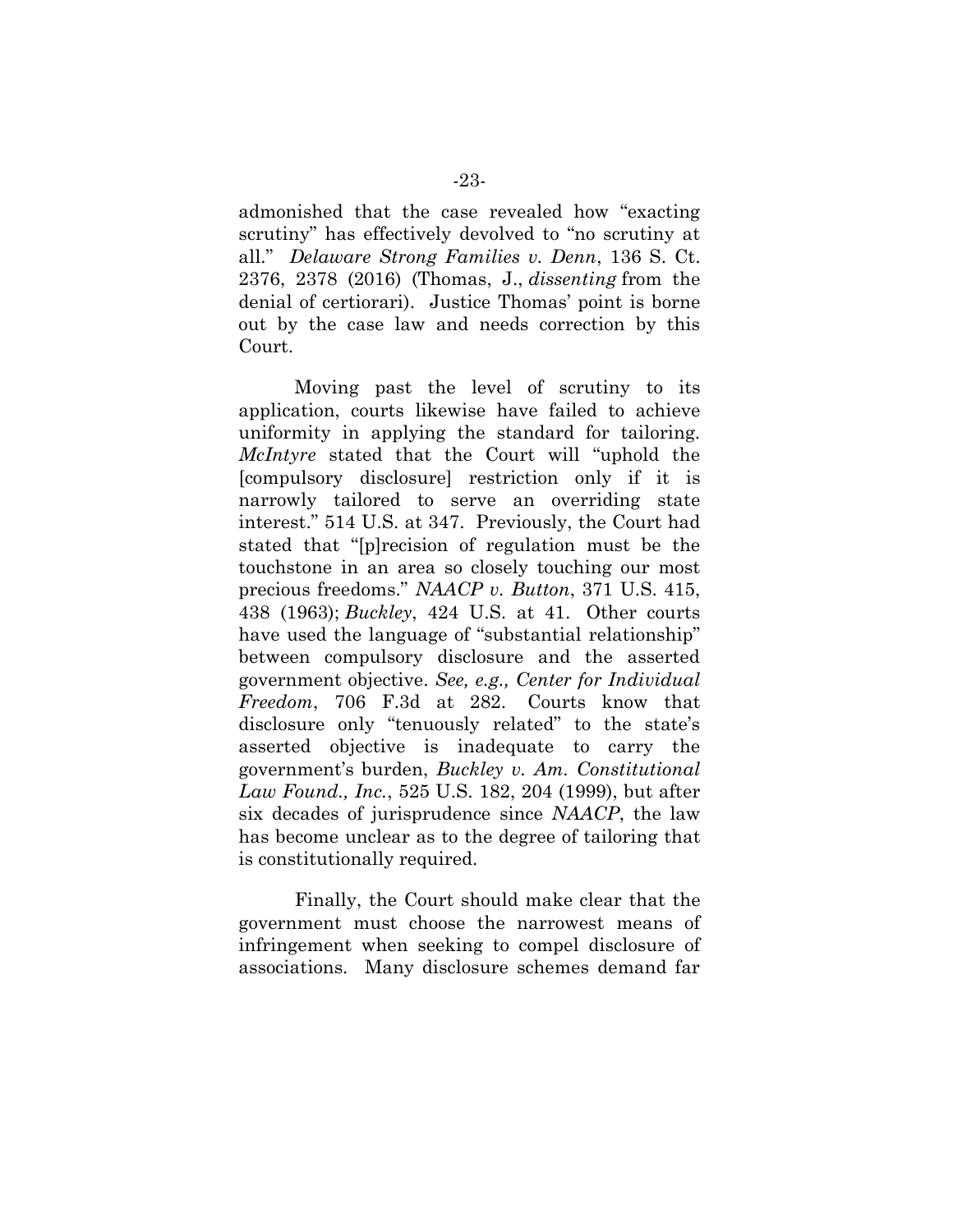more disclosure than is necessary to prevent corruption or validate the bona fides of a nonprofit organization. Overbroad disclosure unnecessarily exacerbates the degree of the First Amendment harm. *See Shelton v. Tucker*, 364 U.S. 479, 488 (1960) (stating that disclosure "cannot be pursued by means that broadly stifle fundamental personal liberties when the end can be more narrowly achieved").

Lower courts have been inconsistent in enforcing tightly circumscribed boundaries for disclosure. *Compare Ctr. for Individual Freedom v. Van Hollen*, 694 F.3d 108 (D.C. Cir. 2012) (upholding the FEC's "for the purpose of" donor disclosure rule with respect to electioneering communications) *with Citizens for Responsibility and Ethics in Washington v. FEC*, 316 F. Supp. 3d 349 (D.D.C. 2018) (striking FEC's decades-old "for the purpose of" donor disclosure rule with respect to independent expenditures). The Third Circuit's treatment of this issue is illuminating. Having found the government's broad informational interest to be "sufficiently important," that court uncritically deferred to the government's chosen means of compelling that disclosure. *Delaware Strong Families*, 793 F.3d at 310. The Ninth Circuit here upheld the state's compulsory disclosure scheme that merely "furthers" the state's interest in "efficiency," even though the compulsory disclosure mechanism is unnecessary, overbroad, and harmful. *Americans for Prosperity Foundation*, 903 F.3d at 1011.

To the extent a compulsory disclosure scheme limits the disclosure to government officials only, rather than to the public, that feature of the scheme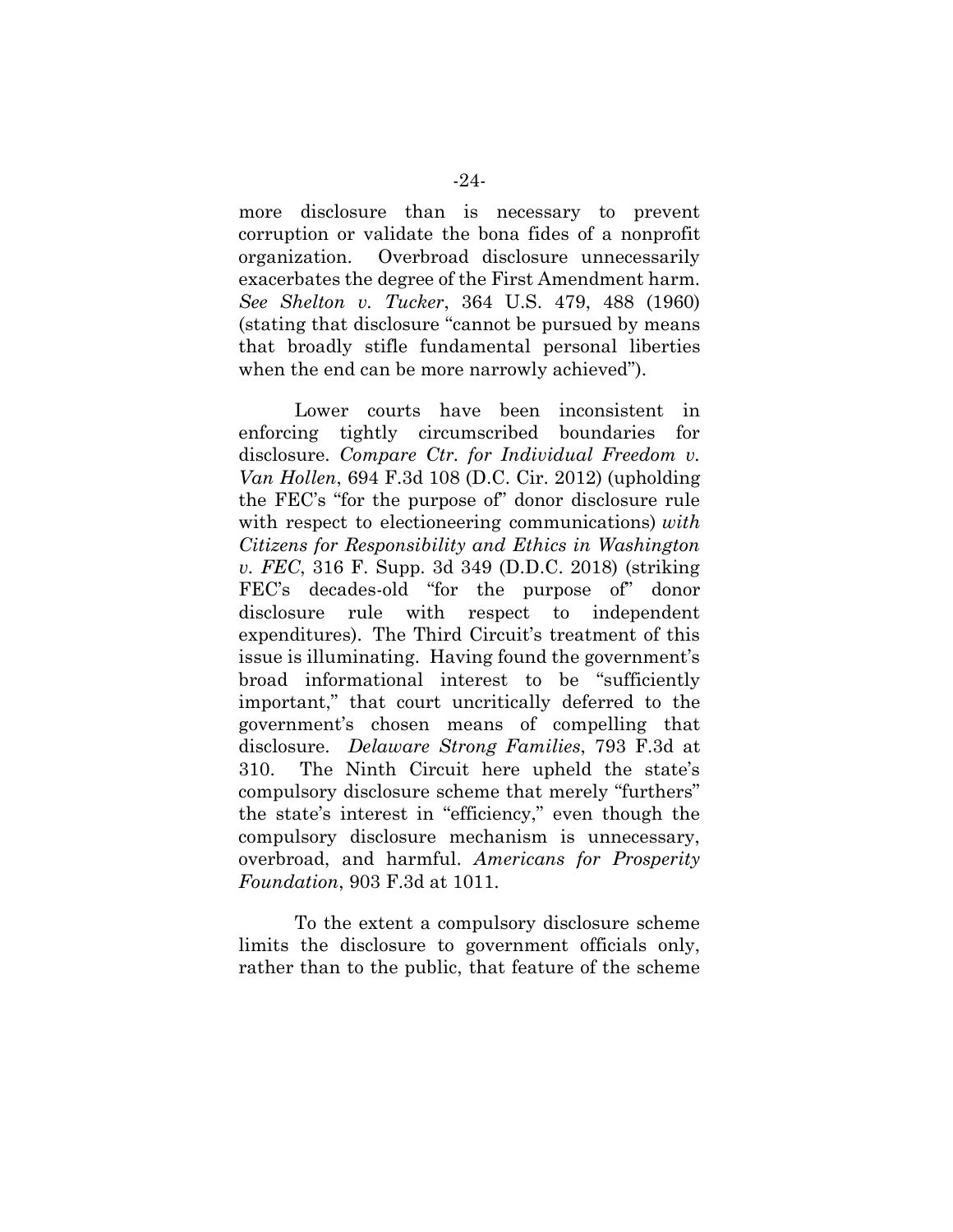should be considered only in a court's review of the scheme's *tailoring*. The Court should set clear rules for the degree of tailoring that is required between the government's asserted objective, if the government has first justified an infringement, and the compulsory exposure mechanism.

Here, for example, California has asserted that it needs to know an organization's donors from across the country for vague and amorphous "law enforcement" purposes. It contends that to prepare for the rare time when it might need to locate the identity of a problematic donor, it must first build a haystack of unnecessary donor information about thousands of organizations and donors. Of course, a targeted subpoena would suffice. California also has argued that it needs to know a nonprofit's donors in order to analyze self-dealing. But self-dealing violations seldom, if ever, involve a donor contributing money to a non-profit. Instead, self-dealing concerns almost always arise from a non-profit's operators (i.e. directors or officers) paying themselves excessively from donations, and that concern is addressed adequately through the part of IRS Form 990 that requires disclosure of insider contracts and the compensation of insiders. *See* IRS Form 990, Schedule R and Schedule J. Furthermore, in protecting the consumers of California, there is no reasonable need for the Attorney General to know an

<sup>23</sup> [https://www.irs.gov/charities-non-profits/required-filing](https://www.irs.gov/charities-non-profits/required-filing-form-990-series)[form-990-series.](https://www.irs.gov/charities-non-profits/required-filing-form-990-series)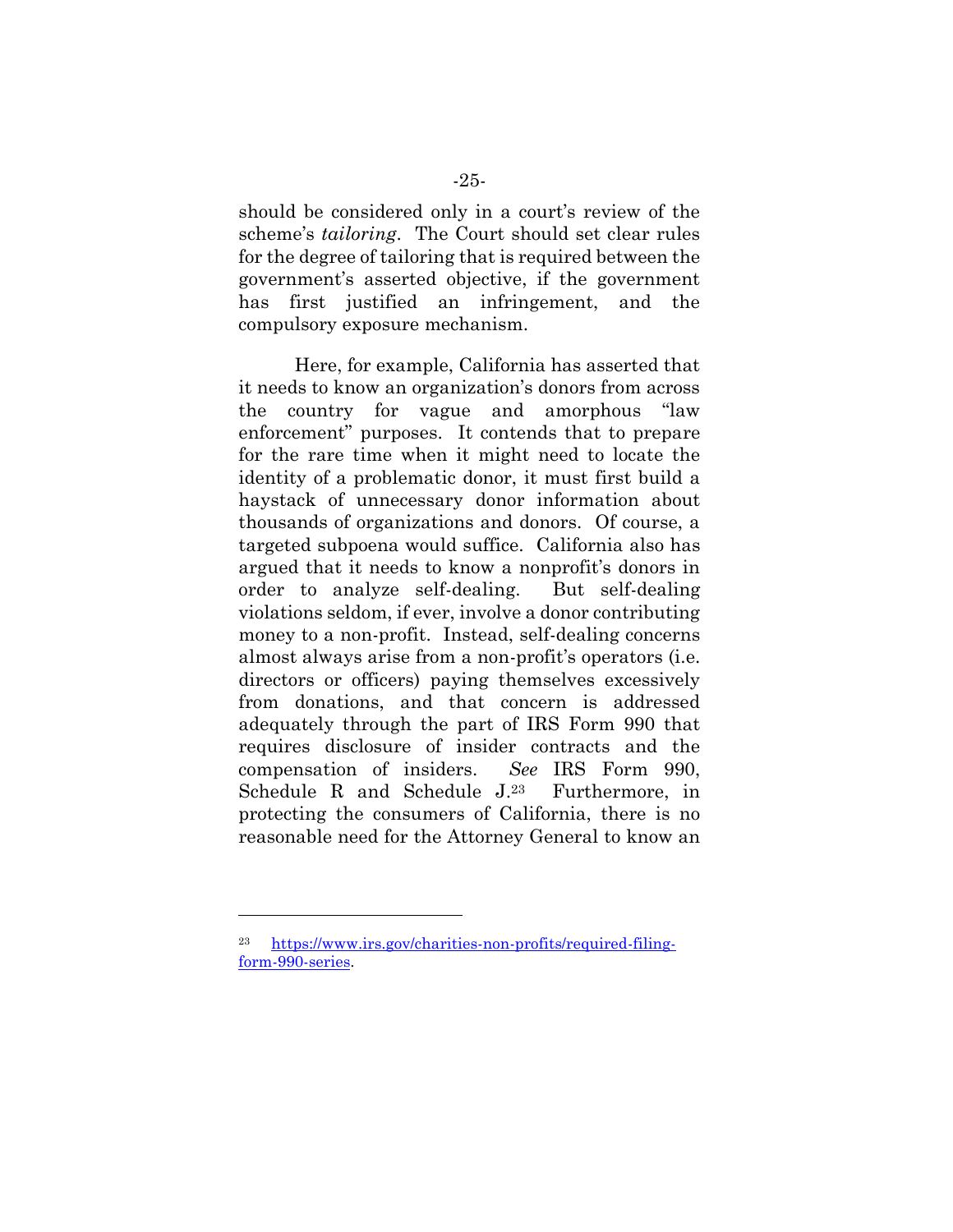out-of-state organization's donors from, say, Virginia or Maine.<sup>24</sup>

### **IV. The Burden to Prove Threats and Retaliation Should Shift to the Private Association Only After the Government Has Satisfied Its Demanding Burden.**

The Ninth Circuit here imposed upon the nonprofit associations the burden of proving threats and harassment directly caused by the state's compulsory disclosure but allowed California to proffer a justifying government interest that is merely "important." *Americans for Prosperity*, 903 F.3d at 1011 (approving state's "important" interest), at 1014 (characterizing the necessary burden on associational rights as "substantial"), and at 1019 (upholding compelled disclosure of a non-profit's organization's

<sup>24</sup> To the extent that the United States, the State of California, or any other government entity argues that the First Amendment does not protect non-profit organizations because these organizations receive tax benefits from the government, such views are mistaken. Regardless of the rationale ultimately offered, government must always justify the burdens it imposes on core First Amendment rights, even where the entity receives some sort of tax benefit from the government. This Court would not, for example, deny First Amendment scrutiny of a law allowing the Attorney General to demand, without cause, taxpayer information merely because the individual claimed something other than the standard deduction. Nor should it deny First Amendment scrutiny to non-profit organizations exercising their right to a tax exemption under statute. A "benefits" theory could be stretched so far as to remove First Amendment protection from a wide array of activities.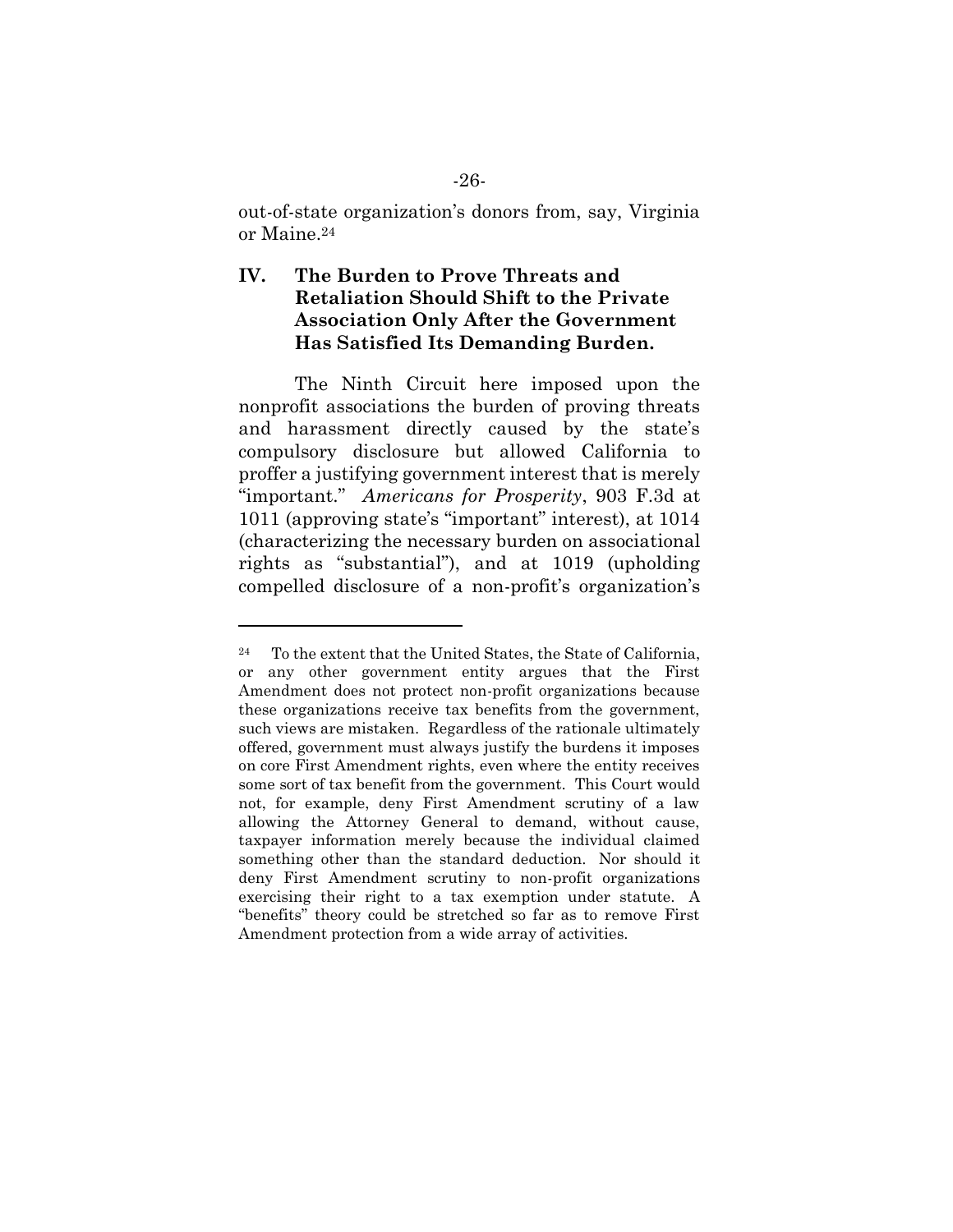donors "[b]ecause the burden on the First Amendment right to association is modest, and the Attorney General's interest in enforcing its laws is important"). In effect, the Ninth Circuit shifted the burden to the Petitioners to prove "substantial" harassment or retaliation and causation in order to state both facial and as-applied First Amendment infringement claims. *Id*. at 1008.

But the Supreme Court has rejected requiring such proof to establish a facial infringement in a number of cases. *See, e.g.*, *Watchtower Bible & Tract Soc'y of N.Y., Inc. v. Vill. of Stratton*, 536 U.S. 150, 166 (2002) ("The decision [in] favor of anonymity may be motivated by fear of economic or official retaliation, by concern about social ostracism, or merely by a desire to preserve as much of one's privacy as possible."), *quoting McIntyre*, 514 U.S. at 341- 342; *accord Talley*, 362 U.S. at 69 (Clark, *dissenting*). Evidence of harassment or retaliation should become relevant only in an as-applied challenge to a disclosure law that the government has justified facially. Even there, the government still should bear the burden of justifying the as-applied burden. Therefore, the burden must always be upon the government to justify compulsory disclosure of individuals' private political belief, speech and association, in both facial and as-applied challenges.

The most workable — and most First Amendment protective — approach to burden shifting was set forth in *Buckley*, an election-related case, and its progeny. There, in the context of campaign contributors, the Court held that mandatory disclosure of campaign contributors is constitutional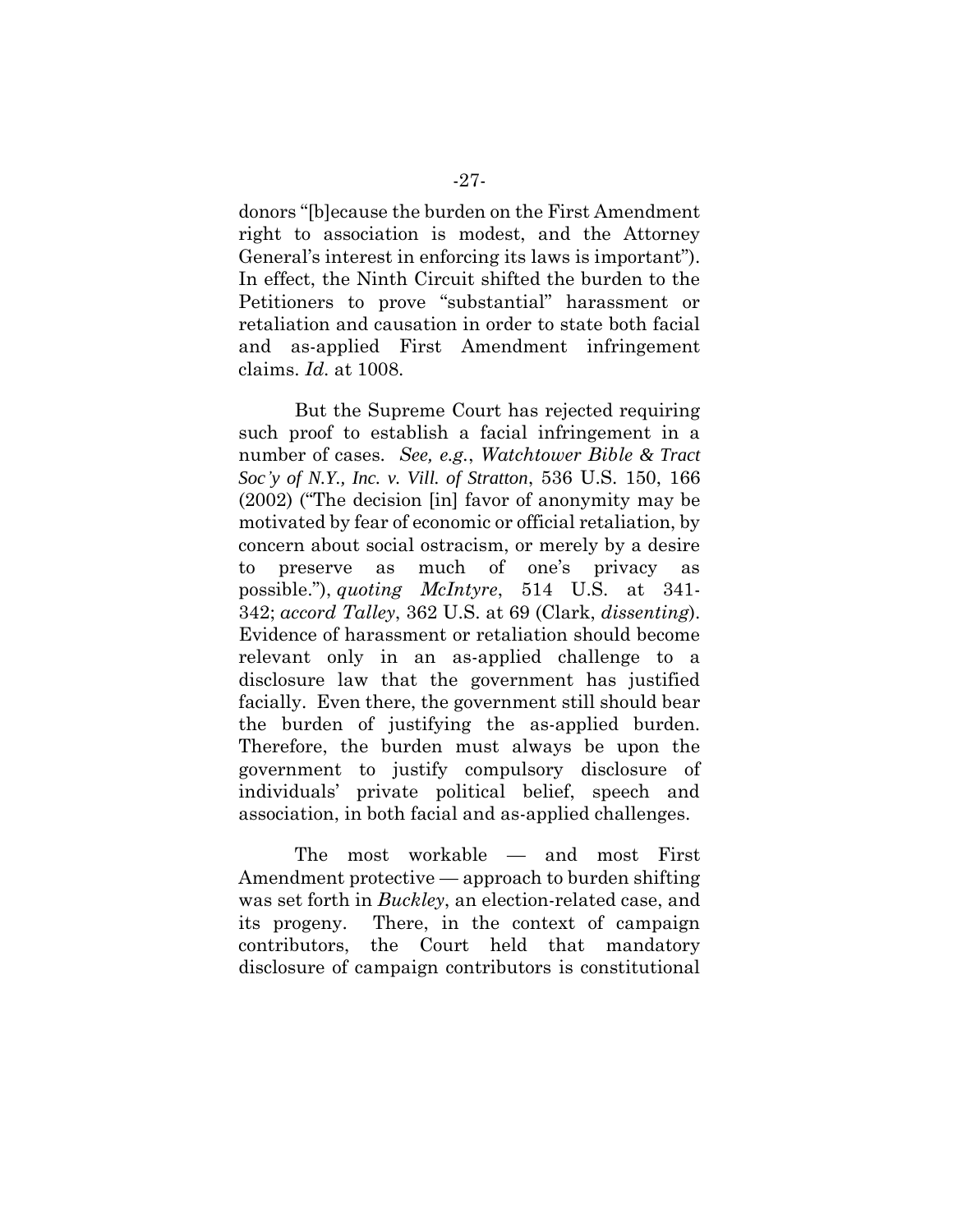because the government has a compelling interest in preventing corruption of politicians. 424 U.S. at 67- 68.

Having upheld the compulsory disclosure regime, the Court then carved an as-applied exception to the otherwise facially constitutional compulsory disclosure scheme: if a party could demonstrate that its members were the object of harassment or threats, the party could be excepted from disclosure. *Id.* at 64- 68.

A few years later, the Court returned to this privacy exception in *Brown v. Socialist Workers '74 Campaign Committee*, which applied *Buckley* to a minor political party. 459 U.S. 87 (1982). Were there any doubt, the Court's remand in *Doe* made clear that *Buckley*'s exception for as-applied challenges is available to all organizations  $-$  i.e., it is not merely limited to minority or dissident groups. 561 U.S. at 186 (applying the *Buckley* exception to a broad range of citizens).

In sum, compulsory disclosure is an exception to the First Amendment right of private association that demands a compelling government justification. Once justified, a private association can qualify for an exception to the compulsory disclosure in an asapplied challenge. The judicial approach should thus be conceived as an analysis of a citizen's as-applied exception to the government's exception to the citizen's fundamental First Amendment right of private association.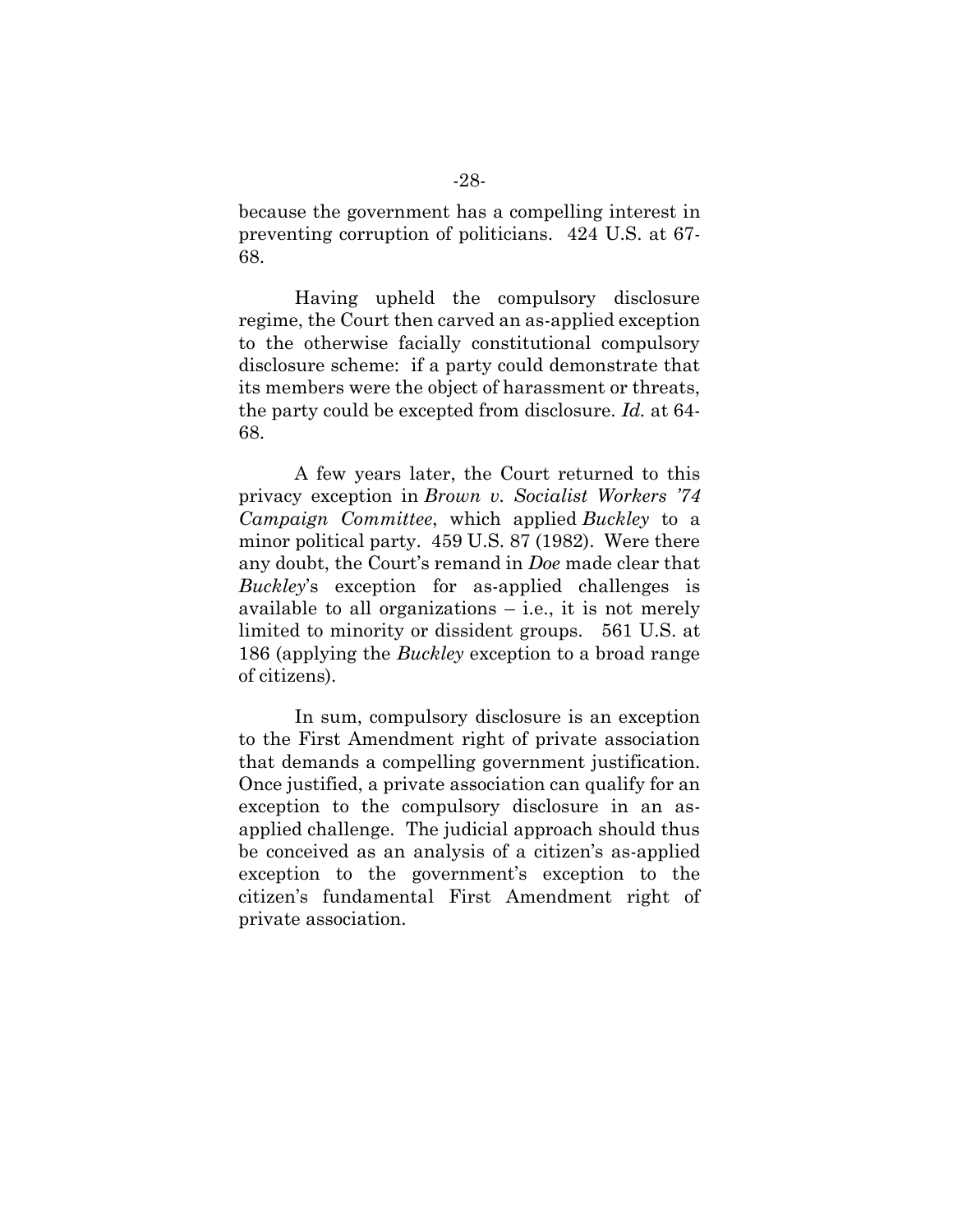Turning next to the standard required of citizens seeking to invoke the exception, the level of required proof should be reasonable. *Buckley* "recognize[d] that unduly strict requirements of proof could impose a heavy burden" upon citizens associational rights, and therefore instructed lower courts to apply "sufficient flexibility in the proof of injury to assure a fair consideration of their claim." 424 U.S. at 74. The Court further instructed that the

> evidence offered need show only a reasonable probability that the compelled disclosure of a party's contributors' names will subject them to threats, harassment, or reprisals from either Government or private parties. The proof may include, for example, specific evidence of past or present harassment of members due to their associational ties, or of harassment directed against the organization itself. A pattern of threats or specific manifestations of public hostility may be sufficient. New parties that do not have their own history upon which to draw may be able to offer evidence of reprisals and threats directed against individuals or organizations holding similar views.

#### *Id.*

A new organization should not have to expose its members to substantial public harassment to the point that the organization is ruined before it can succeed in an as-applied challenge. By that time, it is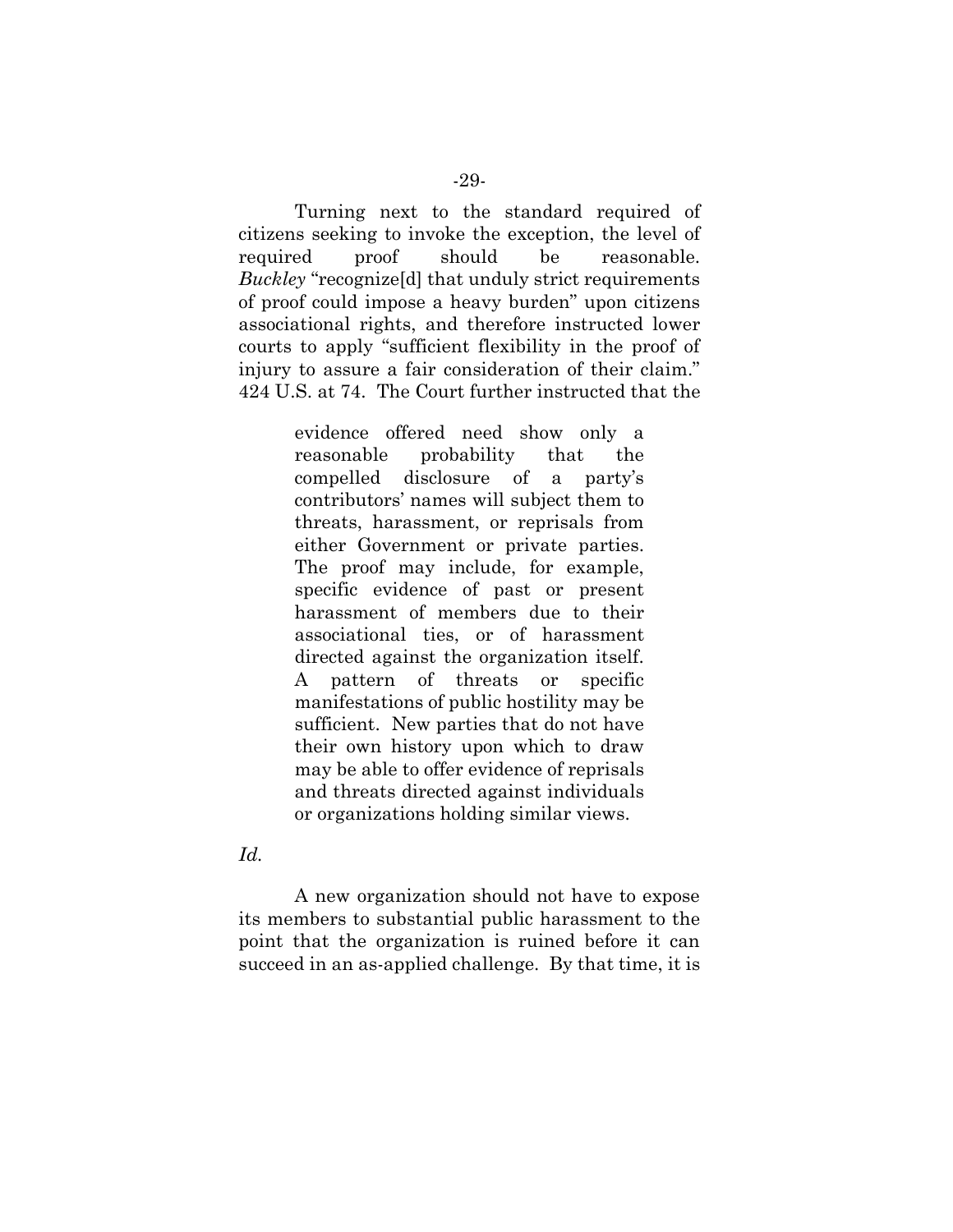too late for effective judicial protection of First Amendment freedoms. Moreover, the fact that some members are brave enough—or secure enough—to stand up to threats and harassment should not diminish First Amendment protection for those who are more vulnerable. As observed by perhaps the first federal judge to articulate the First Amendment freedom of associational privacy in an early Red Scare decision:

> There has been some suggestion that [compulsory disclosure of members] restrains only timid people. I think it nearer the truth to say that, among the more articulate, it affects in one degree or another all but the very courageous, the very orthodox, and the very secure. But nothing turns on this question of fact. The views of timid people are not necessarily worthless to society. No one needs self-expression more. The Constitution protects them as it protects others.

*Barsky v. United States*, 167 F.2d 241, 255 (D.C. Cir. 1948) (Edgerton, J., *dissenting*).

That this reasonable evidentiary standard was applied in *Buckley* and *Socialist Workers* to campaign finance disclosure, the north star of compelled public exposure regimes, indicates that no more demanding evidentiary standard should apply in other associational contexts such as presented by the Petitioners here.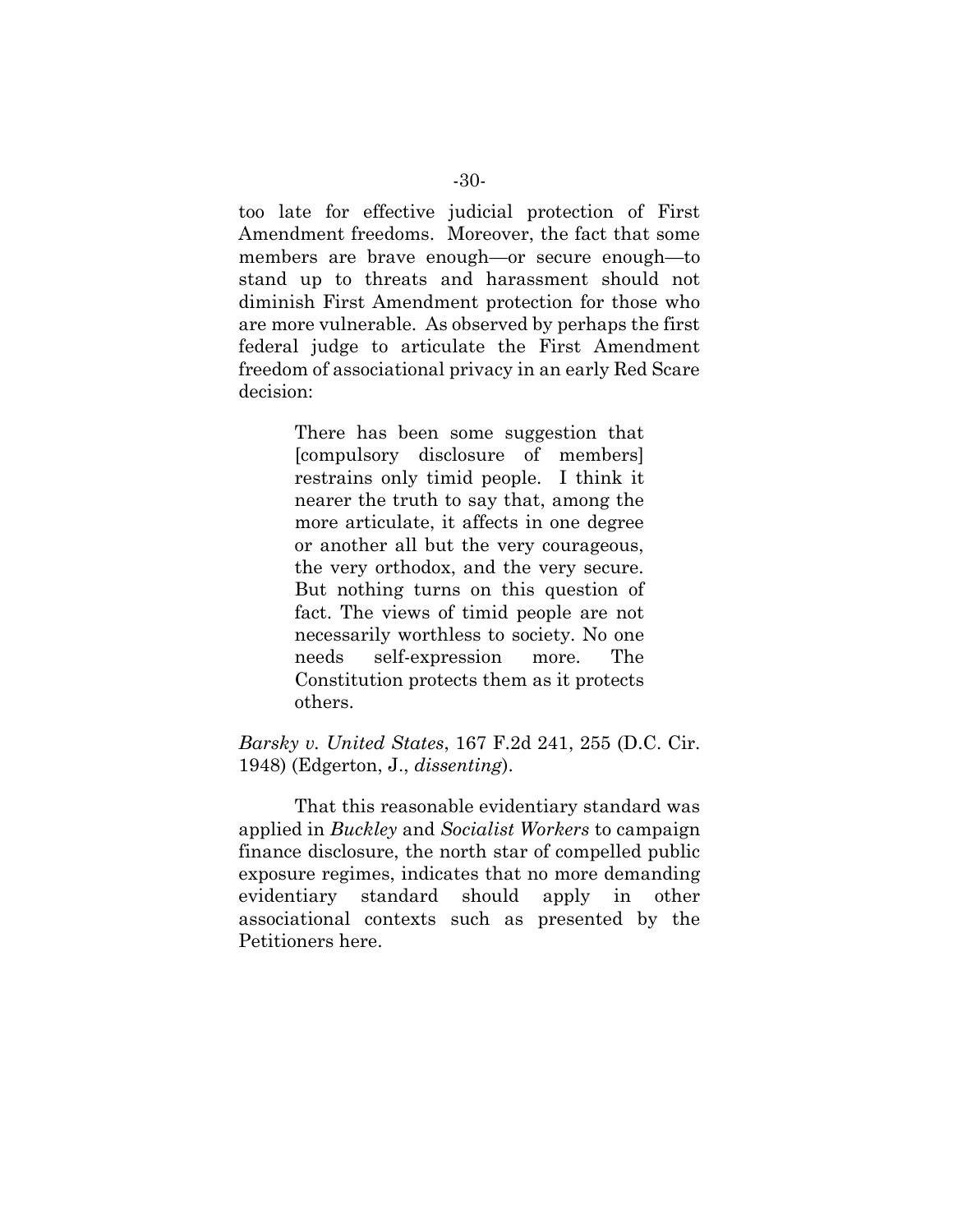In the District Courts below, Petitioners each presented copious and compelling evidence that its founders and funders faced death threats, public vilification, economic retaliation in the form of boycotts, and enough overall harassment so that its donor base was highly sensitive to exposure. *See* Complaint for Preliminary and Permanent Injunctive Relief and for a Declaratory Judgment at ¶¶ 14-19 (Dec. 9, 2014); Motion for a Preliminary Injunction, Decls. of Mark V. Holden and Christopher Fink (Dec. 15, 2014), *Americans for Prosperity Foundation v. Harris*, Civil Action No. 2:14-cv-09448 (C.D. Cal. Feb. 23, 2015). The trial courts heard this evidence and were convinced that the state-compelled exposure chilled each organization's donor base and harmed the associational rights of its members. *See Americans for Prosperity Foundation v. Harris*, 182 F. Supp. 3d 1049 (C.D. Cal. 2016); *Thomas More Law Ctr. v. Harris*, Case No. CV 15-3048-R, 2016 WL 6781090, at \*4 (C.D. Cal. Nov. 16, 2016).

On appeal, however, the Ninth Circuit moved the goal post. The Ninth Circuit imposed upon both petitioners a gauntlet of heightened evidentiary proof standards. The Ninth Circuit reasoned that although each organization's founders and funders were indeed subjected to death threats and harassment, neither organization's lawyers could specifically trace those threats to the organization's activities and, moreover, the organization could not specifically tie the associational chill to California's compulsory disclosure law. *See Americans for Prosperity Foundation*, 903 F.3d at 1015-1017. Being controversial and facing threats in the political arena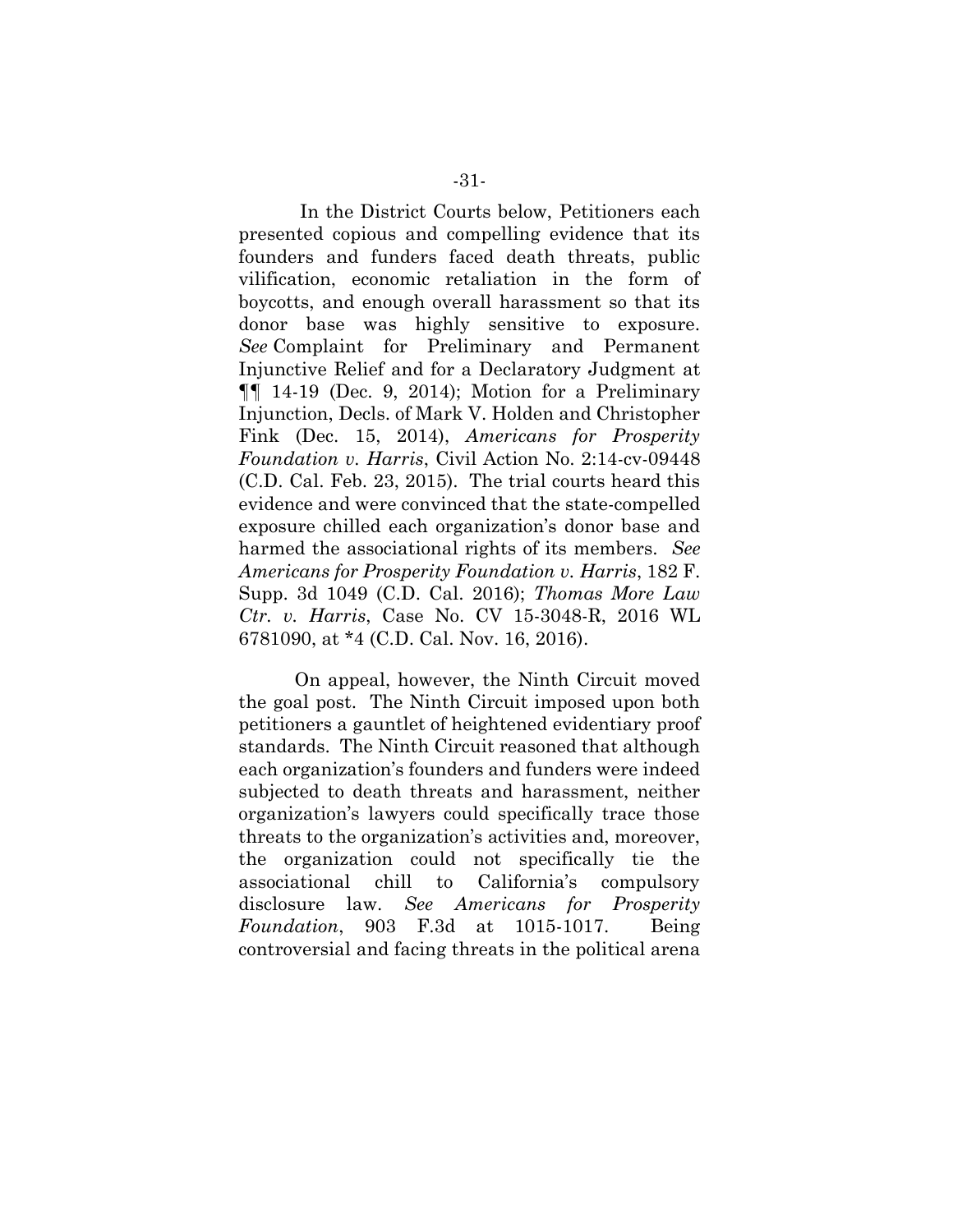generally was not enough, according to the Ninth Circuit.

The Ninth Circuit rationalized (903 F.3d at 1019-1020) this approach by misapplying language, originally from *Davis* (554 U.S. at 744) and later quoted by *Doe* (561 U.S. at 196), that "the strength of the governmental interest must reflect the seriousness of the actual burden on First Amendment rights," to effect a sliding scale relaxation of the government's burden in response to an as-applied challenge. In other words, the strength of the government's interest need not be very high if the private association cannot prove substantial disruption of its association directly caused by the government's disclosure scheme at issue. The Ninth Circuit's sliding scale effectively imposed an insurmountable evidentiary burden upon the Petitioners – an evidentiary burden far more burdensome, and less protective of associational freedom, than the Supreme Court established in *Buckley* and *Brown*. There, even in the campaign finance context, the Court set a less demanding evidentiary standard for as-applied exceptions to an otherwise justifiable disclosure scheme.

Speaking of the evidentiary burden courts may impose upon citizens in as-applied challenges to exposure regimes that are ruled facially constitutional, Justice Alito wrote in *Doe* that "speakers must be able to obtain an as-applied exemption without clearing a high evidentiary hurdle. We acknowledged as much in *Buckley,* where we noted that 'unduly strict requirements of proof could impose a heavy burden' on speech." *Doe*, 561 U.S. at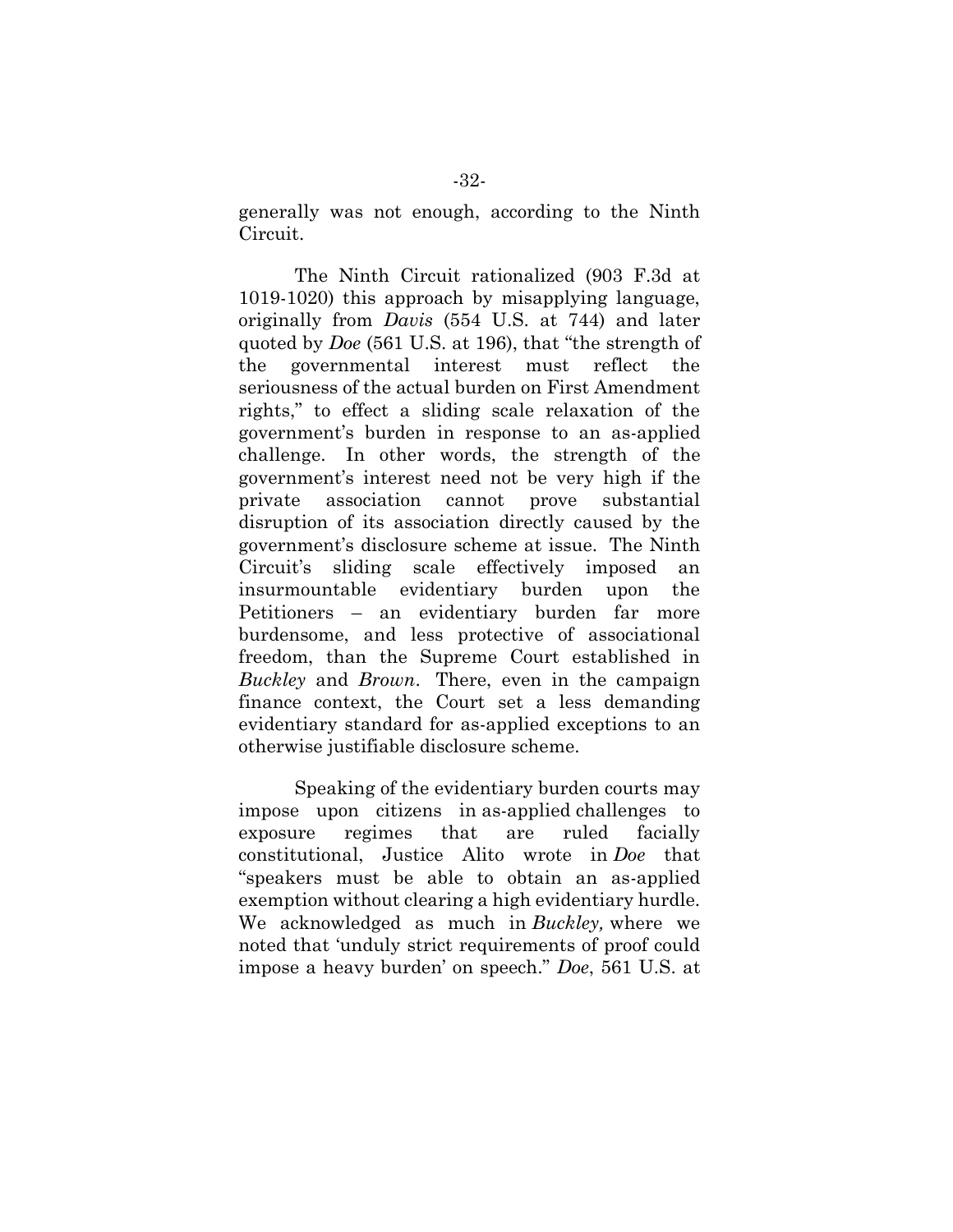204 (Alito, J., *concurring*). Coming from the author of *Davis*, that description of the proper evidentiary standard should carry substantial weight.

Few organizations in America could meet the Ninth Circuit's evidentiary burden, even though they may suffer harm. It is difficult to publicly prove the numerous donors who privately admit – or politely will not admit – to disassociating due to concerns over a specific exposure law. ALEC likely could establish direct harm to its association as a result of the combined effects of Senator Durbin's threats to suspected members and the allied boycott campaign. In the wake of that intimidation campaign, ALEC lost nearly \$2 million in receipts and nearly 500 corporate and public members. But this kind of stark record is seldom available. One federal court considering a similar disclosure scheme recently took judicial notice of a pervasive "cancel culture" whose existence must inform First Amendment jurisprudence. *Americans for Prosperity v. Grewal*, Case No. 3:19-cv-14228, 2019 WL 4855853, at \*20 (D. N.J. Oct. 2, 2019) (observing "a climate marked by the so-called cancel or call-out culture that has resulted in people losing employment, being ejected or driven out of restaurants while eating their meals; and where the Internet removes any geographic barriers to cyber harassment of others").

Indeed, we live in a time when an entire generation of Americans is less tolerant of differing points of view than previous generations. April Kelly-Woessner, *The End of the Experiment* (ed. Stanley Rothman) (Routledge 2017) at 187-200; Greg Lukianoff, *The Coddling of the American*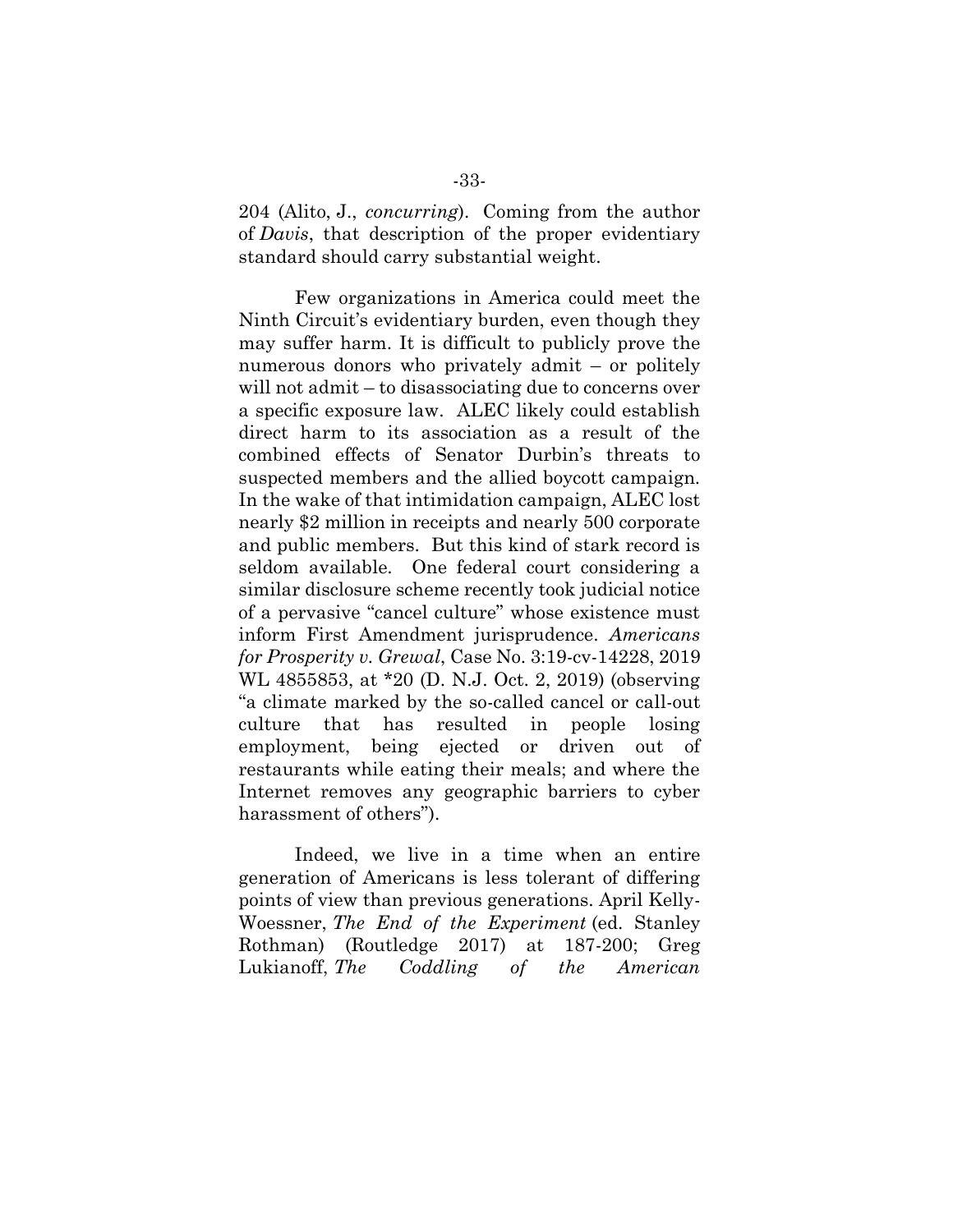*Mind* (Penguin Press 2018). The counter campaigns are vicious and intense. *See, e.g.*, Strassel, *The Intimidation Game*; Kirsten Powers, *The Silencing: How the Left is Killing Free Speech* (Regnery Publishing 2015). And, as in prior eras of intolerance, aggressors employ public disclosure as a cudgel to disrupt and eliminate not only specific ideas, but even entire associations and entire philosophical movements. Navasky, *Naming Names*.

This Court's First Amendment jurisprudence should recognize these realities. Efforts to silence both speakers and ideas are antithetical to one of the principal objectives of the First Amendment – to improve our democracy through robust exchange of ideas, sometimes popular, sometimes not.

#### **CONCLUSION**

The times in which we find ourselves recall the famous words of Justice Black who, at the height of the Red Scare, observed that "[t]here is hope, however, that in calmer times, when present pressures, passions and fears subside, this or some later Court will restore the First Amendment liberties to the high preferred place where they belong in a free society." *Dennis v. United States*, 341 U.S. 494, 581 (1951) (Black, J., *dissenting*). The Court should accept Justice Black's challenge, reverse the Ninth Circuit, and take this opportunity to clarify and restore the First Amendment's protection of associational privacy to the rightful, "high preferred place" in our society.